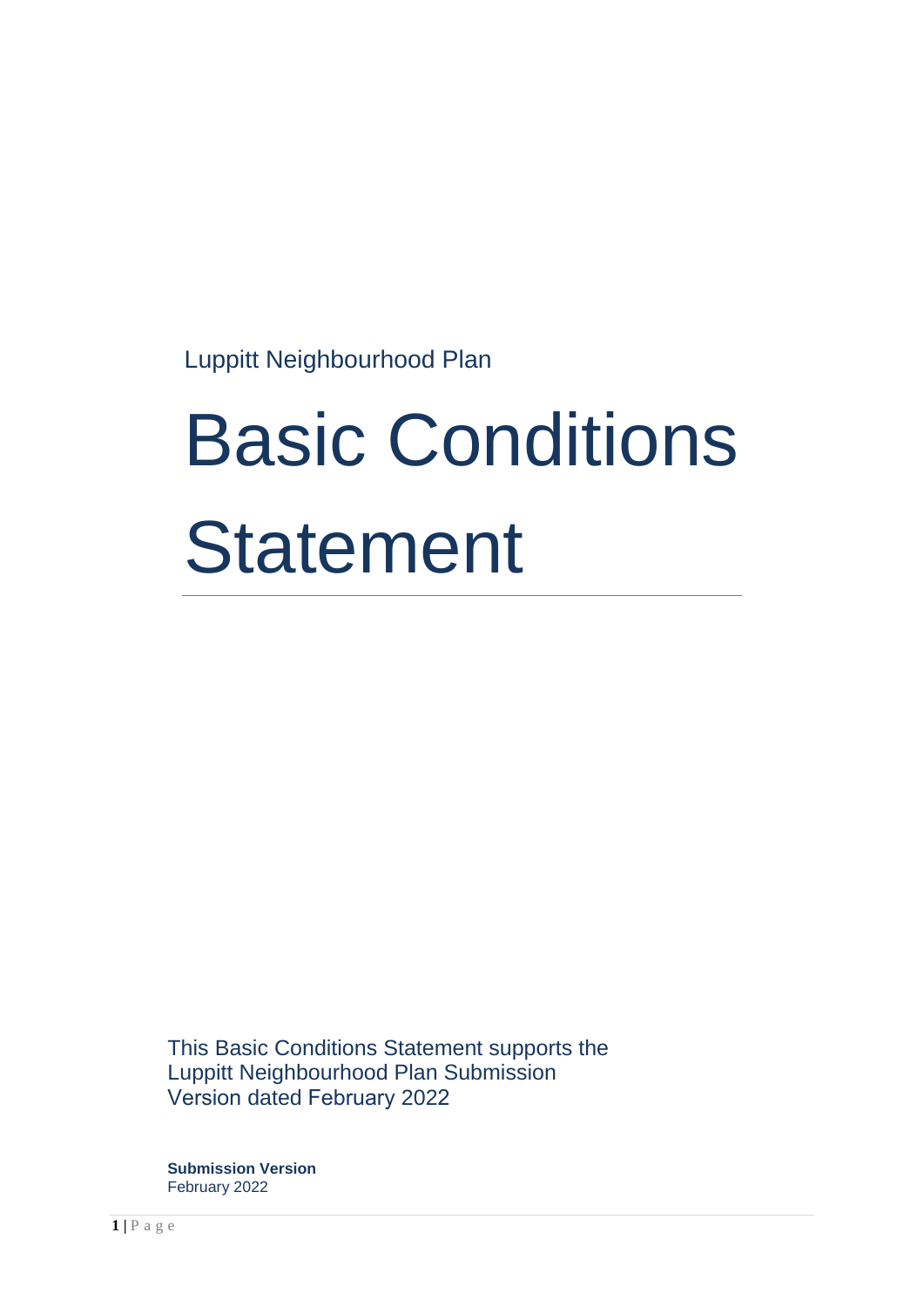#### **Contents**

|  | Page |
|--|------|

|  | 3              |
|--|----------------|
|  | $\overline{4}$ |
|  | 5              |
|  | 5              |
|  | 6              |
|  | 7              |
|  |                |

#### Appendices

- Appendix 1 Conformity with NPPF
- Appendix 2 Conformity with EDDC Local Plan
- Appendix 3 Contribution to the Achievement of Sustainable Development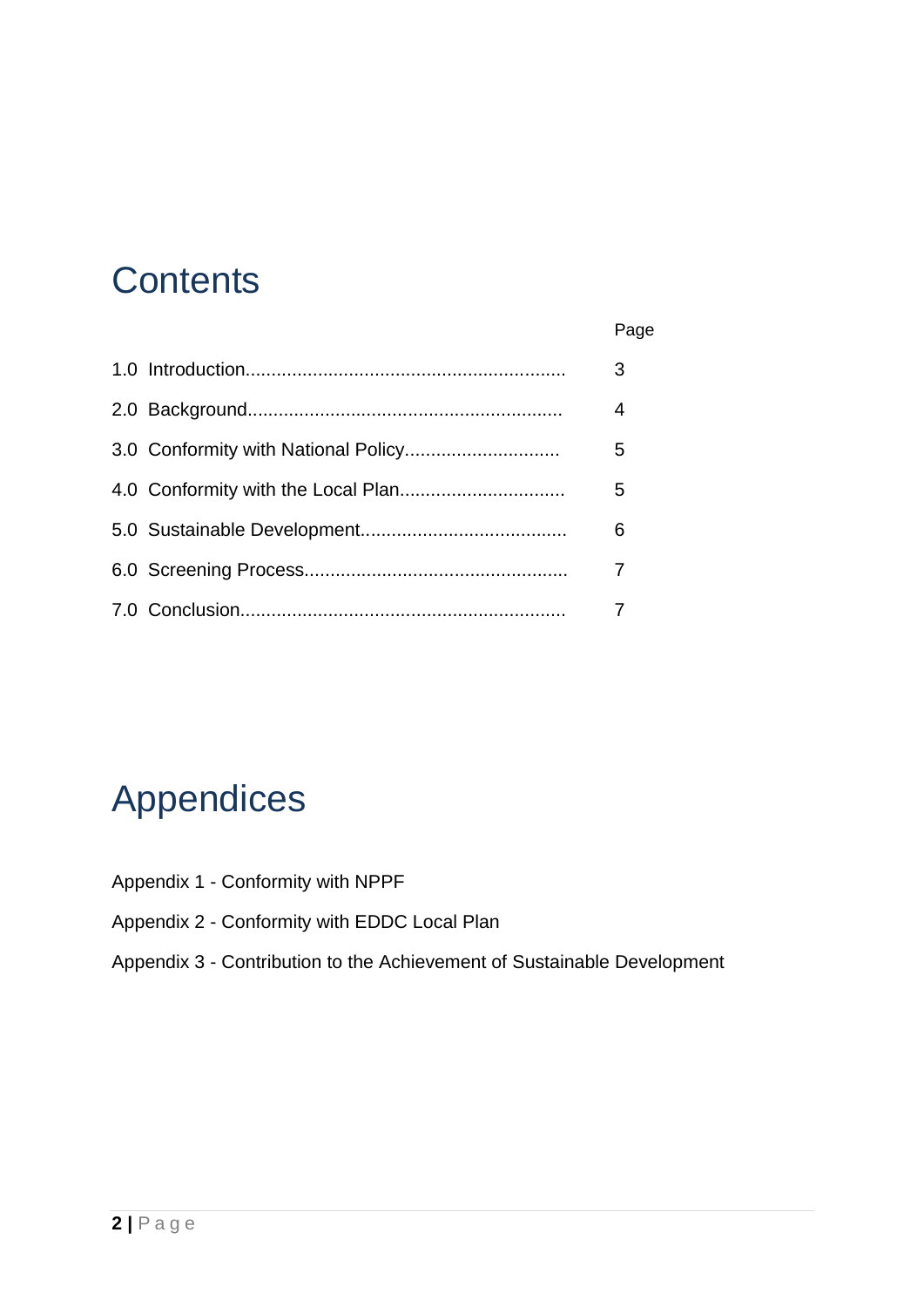#### 1.0 Introduction

- 1. This Basic Conditions Statement has been prepared by the Luppitt Neighbourhood Plan Steering Group on behalf of Luppitt Parish Council to accompany its submission of the Luppitt Neighbourhood Plan (LNP) to East Devon District Council under Regulation 15 of the Neighbourhood Planning Regulations 2017.
- 2. The LNP has been prepared by Luppitt Parish Council, a qualifying body under the regulations, for the whole of the civil parish of Luppitt as designated by East Devon District Council and covers the ten year period from 2021 to 2031.
- 3. The LNP relates to planning matters (the use and development of land) within the designated neighbourhood area of Luppitt parish. It does not contain policies relating to excluded development as laid out in the Regulations (e.g. waste development and mineral extraction).
- 4. This Statement addresses the four 'basic conditions' required of the Regulations and specifically explains how the Luppitt Neighbourhood Plan meets the requirement of paragraph 8(2) of schedule 4B to the Town and Country Planning Act 1990.
- 5. The four 'basic conditions' to be addressed are as follows:
	- *1. having regard to national policies and advice contained in guidance issued by the Secretary of State;*
	- *2. the 'making' of the neighbourhood plan contributes to the achievement of sustainable development;*
	- *3. the 'making' of the neighbourhood plan is in general conformity with the strategic policies contained in the development plan for the area of the authority (or any part of that area);*
	- *4. the 'making' of the neighbourhood plan does not breach, and is otherwise compatible with retained EU obligations*
- 6. The intention is to demonstrate that these regulations have been fully met and that the Luppitt Neighbourhood Plan:
	- a. complies with the National Planning Policy Framework (NPPF) and any planning decisions or guidance made by the Secretary of State;
	- b. contributes towards an improvement in environmental, economic and social conditions within the neighbourhood plan area and that any potential negative impacts have been reduced, mitigated or prevented;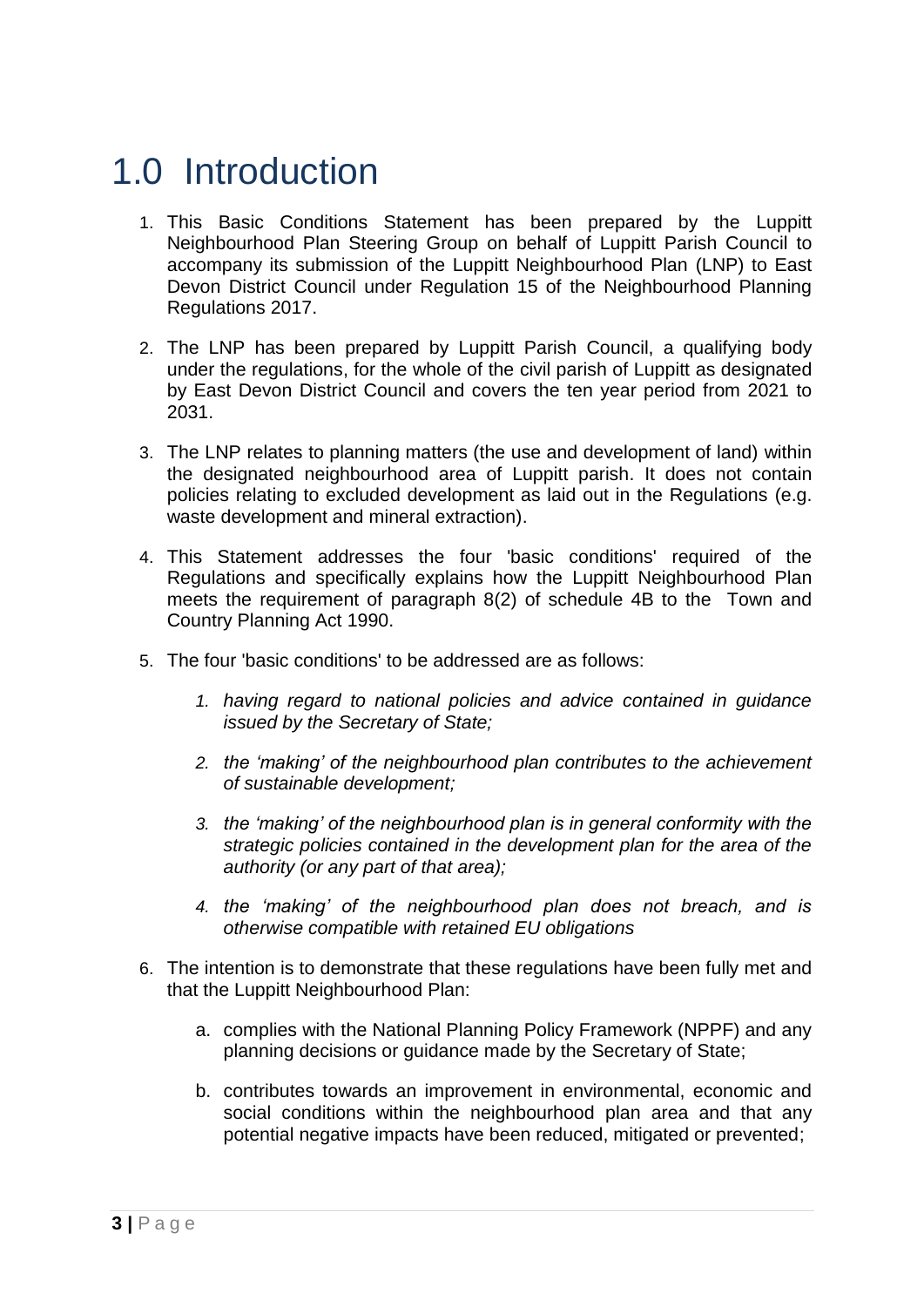- c. is in general conformity with the strategic policies of the East Devon District Council (EDDC) Local Plan and does not undermine those policies;
- d. is compatible with the European Convention of Human Rights obligations (ECHR) within the meaning of the Human Rights Act 1998, and legislation governing the Strategic Environmental Assessment (SEA) and the Habitats Regulations Assessment (HRA).

#### 2.0 Background

- 1. In 2013 Luppitt Parish Council voted to commence formalities to create a neighbourhood plan for Luppitt. Consultants were appointed, a steering group of parish councillors and parishioners established, terms of reference issued and the first parish questionnaire distributed in 2014.
- 2. When the consultant's appointment expired in 2015 a parishioner and former Chartered Surveyor continued their work. In 2016 a start was made on a revised draft neighbourhood plan and this first draft was completed in March 2018.
- 3. As four years had passed since the initial consultations in 2014 it was decided to distribute a new parish questionnaire in 2018 to start consultations anew. The initial draft was then largely re-written, a process that was completed in October 2021.
- 4. A timeline and comprehensive description of the consultation process that led to the final draft is included in the accompanying 'Consultation Statement'.
- 5. The community's rational for producing the LNP is as follows:
	- a. to maintain the special character of the rural Luppitt landscape, its settlements and historical legacy
	- b. to further protect the landscape, habitats and natural environment of Luppitt parish and give greater weight to environmental matters within the Blackdown Hills Area of Outstanding Natural Beauty (AONB)
	- c. to have greater influence over the outcome of planning applications within the parish and to influence the type, scale, design and form of development in the ten year period to 2031
	- d. to determine whether additional housing is required in the parish, particularly affordable housing, by commissioning a housing needs survey
	- e. to identify valued local heritage assets and to have a greater say in their protection, maintenance and enhancement and potential loss through development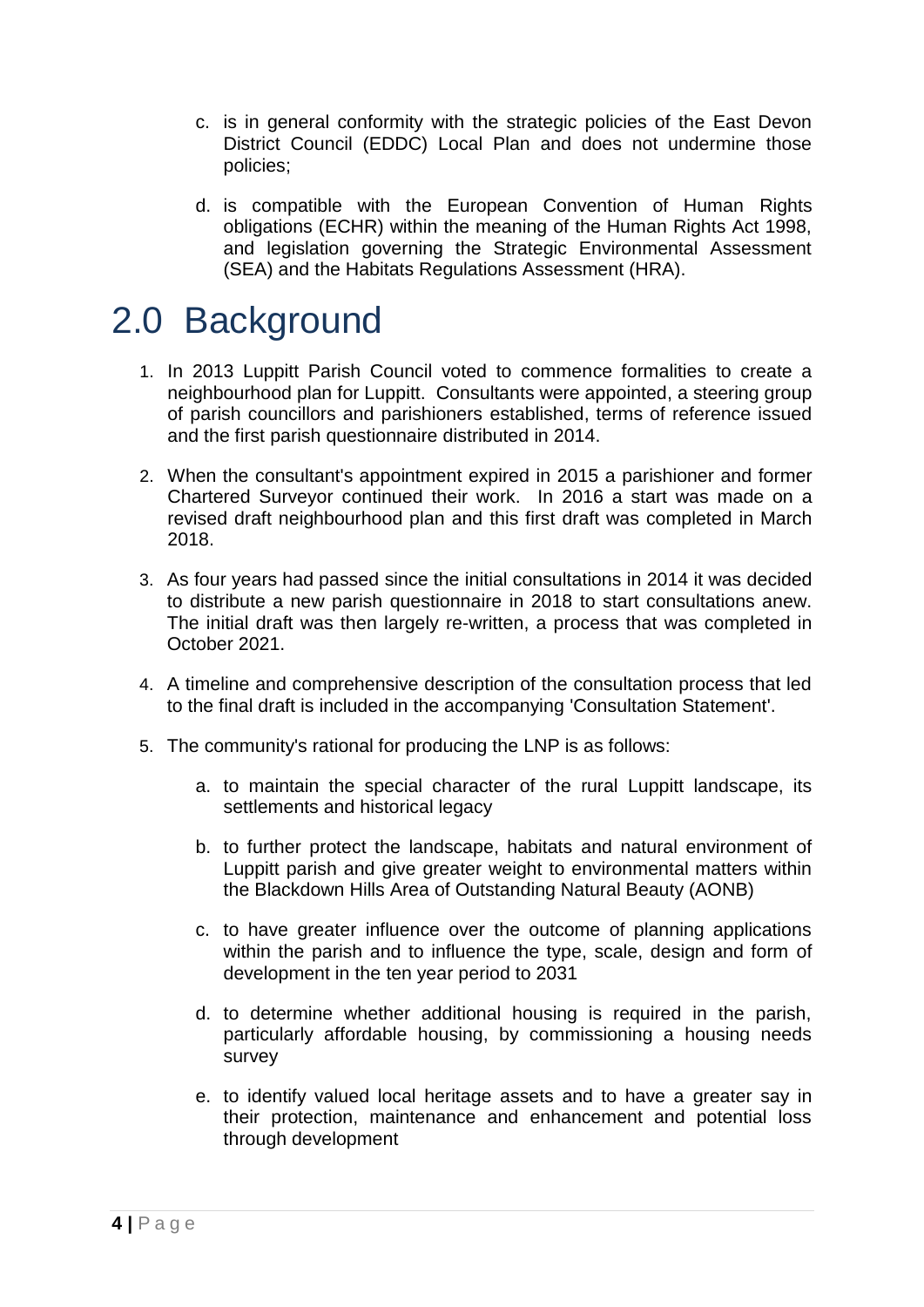- f. to ensure that valued local services are not lost and that, where supported by the community, additional facilities and services are encouraged
- g. to raise awareness of climate change and the need to reduce the parish carbon footprint and to encourage the use of renewable energy sources

#### 3.0 Conformity with National Policy

- 1. The Luppitt Neighbourhood Plan has been prepared having regard to the policies set out in the National Planning Policy Framework 2021 (NPPF). In particular it has regard to the six planning principles contained in paragraph 16:
	- *a) be prepared with the objective of contributing to the achievement of sustainable development;*
	- *b) be prepared positively, in a way that is aspirational but deliverable;*
	- *c) be shaped by early, proportionate and effective engagement between plan-makers and communities, local organisations, businesses, infrastructure providers and operators and statutory consultees;*
	- *d) contain policies that are clearly written and unambiguous, so it is evident how a decision maker should react to development proposals;*
	- *e) be accessible through the use of digital tools to assist public involvement and policy presentation; and*
	- f) *serve a clear purpose, avoiding unnecessary duplication of policies that*  apply to a particular area (including policies in this Framework, where *relevant)*
- 2. National Planning Practice Guidance (NPPG) was also an essential reference point in formulating the new planning policies for Luppitt.
- 3. The table contained in **Appendix 1 - Conformity with the NPPF** sets out these policies together with a summary explaining how each LNP policy has regard to the NPPF. The NPPF paragraphs referred to are considered to be the most relevant to the policy and are not intended to be a comprehensive list of every possible relevant paragraph.

#### 4.0 Conformity with the Local Plan

1. The Luppitt Neighbourhood Plan has also been prepared in general conformity with the adopted local development plan - East Devon Local Plan 2013 to 2031. This is the current development plan for East Devon. EDDC is currently preparing a new Local Plan for East Devon, but this is currently in the very early stages of development.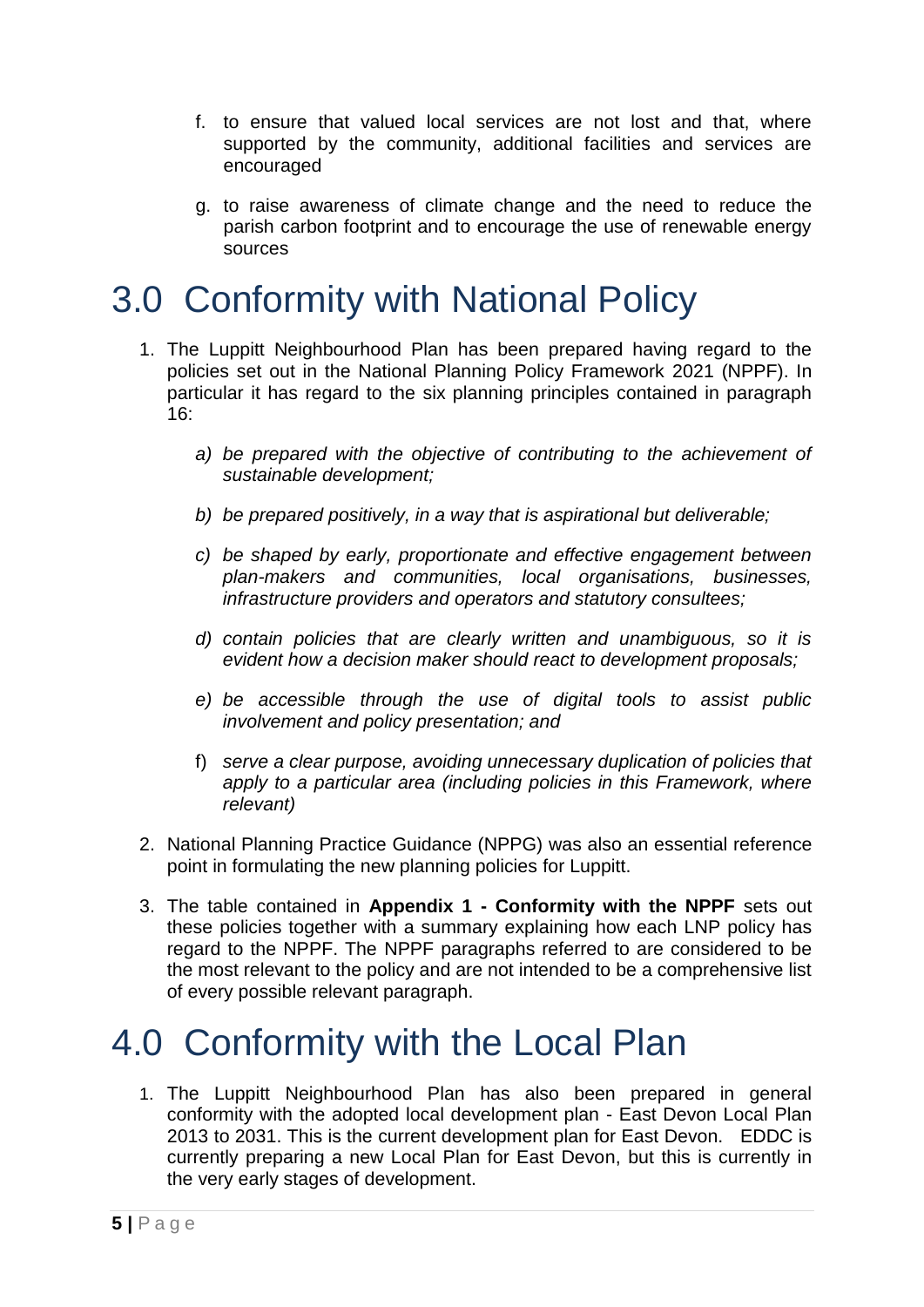2. The table in **Appendix 2 - Conformity with the EDDC Local Plan** contains a summary explaining how each LNP policy has regard to the strategies and policies contained in the Local Plan. The paragraphs referred to are considered to be the most relevant and are not intended to be a comprehensive list of every possible relevant paragraph.

#### 5.0 Sustainable Development

- 1. A Neighbourhood plan must take into account the need to contribute to the achievement of sustainable development. This involves working to address the three separate strands of 'sustainability' - economic, social and environmental.
- 2. The 'vision' set out in *3.3 Vision Statement* on page 16 of the LNP acknowledges the need to contribute to sustainable development as all three strands are addressed as follows:

| Luppitt Neighbourhood Plan - Vision Statement                                                                                                                                                         | Contribution to the<br>achievement of<br>sustainable<br>development |
|-------------------------------------------------------------------------------------------------------------------------------------------------------------------------------------------------------|---------------------------------------------------------------------|
| 'The parish of Luppitt will be a place for residents of<br>all ages to live and enjoy the opportunities and<br>technical advantages of modern life                                                    | 'social'                                                            |
| It will reduce reliance upon polluting fuels<br>and non-recyclable products, replacing them<br>where possible with energy generated from<br>renewable sources, and the use of<br>recyclable materials | 'environmental'                                                     |
| The peaceful tranquillity of this rural parish<br>will be protected whilst new opportunities will<br>encourage the young to live and work in the<br>community                                         | 'economic'                                                          |
| The aim is to achieve a thriving, balanced<br>community whilst protecting the unique<br>character of the parish and its valuable rural<br>landscape'                                                  | 'social,<br>environmental<br>and economic'                          |

3. The table in **Appendix 3 - Contribution to the Achievement of Sustainable Development** contains a summary explaining how each LNP policy impacts on the three strands of sustainability - 'economic', 'social' and 'environmental'.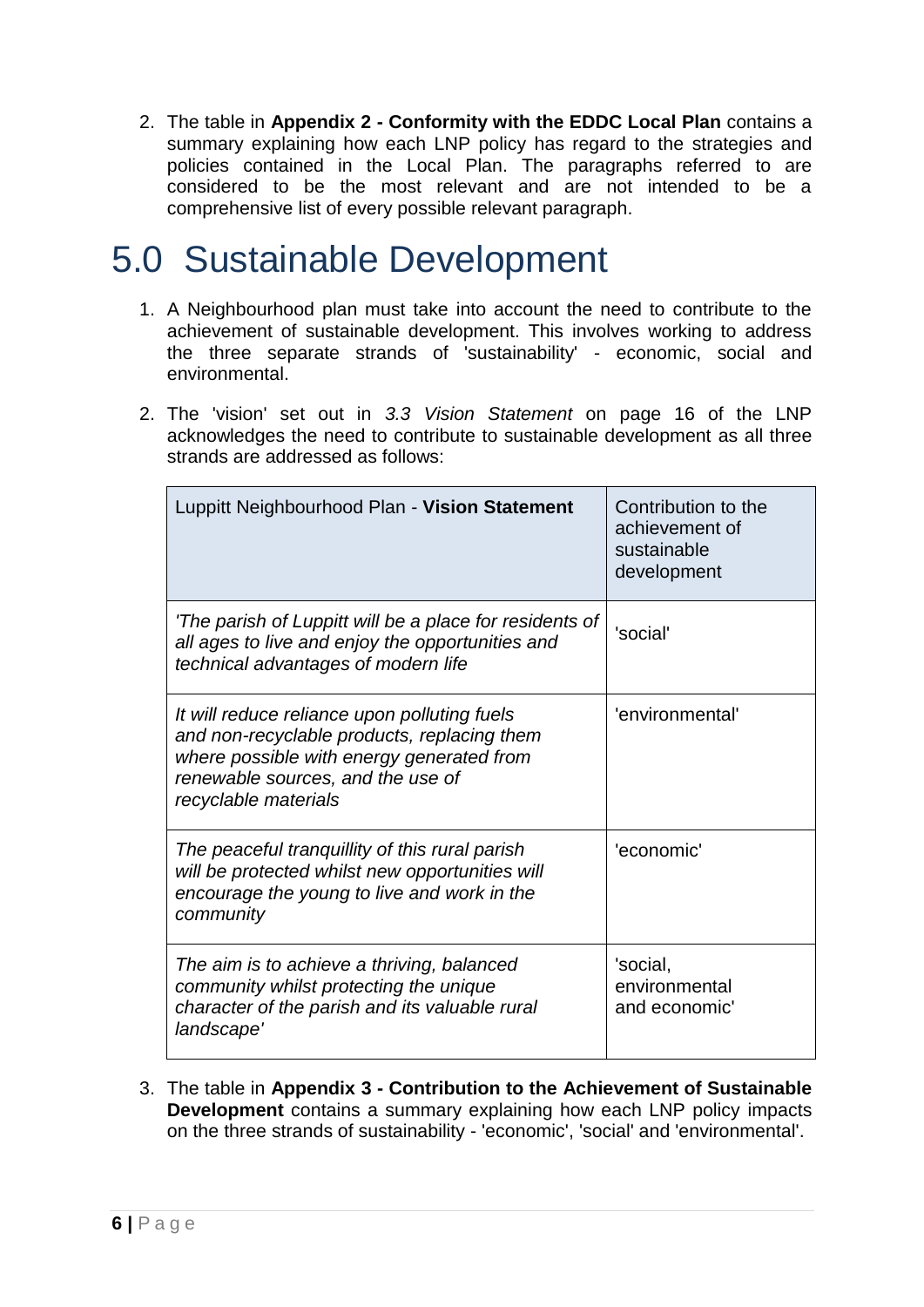#### 6.0 Screening Process

- 1. Two screening exercises were undertaken at an early stage to consider whether the emerging plan would potentially have significant environmental impacts or likely significant effects on the protected characteristics of the Blackdown Hills AONB which covers the entire neighbourhood plan area.
- 2. A screening opinion for Strategic Environmental Assessment (SEA) and a screening opinion for an Appropriate Assessment under the Habitats Regulations (HRA) were issued by East Devon District Council (EDDC) in December 2014 and consultation was undertaken with statutory bodies by them. A draft letter was issued by EDDC on 10 December 2014 stating that no formal SEA would be required for the Plan but this was subject to consultation responses awaited from English Heritage, The Environment Agency and Natural England by 21 January 2015.
- 3. EDDC re-screened the 'Luppitt Neighbourhood Plan Submission Draft, October 2021' in December 2021 and re-consulted with the consultation bodies. This concluded that neither SEA or HRA screening was required, to which the two responses received, from Historic England and Natural England, concurred.
- 4. Natural England recommended the additional inclusion of reference to 'Hense Moor Meadow SSSI' in the Neighbourhood Plan and this has subsequently been included.

#### 7.0 Conclusion

- 1. The LNP planning policies have been carefully thought through to ensure that they both accurately reflect the majority community view but also comply with the policies and strategies of the Local Plan and the policies and principles of the National Planning Policy Framework.
- 2. The Parish Council is confident that the steering group and steering group committee have painstakingly and energetically directed their efforts to satisfy these requirements and also to ensure that each policy contributes to the achievement of sustainable development.

Luppitt Parish Council February 2022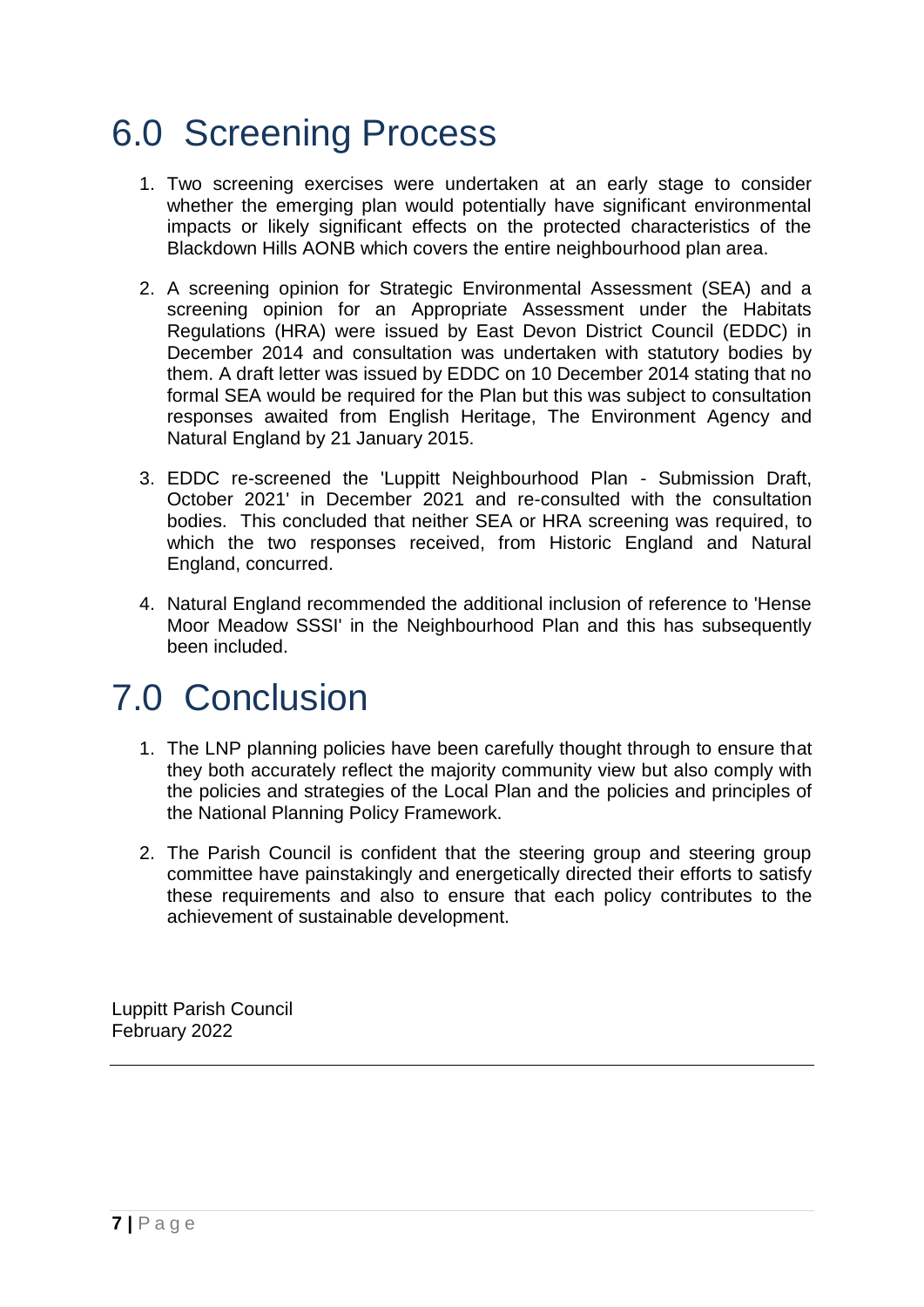## Appendices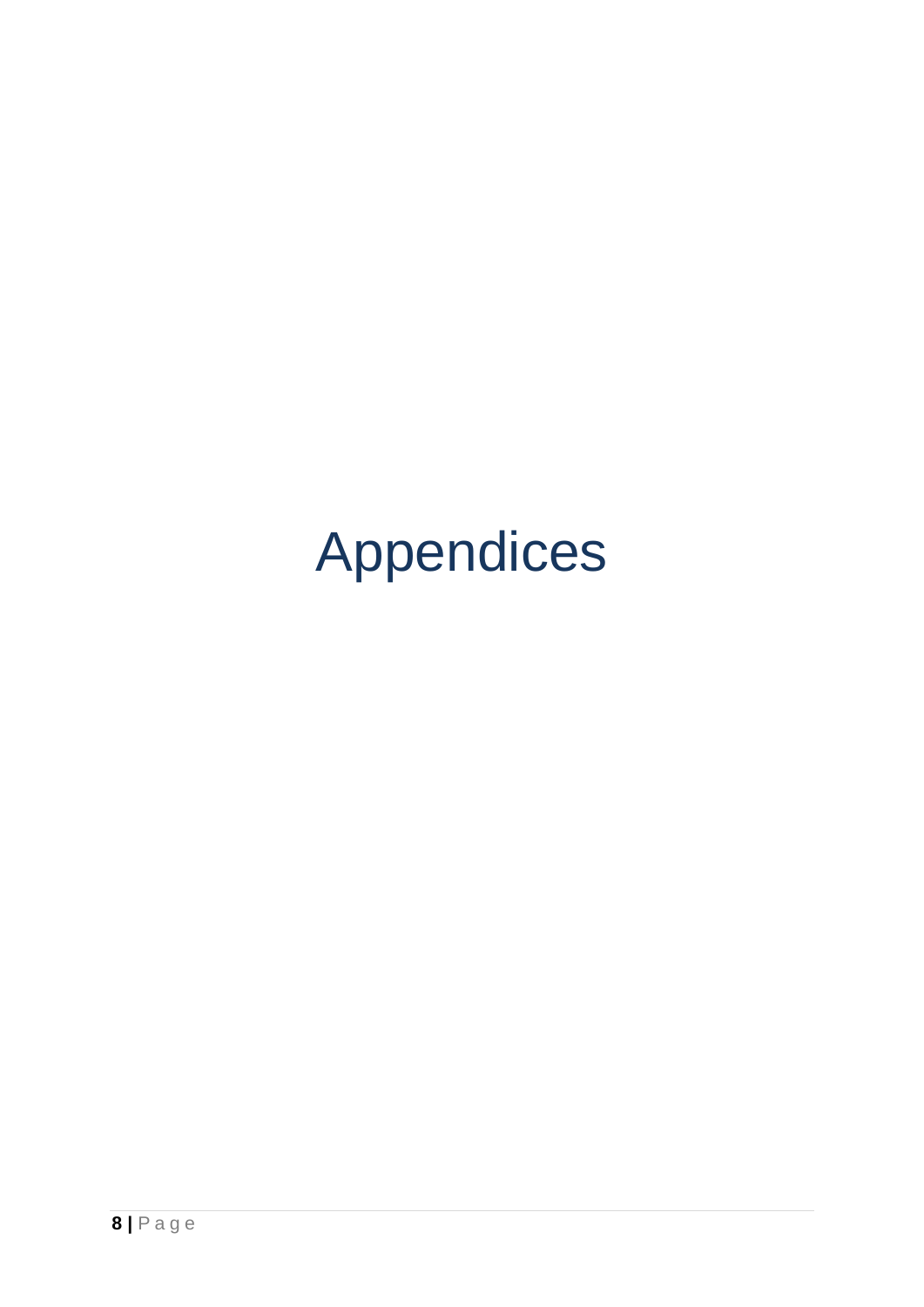### Appendix 1 - Conformity with NPPF

| <b>Luppitt Neighbourhood Plan (LNP) Policy</b>                                                                                                                                                                                                                                                                                                                                                                                                                                                                                                                                                                             | <b>NPPF - Most Relevant Paragraphs</b>                                                                                    | <b>Comment on Conformity</b>                                                                                                                    |
|----------------------------------------------------------------------------------------------------------------------------------------------------------------------------------------------------------------------------------------------------------------------------------------------------------------------------------------------------------------------------------------------------------------------------------------------------------------------------------------------------------------------------------------------------------------------------------------------------------------------------|---------------------------------------------------------------------------------------------------------------------------|-------------------------------------------------------------------------------------------------------------------------------------------------|
| <b>Policy BC1 - Protecting Parish Facilities</b><br>Development leading to the loss or change of use<br>of an existing community facility (including, but<br>not limited to, St Mary's Church, the village hall<br>and The Luppitt Inn) will be strongly resisted<br>unless it can be demonstrated that following a<br>minimum period of 12 months marketing there is<br>no longer a need or demand for the facility or that<br>it is no longer economically viable.<br>Certain new facilities (including, but not limited to,<br>a community shop, pub serving food and a<br>crèche/nursery) will generally be supported. | Section 6. 'Building a strong, competitive<br>economy'.<br>'Supporting a prosperous rural economy'<br>Paragraph 84 refers | Sub-paragraph 84 d) supports the<br>retention and development of<br>accessible local services and<br>community facilities                       |
| <b>Policy NE1 - Protecting and Enhancing the</b><br><b>Rural Landscape</b>                                                                                                                                                                                                                                                                                                                                                                                                                                                                                                                                                 | Section 15 'Conserving and enhancing the<br>natural environment'<br>Paragraphs 174, 175, and 176 refer                    | The whole of Luppitt parish is in<br>the Blackdown Hills Area of<br><b>Outstanding Natural Beauty</b>                                           |
| 1. Rural Landscape and Distant Views -<br>Development and change of use proposals                                                                                                                                                                                                                                                                                                                                                                                                                                                                                                                                          |                                                                                                                           | (AONB):                                                                                                                                         |
| will only be supported if they are sensitively<br>located within the contours of the land and<br>cause no adverse impact upon the rural<br>landscape or distant views.                                                                                                                                                                                                                                                                                                                                                                                                                                                     |                                                                                                                           | Paragraph 174 requires planning<br>decisions to protect and enhance<br>'valued landscapes'                                                      |
| 2. Tranquillity and Rural Nature - Development<br>and change of land use proposals will only be<br>supported where there is no adverse impact<br>upon the tranquillity, peace and rural nature of                                                                                                                                                                                                                                                                                                                                                                                                                          |                                                                                                                           | Paragraph 175 requires Plans to<br>distinguish between the hierarchy<br>of designated sites and 'allocate'<br>land with the least environmental |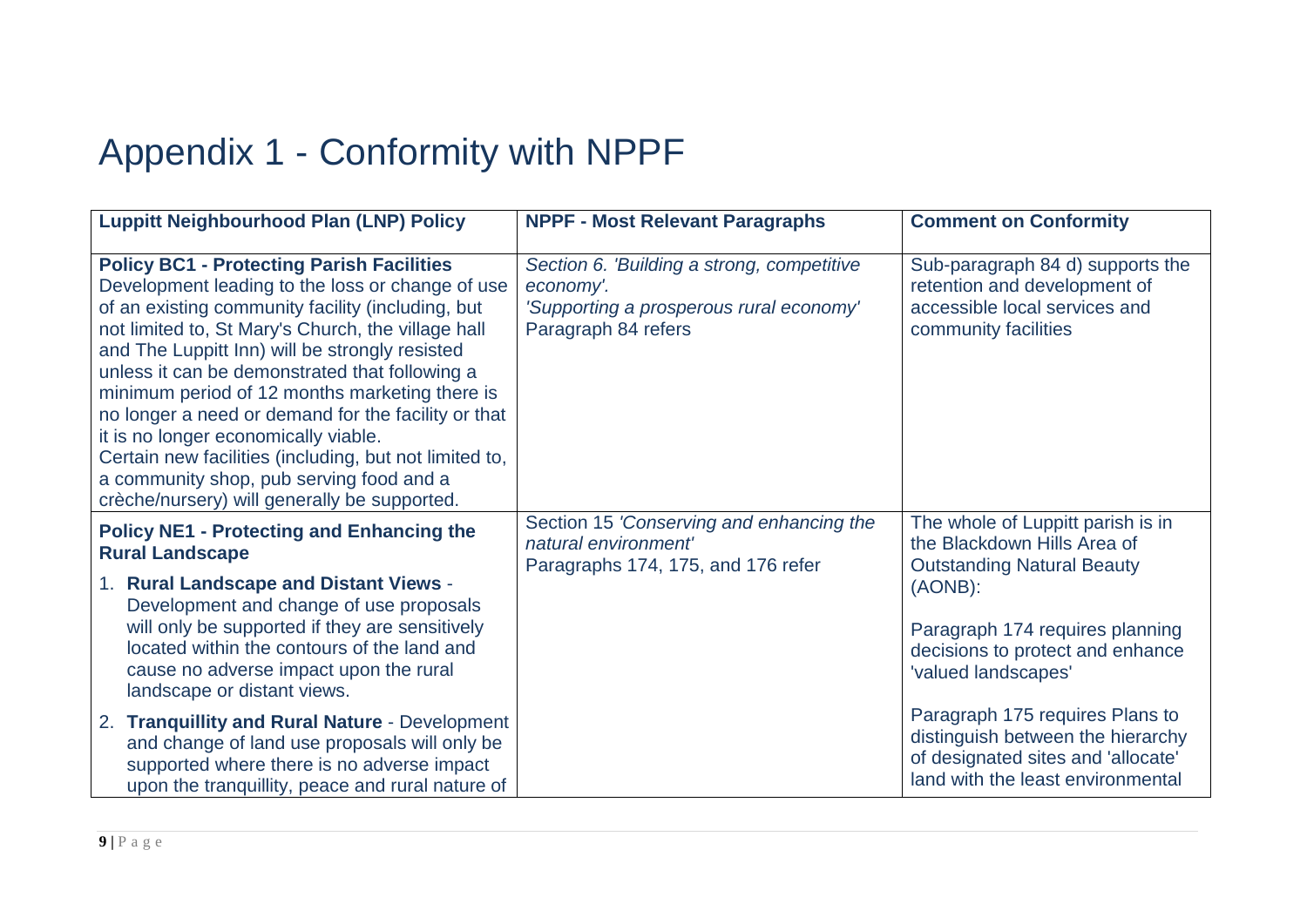| <b>Luppitt Neighbourhood Plan (LNP) Policy</b>                                                                                                                                                                                                                                                                                                         | <b>NPPF - Most Relevant Paragraphs</b>                                                          | <b>Comment on Conformity</b>                                                                                                                                                                                                                                                                                                          |
|--------------------------------------------------------------------------------------------------------------------------------------------------------------------------------------------------------------------------------------------------------------------------------------------------------------------------------------------------------|-------------------------------------------------------------------------------------------------|---------------------------------------------------------------------------------------------------------------------------------------------------------------------------------------------------------------------------------------------------------------------------------------------------------------------------------------|
| the landscape.                                                                                                                                                                                                                                                                                                                                         |                                                                                                 | or amenity value                                                                                                                                                                                                                                                                                                                      |
|                                                                                                                                                                                                                                                                                                                                                        |                                                                                                 | Paragraph 176 requires that 'great'<br>weight' should be given to<br>conserving and enhancing the<br>landscape and scenic beauty of an<br>AONB.                                                                                                                                                                                       |
|                                                                                                                                                                                                                                                                                                                                                        |                                                                                                 | LNP policy NE1 is intended to<br>reinforce these principles of<br>protection to give greater certainty<br>that the environment will be<br>protected for the future. To identify<br>the special qualities of Luppitt's<br>landscape a 'Landscape Character<br>Assessment' was produced and is<br>included in the LNP as Appendix<br>17 |
| <b>Policy NE2 - Protecting and Enhancing</b><br><b>Natural Habitats</b>                                                                                                                                                                                                                                                                                | Section 15 'Conserving and enhancing the<br>natural environment'<br>'Habitats and biodiversity' | LNP policy NE2 reinforces the<br>principles in these NPPF<br>paragraphs intended to protect and                                                                                                                                                                                                                                       |
| 1. Biodiversity - Development and change of<br>land use proposals will only be supported<br>where there is no adverse impact upon the<br>natural environment or habitats, or where<br>appropriate and acceptable measures are<br>offered to fully mitigate such impacts, and<br>where proposals deliver a net gain in the<br>biodiversity of habitats. | Paragraphs 179, 180 and 182 refer                                                               | enhance habitats and biodiversity.                                                                                                                                                                                                                                                                                                    |
| <b>Devon Banks - Where development and</b>                                                                                                                                                                                                                                                                                                             |                                                                                                 |                                                                                                                                                                                                                                                                                                                                       |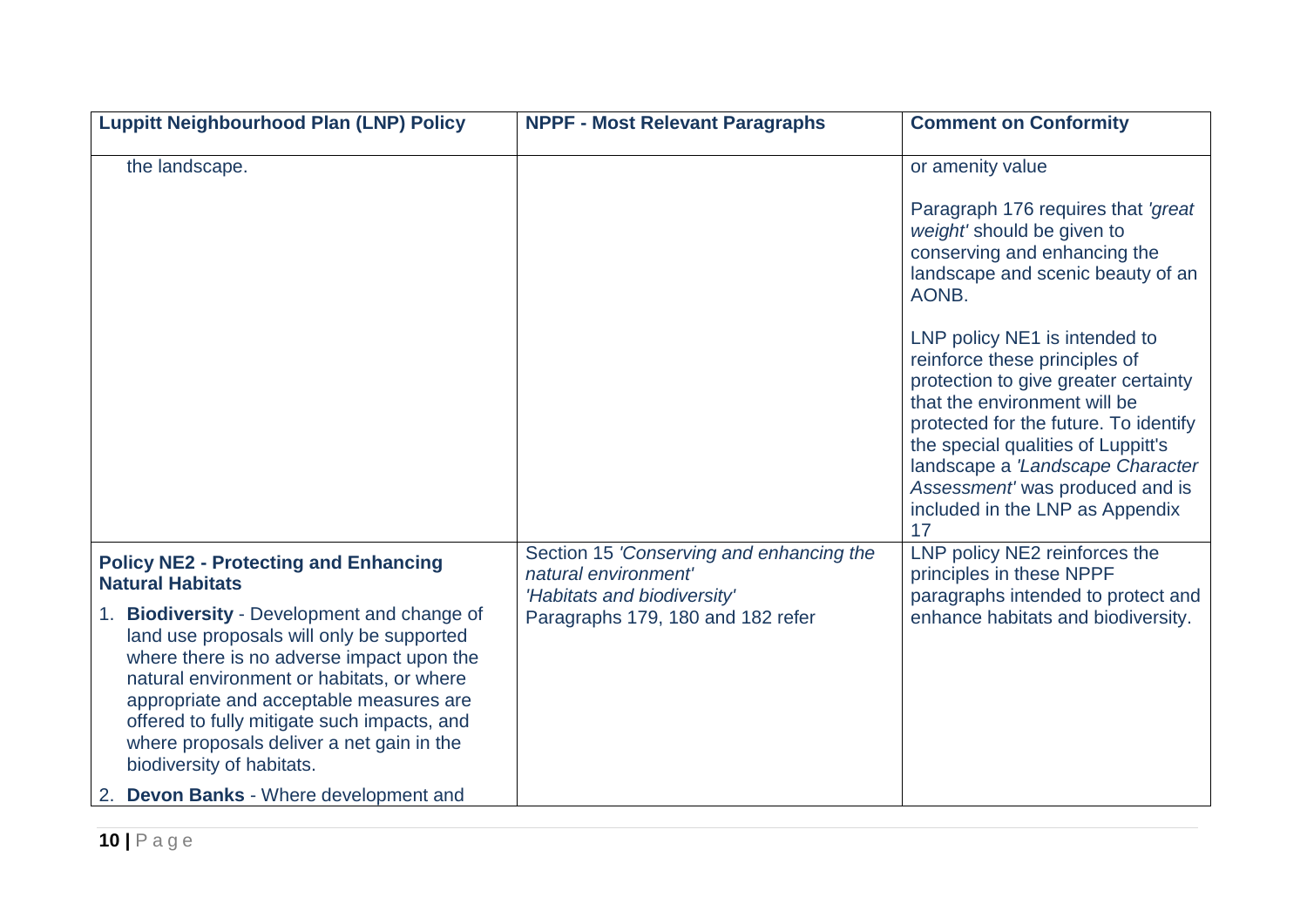| <b>Luppitt Neighbourhood Plan (LNP) Policy</b>                                                                                                                                                                                                                                                                                                                                                                                                                                                                                     | <b>NPPF - Most Relevant Paragraphs</b>                                                                          | <b>Comment on Conformity</b>                                                                                                                                                           |
|------------------------------------------------------------------------------------------------------------------------------------------------------------------------------------------------------------------------------------------------------------------------------------------------------------------------------------------------------------------------------------------------------------------------------------------------------------------------------------------------------------------------------------|-----------------------------------------------------------------------------------------------------------------|----------------------------------------------------------------------------------------------------------------------------------------------------------------------------------------|
| change of land use proposals entail the<br>removal of any part of a traditional Devon<br>bank, development proposals will only be<br>supported where mitigation measures include<br>the replacement of the lost habitat which must<br>be properly established and permanently<br>maintained                                                                                                                                                                                                                                        |                                                                                                                 |                                                                                                                                                                                        |
| <b>Policy BHE1 - Protecting the Built and</b><br><b>Historic Environment</b>                                                                                                                                                                                                                                                                                                                                                                                                                                                       | Section 16 'Conserving and enhancing the<br>historic environment'<br>Whilst most paragraphs in this section are | In recognising that heritage assets<br>are an irreplaceable resource, LNP<br>policy BHE1 is intended to                                                                                |
| 1. Protecting Designated Heritage Assets -<br>Development and change of land use<br>proposals that affect a Listed building (or<br>other designated heritage asset) or its setting<br>will only be supported where the proposals<br>properly protect or enhance both the fabric<br>and setting of the Listed building or asset.                                                                                                                                                                                                    | relevant, those with the greatest significance<br>include 190, 192, 194, 195, 197, 199, 200<br>and 201          | reinforce the principles of<br>conservation and enjoyment in the<br>NPPF particularly where heritage<br>assets are at risk through neglect,<br>decay, development and other<br>threats |
| <b>Protecting Non-Designated Heritage</b><br>2.<br><b>Assets - Development and change of land</b><br>use proposals that affect non-designated<br>heritage assets, identified by the Parish<br>Council as contributing to the character of the<br>parish through their age, architectural style or<br>historical merit and considerations of<br>significance and setting including views, will<br>only be supported where those heritage<br>assets are retained and protected and retain<br>the historical fabric and minimise loss |                                                                                                                 |                                                                                                                                                                                        |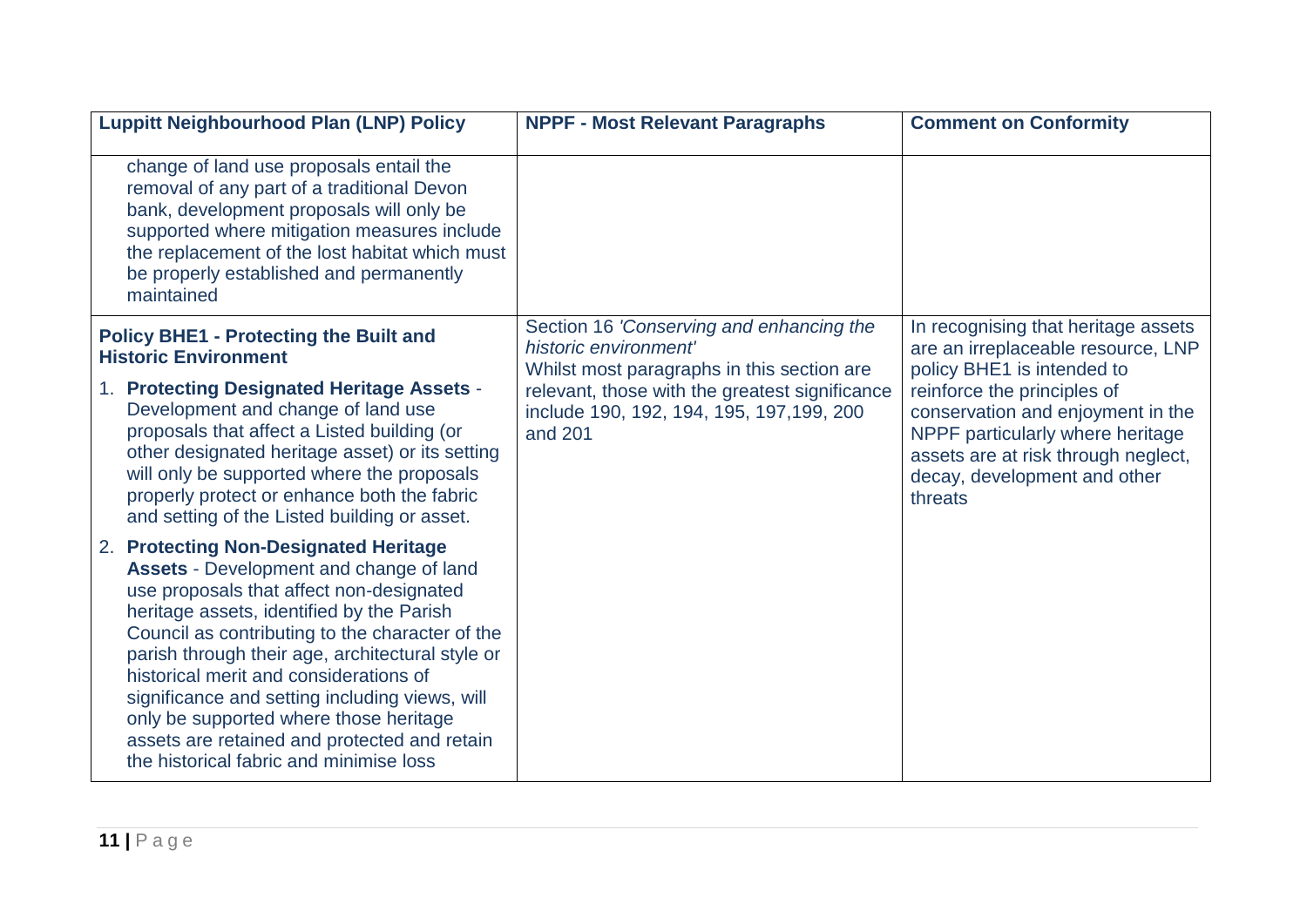| <b>Luppitt Neighbourhood Plan (LNP) Policy</b>                                                                                                                                                                                                                                   | <b>NPPF - Most Relevant Paragraphs</b>                    | <b>Comment on Conformity</b>                                                                                                                                     |
|----------------------------------------------------------------------------------------------------------------------------------------------------------------------------------------------------------------------------------------------------------------------------------|-----------------------------------------------------------|------------------------------------------------------------------------------------------------------------------------------------------------------------------|
| <b>Policy ND1 - Location Parameters for New</b><br><b>Development</b>                                                                                                                                                                                                            |                                                           | LNP policy ND1 seeks to protect<br>the landscape and character of<br>Luppitt by identifying where                                                                |
| 1. Brownfield Land - To preserve the rural<br>landscape and the character of Luppitt,<br>applications for development or change of                                                                                                                                               | <b>Brownfield Land:</b><br>Paragraph 176<br>Paragraph 179 | development can and cannot take<br>place in conformity with the NPPF.                                                                                            |
| land use of farmland, woodland or amenity<br>land will be strongly resisted except for uses<br>connected with agriculture, horticulture and<br>forestry or community uses. The use of<br>previously developed 'brownfield land' is<br>preferred for any development or change of | Paragraph 189<br>Paragraph 119<br>Paragraph 120 c)        | 176 - Requires that 'great weight'<br>must be given to conserve and<br>enhance the landscape and scenic<br>beauty in an AONB<br>179 - Requires that habitats and |
| land use.                                                                                                                                                                                                                                                                        | Flooding:                                                 | biodiversity are 'protected and<br>enhanced'                                                                                                                     |
| <b>Flood Plain - To preserve the rural landscape</b><br>2.<br>and prevent an unnecessary risk of flooding,<br>applications for development or change of<br>land use within the flood plains of the River                                                                         | Paragraphs 159, 161 b), 162 and 167                       | 189 - Requires that heritage assets<br>are 'conserved'                                                                                                           |
| Otter and River Love will be strongly resisted,<br>except for uses connected with agriculture.<br>Such agricultural use proposals should<br>comply with all other policies in this Plan and<br>the Local Plan and include flood risk                                             |                                                           | 119 - Requires 'policies and<br>decisions' to make as much use as<br>possible of 'previously-developed'<br>or 'brownfield land'                                  |
| mitigation proposals.                                                                                                                                                                                                                                                            |                                                           | 120 c) - Gives 'substantial weight'<br>to the use of 'brownfield land                                                                                            |
|                                                                                                                                                                                                                                                                                  |                                                           | LNP policy ND1 is supportive of<br>NPPF principles and seeks to<br>locate any new development<br>outside the flood plains with the                               |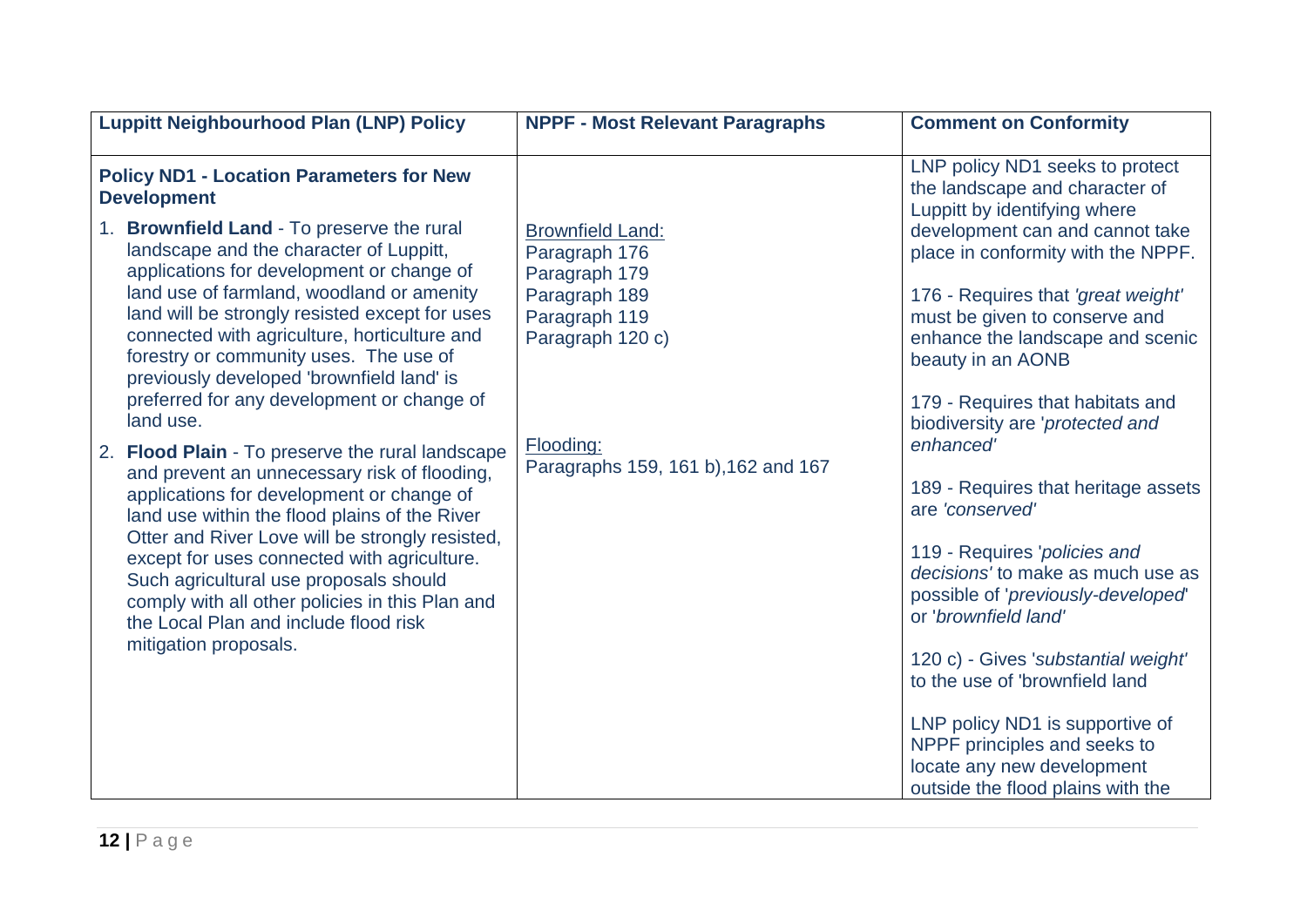| <b>Luppitt Neighbourhood Plan (LNP) Policy</b>                                                                                                                                                                                                                                            | <b>NPPF - Most Relevant Paragraphs</b>                                                                                                                                                                | <b>Comment on Conformity</b>                                                                                                                                                                                                                 |
|-------------------------------------------------------------------------------------------------------------------------------------------------------------------------------------------------------------------------------------------------------------------------------------------|-------------------------------------------------------------------------------------------------------------------------------------------------------------------------------------------------------|----------------------------------------------------------------------------------------------------------------------------------------------------------------------------------------------------------------------------------------------|
|                                                                                                                                                                                                                                                                                           |                                                                                                                                                                                                       | possible exception of agricultural<br>buildings.                                                                                                                                                                                             |
| <b>Policy ND2 - Materials, Design and Siting</b><br>To preserve the unique character of the parish<br>and the rural landscape, great weight will be<br>given to the following criteria in all applications for<br>development or change of land use including<br>those under Policy BHE1: | Section 12 'Achieving well-designed places'<br>Whilst most paragraphs in this section are<br>relevant, those with the greatest significance<br>are 126,127,129, and 134 especially 130 a)<br>to $f$ ) | The NPPF encourages good<br>design and requires Plans to be<br>clear about their vision and<br>expectations. LNP policy ND2<br>seeks to reinforce those principles<br>and ensure that future                                                 |
| 1. Adverse Impact and Amenity<br><b>Considerations - Avoidance of adverse and</b><br>harmful impact upon the landscape, existing<br>settlements and neighbouring properties in<br>respect of visual impact, noise, smell,<br>vibration or increased traffic movements                     |                                                                                                                                                                                                       | development is well designed and<br>sympathetic to local character<br>(defined by the 'Luppitt Landscape<br>Character Assessment') whilst not<br>discouraging innovation or change<br>(Paragraph 130 c)) and does not<br>harm the landscape. |
| 2. Design - High quality design, particularly<br>where that design is sympathetic to, and<br>reflects the character of, existing vernacular<br>and historic buildings in the parish. For<br>housing, reference should be made to the<br><b>AONB Design Guide for Houses.</b>              |                                                                                                                                                                                                       | ND2 specifically encourages<br>reference to the 'Blackdown Hills<br><b>AONB Design Guide for Houses'</b>                                                                                                                                     |
| 3. Reflecting Rural Character - A scale, mass<br>and height of development that is sympathetic<br>and responds to the immediate built<br>environment and landscape and reflects the<br>traditional rural character of the parish                                                          |                                                                                                                                                                                                       |                                                                                                                                                                                                                                              |
| 4. Siting - Siting that avoids hill tops and<br>prominence and is sympathetic to and<br>respects the immediate surroundings and                                                                                                                                                           |                                                                                                                                                                                                       |                                                                                                                                                                                                                                              |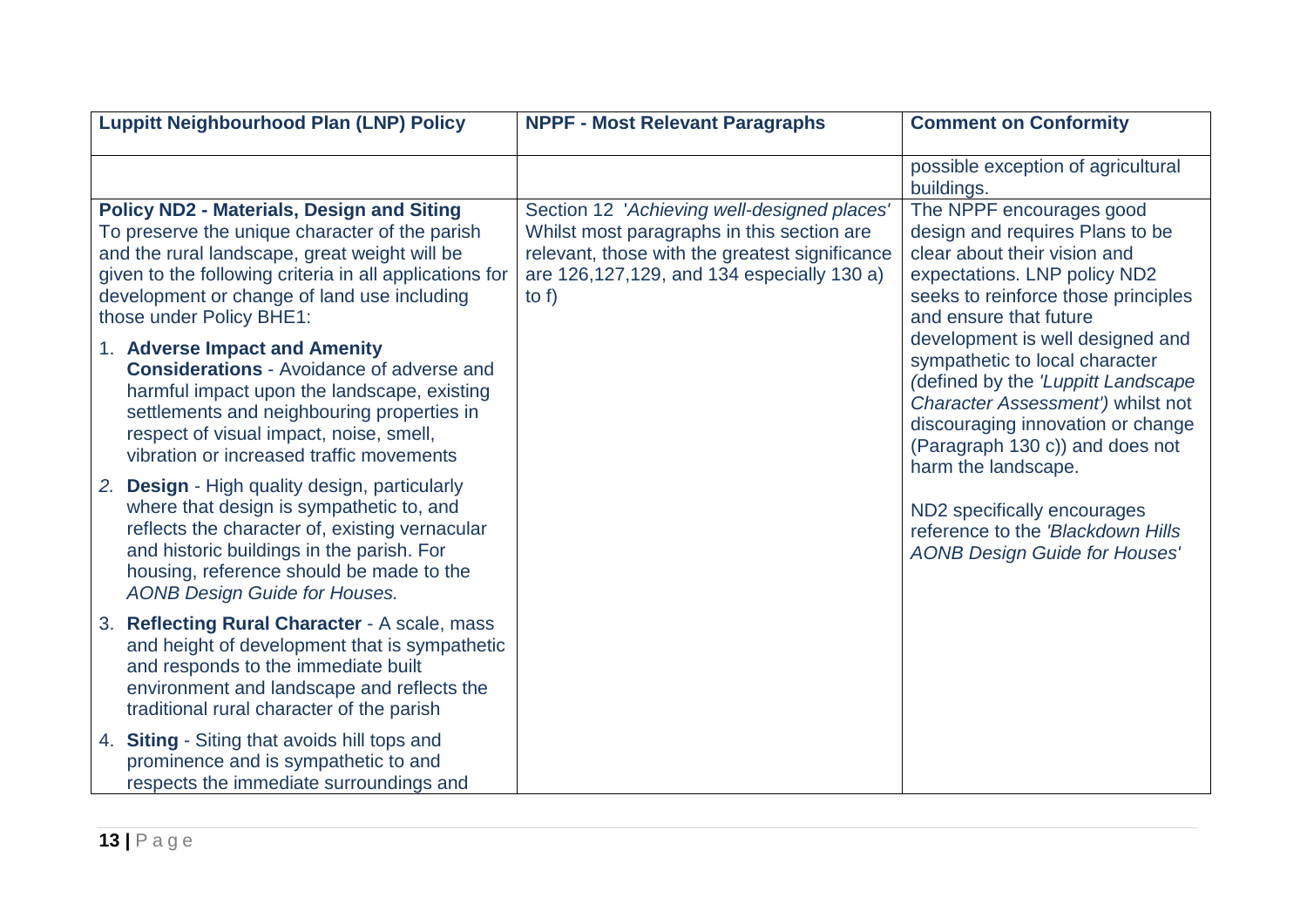| <b>Luppitt Neighbourhood Plan (LNP) Policy</b>                                                                                                                                                                                                                                                                        | <b>NPPF - Most Relevant Paragraphs</b> | <b>Comment on Conformity</b> |
|-----------------------------------------------------------------------------------------------------------------------------------------------------------------------------------------------------------------------------------------------------------------------------------------------------------------------|----------------------------------------|------------------------------|
| landscape contours and does not adversely<br>affect the local landscape character.                                                                                                                                                                                                                                    |                                        |                              |
| <b>Materials - External building materials and</b><br>5 <sub>1</sub><br>finished colours and tones that are non-<br>reflective, locally distinctive and used to<br>respond positively to the immediate built<br>environment, natural surroundings and local<br>context.                                               |                                        |                              |
| 6. External Lighting - Lighting that preserves<br>dark skies by keeping external lighting to the<br>essential minimum, using down lighting and<br>task lighting of the lowest practical wattage<br>plus photocells, timers and sensors wherever<br>possible to minimise operating time, glare and<br>light pollution. |                                        |                              |
| 7. Screening - Screening and landscaping that<br>minimises any adverse impact upon the<br>landscape and surroundings permanently all<br>year round using, wherever possible, a mix of<br>trees, hedging, shrubs and other plant<br>species that are indigenous to Devon.                                              |                                        |                              |
| <b>Parking - Parking for cars and other vehicles</b><br>8.<br>is provided for on-site and, if necessary,<br>appropriately screened to minimise any<br>adverse impact upon the landscape and<br>surrounding properties                                                                                                 |                                        |                              |
| 9. Carbon Reduction - In recognising the<br>impact of climate change, the need for carbon                                                                                                                                                                                                                             |                                        |                              |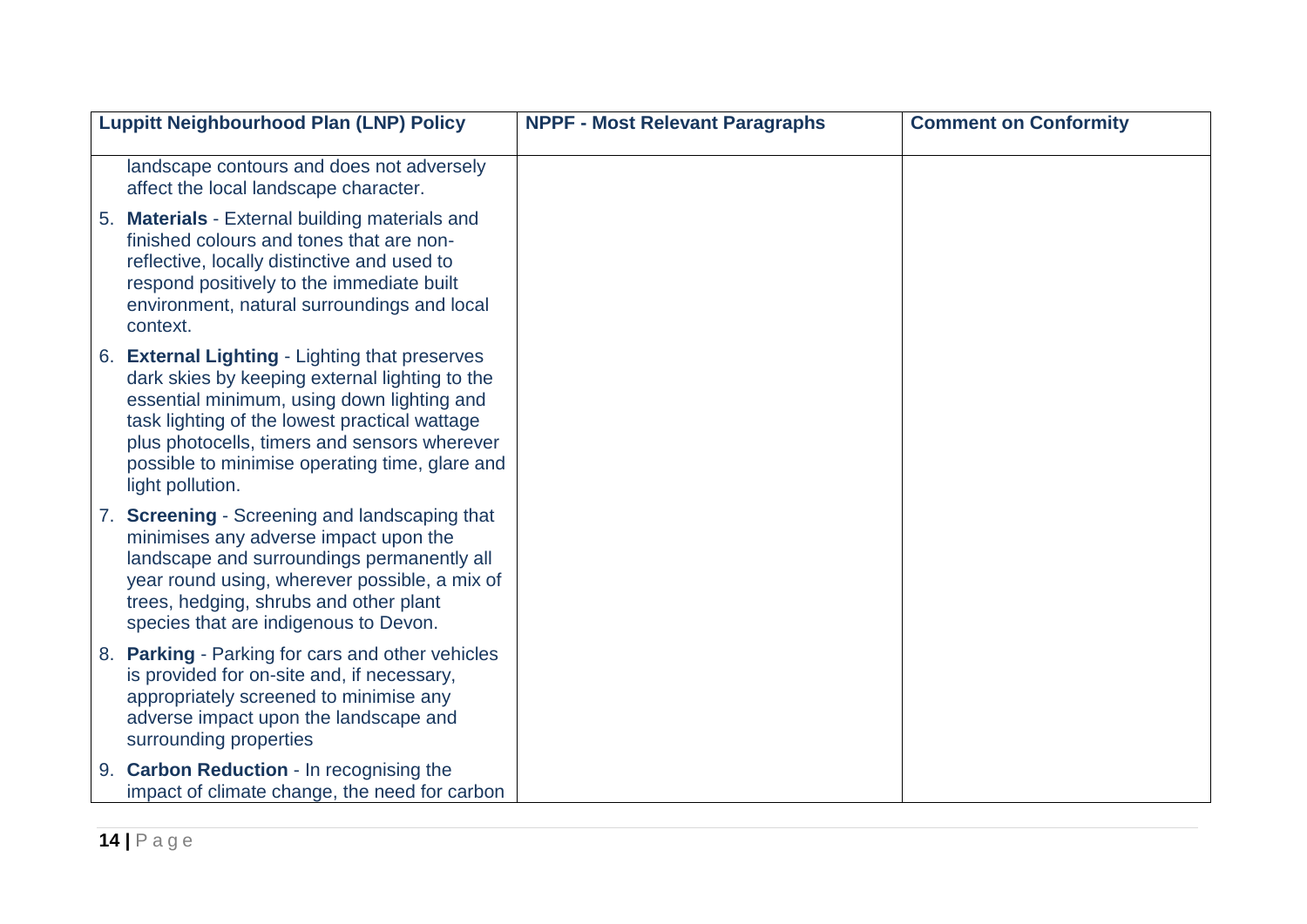| <b>Luppitt Neighbourhood Plan (LNP) Policy</b>                                                                                                                                                                                                                                                                                                                                                                                                                                                                                                                                                                                                                                                                                                                                                                                           | <b>NPPF - Most Relevant Paragraphs</b>                                                                                                      | <b>Comment on Conformity</b>                                                                                                                                                                                                                                                                                                                                                                                                                                                                                                                                                                                                 |
|------------------------------------------------------------------------------------------------------------------------------------------------------------------------------------------------------------------------------------------------------------------------------------------------------------------------------------------------------------------------------------------------------------------------------------------------------------------------------------------------------------------------------------------------------------------------------------------------------------------------------------------------------------------------------------------------------------------------------------------------------------------------------------------------------------------------------------------|---------------------------------------------------------------------------------------------------------------------------------------------|------------------------------------------------------------------------------------------------------------------------------------------------------------------------------------------------------------------------------------------------------------------------------------------------------------------------------------------------------------------------------------------------------------------------------------------------------------------------------------------------------------------------------------------------------------------------------------------------------------------------------|
| reduction in the construction and use of<br>buildings and the increased use of renewable<br>energy sources, great weight will be given to<br>applications for new development that are<br>designed to the highest standards in this<br>regard.                                                                                                                                                                                                                                                                                                                                                                                                                                                                                                                                                                                           |                                                                                                                                             |                                                                                                                                                                                                                                                                                                                                                                                                                                                                                                                                                                                                                              |
| <b>Policy ND3 - Housing</b><br>1. Rural Exception Sites - The scope for new<br>housing development within the parish is<br>strictly limited to 'rural exception sites' as<br>defined in the National Planning Policy<br>Framework (Rural Housing - Paragraph 78).<br>To be eligible for consideration, sites must<br>satisfy the requirements of Local Plan<br>Strategies 7 and 35, be capable of<br>accommodating all parking on-site and<br>comply with the other policies in this Plan.<br>2. Affordable Housing - Where a Housing<br>Needs Survey demonstrates a need for<br>additional housing, any affordable housing<br>should:<br>1. Be located on a 'rural exception site'<br>(see ND3 (1)) within Luppitt village as<br>defined in Appendix 1<br>2. Comprise a mix of housing sizes and<br>types to meet the demonstrated need | Section 5 'Delivering a sufficient supply of<br>homes'<br>Paragraph 60, 61, 62, 63, 64, 68 and 70<br>Paragraphs 78 and 79 ('Rural Housing') | LNP policy ND3 endeavours to<br>make a limited contribution to the<br>supply of new homes as<br>determined by a housing needs<br>assessment (supported by NPPF<br>paragraphs 60 and 61). It also<br>identifies the type and mix of<br>housing preferred by the<br>community (supported by NPPF<br>paragraph 62).<br>In accordance with NPPF<br>principles, LNP policy ND3<br>identifies that any new affordable<br>housing (with the potential to allow<br>some open market housing on the<br>same site) could be allowed on a<br>'rural exception site'. The location<br>of such a site is identified in LNP<br>Appendix 1. |
| 3. Comprise at least 66% of the total                                                                                                                                                                                                                                                                                                                                                                                                                                                                                                                                                                                                                                                                                                                                                                                                    |                                                                                                                                             |                                                                                                                                                                                                                                                                                                                                                                                                                                                                                                                                                                                                                              |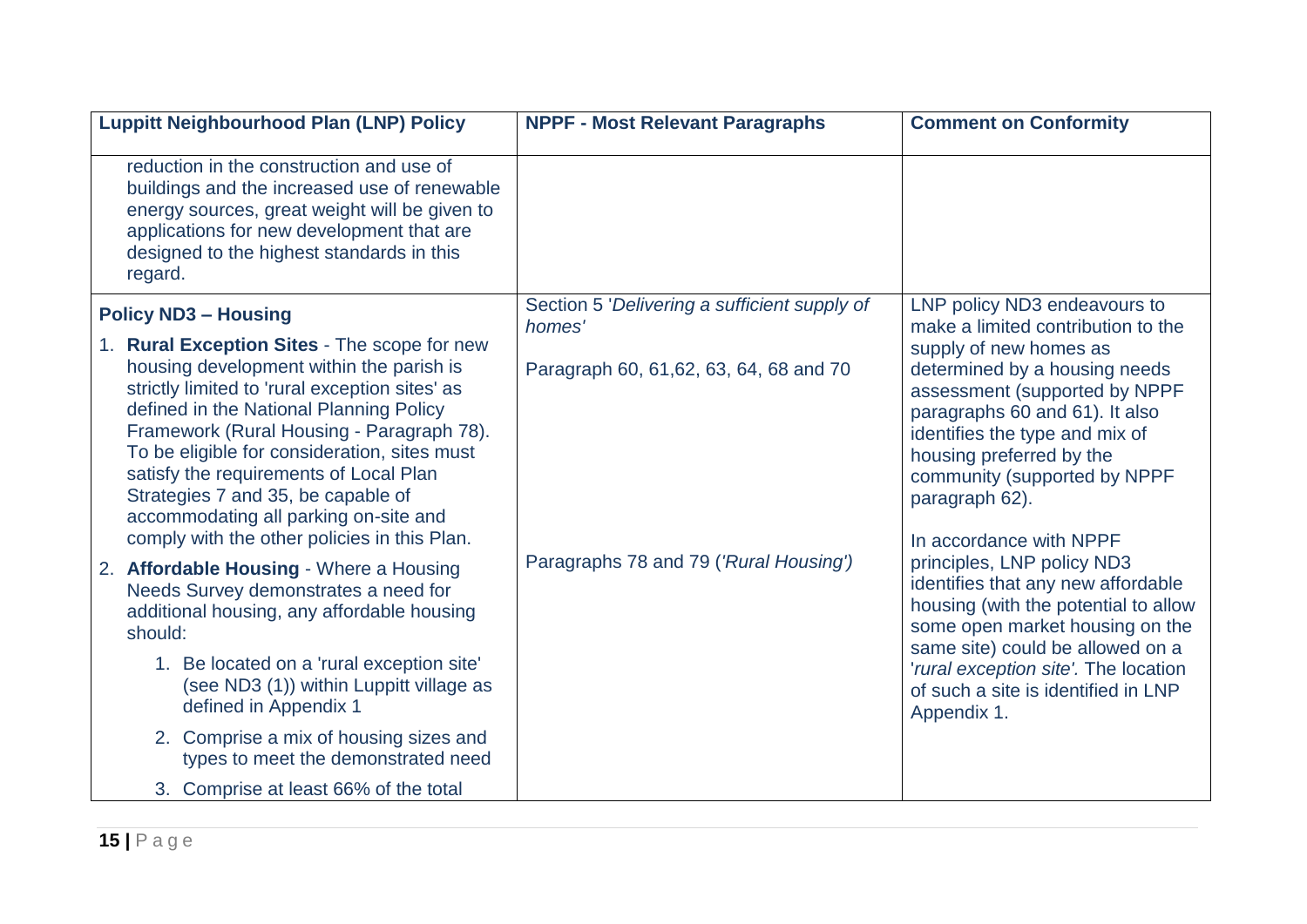| <b>Luppitt Neighbourhood Plan (LNP) Policy</b>                                                                                             | <b>NPPF - Most Relevant Paragraphs</b>                                     | <b>Comment on Conformity</b>                                                                          |
|--------------------------------------------------------------------------------------------------------------------------------------------|----------------------------------------------------------------------------|-------------------------------------------------------------------------------------------------------|
| number of units                                                                                                                            |                                                                            |                                                                                                       |
| 4. Be subject to occupancy restrictions in<br>accordance with EDDC policy                                                                  |                                                                            |                                                                                                       |
| 5. Be designed in accordance with the<br>AONB Design Guide for Houses and in<br>conformity with the other policies in this<br>Plan         |                                                                            |                                                                                                       |
| 3. Open Market Housing - Where a Housing<br>Needs Survey demonstrates a need for<br>additional housing, any open market housing<br>should: |                                                                            |                                                                                                       |
| 1. Be located on a 'rural exception site'<br>(see ND3 (1))                                                                                 |                                                                            |                                                                                                       |
| 2. Comprise small housing of up to three<br>bedrooms                                                                                       |                                                                            |                                                                                                       |
| 3. Comprise no more than 34% of the<br>total number of units                                                                               |                                                                            |                                                                                                       |
| 4. Be designed in accordance with the<br>AONB Design Guide for Houses and in<br>conformity with the other policies in this<br>Plan         |                                                                            |                                                                                                       |
| <b>Policy ND4 - Subdivisions, Extensions,</b><br><b>Annexes and Replacement Dwellings</b>                                                  | Section 5 'Delivering a sufficient supply of<br>homes'                     | LNP policy ND4 endeavours to<br>make a limited contribution to the<br>supply of new homes through the |
| 1. Subdivision of Houses - To increase the<br>supply of smaller residential units to<br>encourage the younger generation and other         | Paragraph 60,62, 70 and 80 d)<br>Section 11 'Making effective use of land' | subdivision and (appropriate)<br>replacement of existing houses<br>and extensions and annexes         |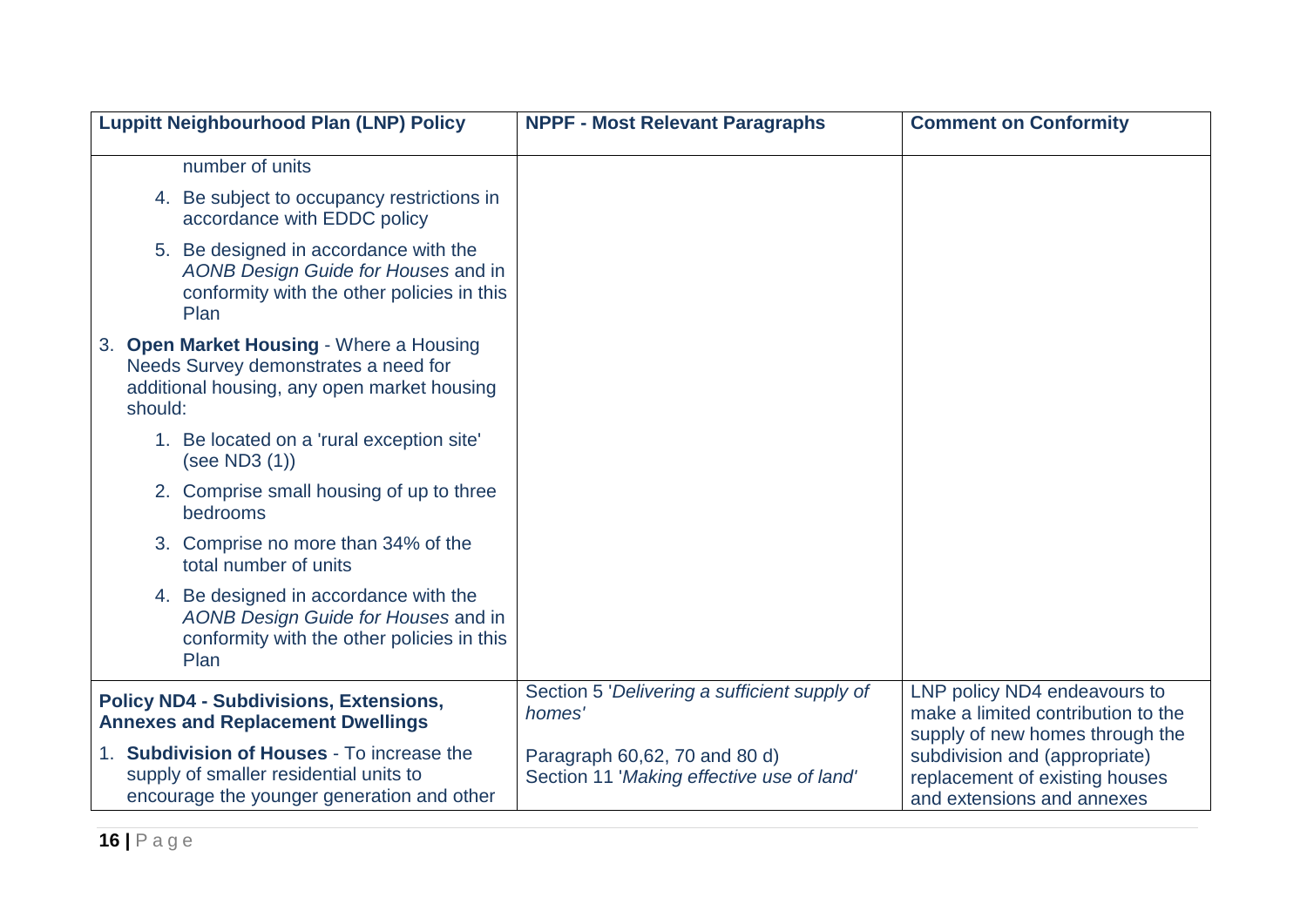|    | <b>Luppitt Neighbourhood Plan (LNP) Policy</b>                                                                                                                                                                                                                                                                                                                                                                                                                                                                                                      | <b>NPPF - Most Relevant Paragraphs</b>                                                                                   | <b>Comment on Conformity</b>                                                                                                                                 |
|----|-----------------------------------------------------------------------------------------------------------------------------------------------------------------------------------------------------------------------------------------------------------------------------------------------------------------------------------------------------------------------------------------------------------------------------------------------------------------------------------------------------------------------------------------------------|--------------------------------------------------------------------------------------------------------------------------|--------------------------------------------------------------------------------------------------------------------------------------------------------------|
|    | family members to remain in the community,<br>the subdivision of houses into smaller units of<br>accommodation will generally be supported<br>providing there is no significant adverse effect<br>upon the amenity of neighbouring properties<br>and that each unit of accommodation has<br>appropriate internal and external amenity<br>space and off-street parking and that<br>permitted development rights in respect of<br>future extensions are removed                                                                                       | Paragraph 120 d)<br>Section 14 'Meeting the challenge of<br>climate change flooding and coastal change'<br>Paragraph 152 | where there is no harm to the<br>landscape and neighbours<br>particularly if a building in under-<br>utilised. These principles are<br>supported by the NPPF |
| 2. | <b>Replacement Dwellings - The replacement</b><br>of an existing dwelling with a new dwelling will<br>only be supported if the dwelling to be<br>demolished has little or no architectural or<br>heritage merit and does not contribute to the<br>character of the parish, and the replacement<br>dwelling is of a similar scale and mass to the<br>existing dwelling. Exceptions will be<br>considered on their merits. In all cases,<br>proposals must comply with the policies in this<br>Plan and be supported by a robust condition<br>survey. |                                                                                                                          |                                                                                                                                                              |
| 3. | <b>Extensions and Annexes - To assist</b><br>extended families, the elderly and dependent<br>relatives, extensions and annexes added to<br>existing houses will generally be supported by<br>the Parish Council providing they are in<br>keeping with the existing house in terms of<br>design and external building materials used                                                                                                                                                                                                                 |                                                                                                                          |                                                                                                                                                              |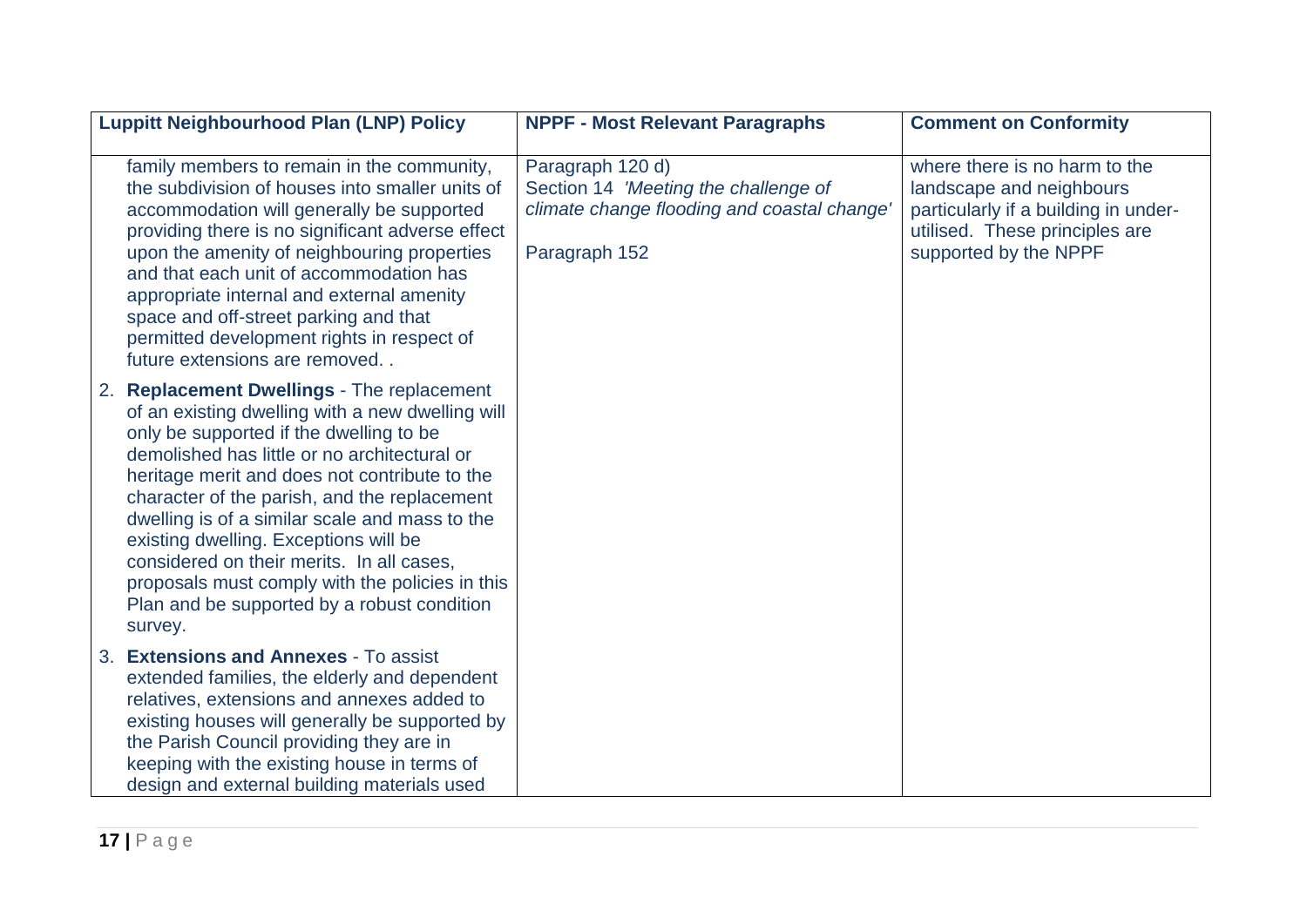| <b>Luppitt Neighbourhood Plan (LNP) Policy</b>                                                                                                                                                                                                                                                                                                                                                                                                                                                                                                                                                                                                                                                                                                                                                                                                                                                   | <b>NPPF - Most Relevant Paragraphs</b>                                                                                                                                                                                                                                                                                                                                                                                                                                         | <b>Comment on Conformity</b>                                                                                                                                                                                                                                                                                                                                        |
|--------------------------------------------------------------------------------------------------------------------------------------------------------------------------------------------------------------------------------------------------------------------------------------------------------------------------------------------------------------------------------------------------------------------------------------------------------------------------------------------------------------------------------------------------------------------------------------------------------------------------------------------------------------------------------------------------------------------------------------------------------------------------------------------------------------------------------------------------------------------------------------------------|--------------------------------------------------------------------------------------------------------------------------------------------------------------------------------------------------------------------------------------------------------------------------------------------------------------------------------------------------------------------------------------------------------------------------------------------------------------------------------|---------------------------------------------------------------------------------------------------------------------------------------------------------------------------------------------------------------------------------------------------------------------------------------------------------------------------------------------------------------------|
| and are subservient to the original dwelling.<br>Any extension or annex that has a significant<br>adverse impact upon a neighbouring property<br>or the landscape will not be supported.                                                                                                                                                                                                                                                                                                                                                                                                                                                                                                                                                                                                                                                                                                         |                                                                                                                                                                                                                                                                                                                                                                                                                                                                                |                                                                                                                                                                                                                                                                                                                                                                     |
| <b>Policy ND5 - Conversion of Redundant</b><br><b>Traditional Farm Buildings</b><br>To help preserve and protect 'redundant<br>traditional farm buildings' which are identified as<br>non-designated heritage assets, conversion to<br>other uses will generally be supported. Uses<br>likely to be acceptable include, but are not limited<br>to, small residential use of up to three bedrooms;<br>office use; holiday cottages; other uses<br>connected with tourism; and studios for artists<br>and artisans. Such uses will be generally<br>supported providing that the building's heritage is<br>protected through careful and sympathetic<br>refurbishment using appropriate materials and<br>methods of construction or detailing and there is<br>full compliance with Local Plan Policy D8 - Re-<br>use of Rural Buildings Outside Settlements and<br>the other policies in this Plan. | Section 16 'Conserving and enhancing the<br>historic environment'<br>Whilst most paragraphs in this section are<br>relevant, those with the greatest significance<br>include 190, 192, 194, 195, 197, 200 and<br>201<br>Section 11 'Making effective use of land'<br>Paragraph 120 d)<br>Section 6 'Building a strong competitive<br>economy'<br>Paragraph 84 a) to d)<br>Section 14 'Meeting the challenge of<br>climate change flooding and coastal change'<br>Paragraph 152 | In recognising that redundant<br>traditional farm buildings could be<br>irreplaceable heritage assets,<br>aligned with the NPPF, LNP policy<br>ND5 is intended to reinforce the<br>principles of 'conservation' and<br>enjoyment' through appropriate<br>conversion to other uses<br>particularly where heritage assets<br>are at risk through neglect and<br>decay |
| <b>Policy ND6 - New-Build Business Premises</b><br>To protect the character of the parish and its rural                                                                                                                                                                                                                                                                                                                                                                                                                                                                                                                                                                                                                                                                                                                                                                                          | Section 15 'Conserving and enhancing the<br>natural environment'                                                                                                                                                                                                                                                                                                                                                                                                               | Aligned with the NPPF, the<br>intention of LNP policy ND6 is to                                                                                                                                                                                                                                                                                                     |
| landscape, the construction of new-build<br>business premises will generally be resisted, with                                                                                                                                                                                                                                                                                                                                                                                                                                                                                                                                                                                                                                                                                                                                                                                                   | Paragraphs 174, 175, and 176 refer                                                                                                                                                                                                                                                                                                                                                                                                                                             | prevent harm to the AONB<br>landscape through inappropriate                                                                                                                                                                                                                                                                                                         |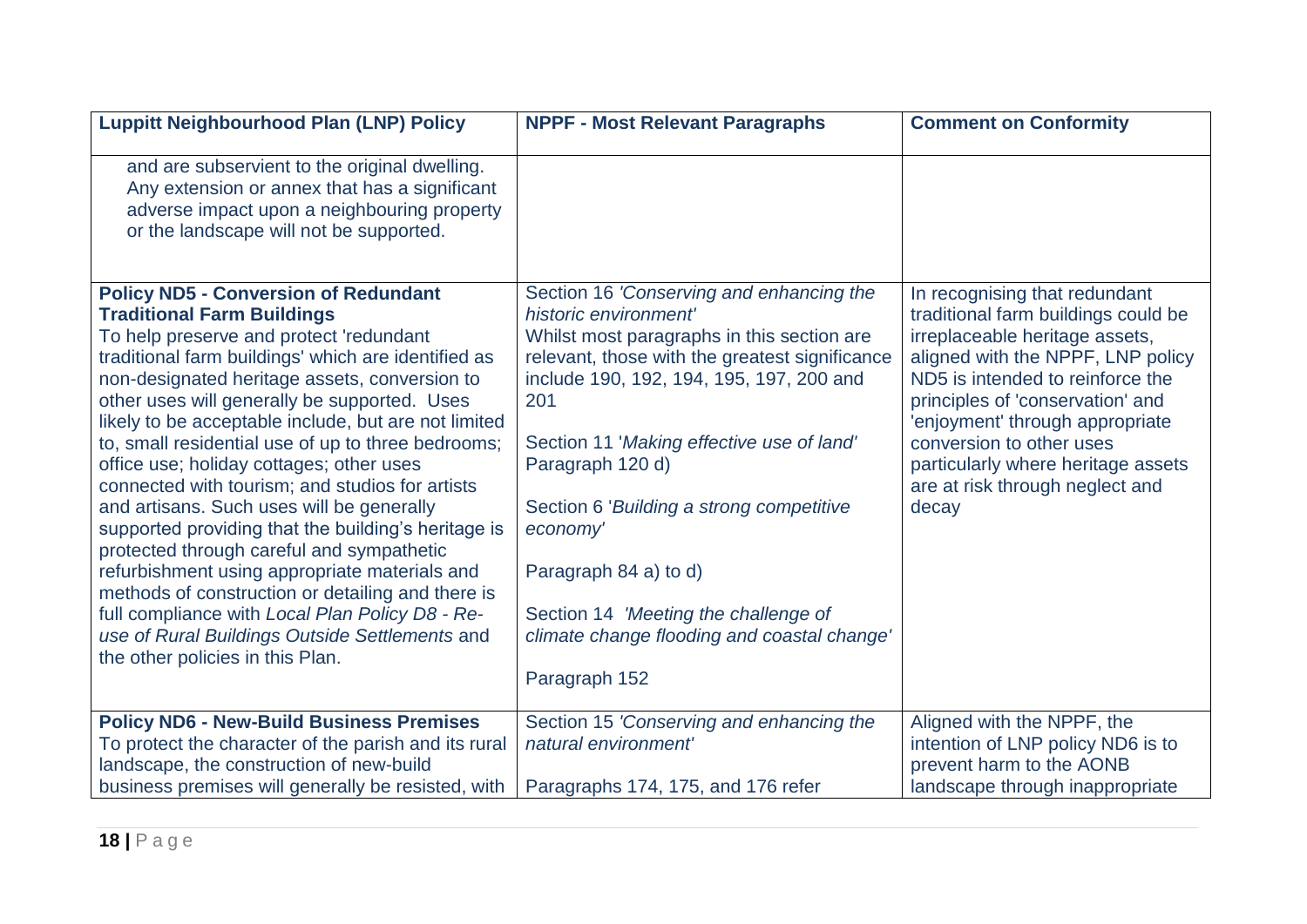| <b>Luppitt Neighbourhood Plan (LNP) Policy</b>                                                                                                                                                                                                                                                                                                                                                                                           | <b>NPPF - Most Relevant Paragraphs</b>                                                                         | <b>Comment on Conformity</b>                                                                                                        |
|------------------------------------------------------------------------------------------------------------------------------------------------------------------------------------------------------------------------------------------------------------------------------------------------------------------------------------------------------------------------------------------------------------------------------------------|----------------------------------------------------------------------------------------------------------------|-------------------------------------------------------------------------------------------------------------------------------------|
| the exception of small-scale artisan<br>studios/workshops. Such development will be<br>supported providing that it complies with policies<br>ND1 and ND2 and creates local employment<br>opportunities. Any new development that<br>significantly increases traffic movements or<br>adversely impacts upon the landscape, distant<br>views, dark skies or neighbouring properties will<br>be resisted.                                   | Section 6 'Building a strong competitive<br>economy'<br>Paragraph 84 a) to d)                                  | development but at the same time<br>encouraging small-scale<br>employment opportunities fitting to<br>the local landscape character |
| <b>Policy ND7 - Holiday Cottages</b><br>1. In the interests of promoting community<br>vitality and utilising parish housing stock for                                                                                                                                                                                                                                                                                                    | Section 11 'Making effective use of land'<br>Paragraphs 119, 125a)<br>Section 6 'Building a strong competitive | LNP policy ND7 seeks to prevent<br>loss of existing housing stock<br>through conversion to holiday<br>home use (where planning      |
| full-time resident occupation, the change of<br>use of existing residential dwellings to self-<br>contained holiday accommodation where<br>planning permission is required, and<br>proposals for the construction of new holiday<br>cottages, will be strongly resisted.                                                                                                                                                                 | economy'<br>Paragraph 84 a) to d)                                                                              | permission is required) but at the<br>same time gives general support to<br>local tourism as required by the<br><b>NPPF</b>         |
| Other proposals that support tourism (see<br>2.<br>Policy ND5), including, but not limited to,<br>guest houses, bed and breakfast, lodges,<br>caravans, tree houses, shepherds' huts, pods,<br>yurts, tents, glamping and camping, will be<br>considered on their merits but will be subject<br>to the provisions of Policy ND10 and must<br>comply with other policies in this plan in<br>regard to their impact upon the landscape and |                                                                                                                |                                                                                                                                     |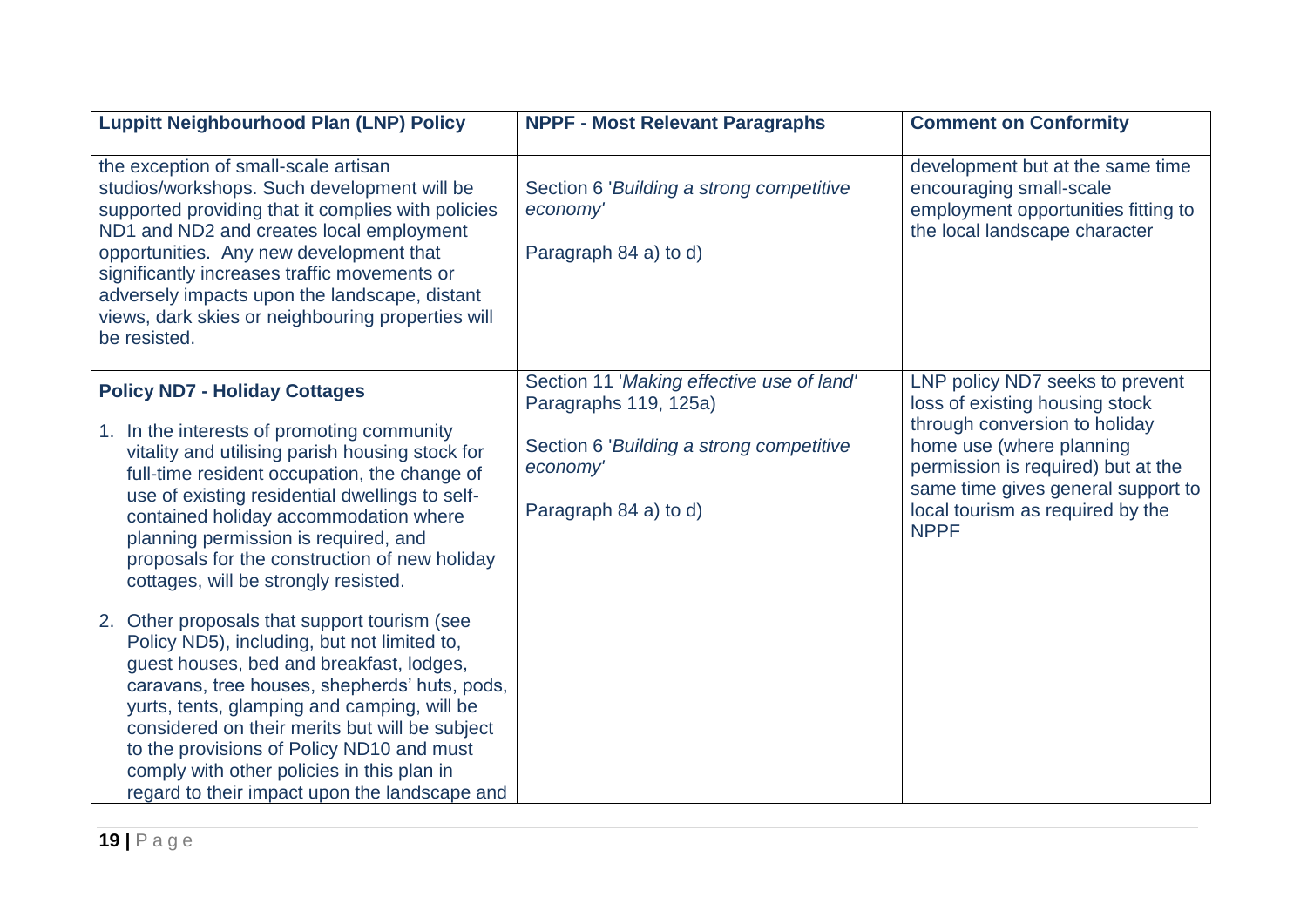| <b>Luppitt Neighbourhood Plan (LNP) Policy</b>                                                                                                                                                                                                                                                                                                                                                                                                                                                                                                                                                                                                                                                                     | <b>NPPF - Most Relevant Paragraphs</b>                                                                                                                                                     | <b>Comment on Conformity</b>                                                                                                                                                                                                                                                                |
|--------------------------------------------------------------------------------------------------------------------------------------------------------------------------------------------------------------------------------------------------------------------------------------------------------------------------------------------------------------------------------------------------------------------------------------------------------------------------------------------------------------------------------------------------------------------------------------------------------------------------------------------------------------------------------------------------------------------|--------------------------------------------------------------------------------------------------------------------------------------------------------------------------------------------|---------------------------------------------------------------------------------------------------------------------------------------------------------------------------------------------------------------------------------------------------------------------------------------------|
| neighbouring properties.                                                                                                                                                                                                                                                                                                                                                                                                                                                                                                                                                                                                                                                                                           |                                                                                                                                                                                            |                                                                                                                                                                                                                                                                                             |
| <b>Policy ND8 - Farm Workers' Dwellings</b><br>To assist local farming enterprise, applications for<br>farm workers' dwellings will be supported<br>providing that the six criteria in Local Plan Policy<br>H4 - Dwellings for Persons Employed in Rural<br>Businesses can be met and that any permission<br>is granted subject to an agricultural occupancy<br>condition.                                                                                                                                                                                                                                                                                                                                         | Section 5 'Delivering a sufficient supply of<br>homes'<br><b>Rural Housing</b><br>Paragraphs 78 and 80 a)<br>Section 6 'Building a strong competitive<br>economy'<br>Paragraph 84 a) to d) | These NPPF paragraphs support<br>the intention in LNP policy ND8 to<br>respond to the needs of the<br>farming community and support<br>appropriate applications for farm<br>workers accommodation.                                                                                          |
| <b>Policy ND9 - Farm Buildings</b><br>To assist local farming, new small-scale farm<br>buildings and ancillary structures will generally be<br>supported providing they are sited within or on<br>the edge of existing groups of farm buildings,<br>reflect the scale of existing buildings and do not<br>adversely impact the landscape or neighbouring<br>properties by visual effect, noise, smell, vibration<br>or lighting and are in full compliance with Local<br>Plan Policy D7 - Agricultural Buildings and<br>Development. If a more isolated location is<br>unavoidable, buildings must be sited within the<br>contours of the landscape to cause minimum<br>visual impact and be effectively screened. | Section 15 'Conserving and enhancing the<br>natural environment'<br>Paragraphs 174, 176 and 179 refer<br>Section 6 'Building a strong competitive<br>economy'<br>Paragraph 84 a) to d)     | Aligned with the NPPF, the<br>intention in LNP policy ND9 is to<br>prevent harm to the AONB<br>landscape and habitats through<br>inappropriate development but at<br>the same time encouraging small-<br>scale employment opportunities<br>more fitting to the local landscape<br>character |
| <b>Policy ND10 - Farm Diversification</b><br>To assist local farming, support tourism and<br>increase employment opportunities, the                                                                                                                                                                                                                                                                                                                                                                                                                                                                                                                                                                                | Section 15 'Conserving and enhancing the<br>natural environment'                                                                                                                           | Aligned with the NPPF, the<br>intention of LNP policy ND10 is to<br>prevent harm to the AONB                                                                                                                                                                                                |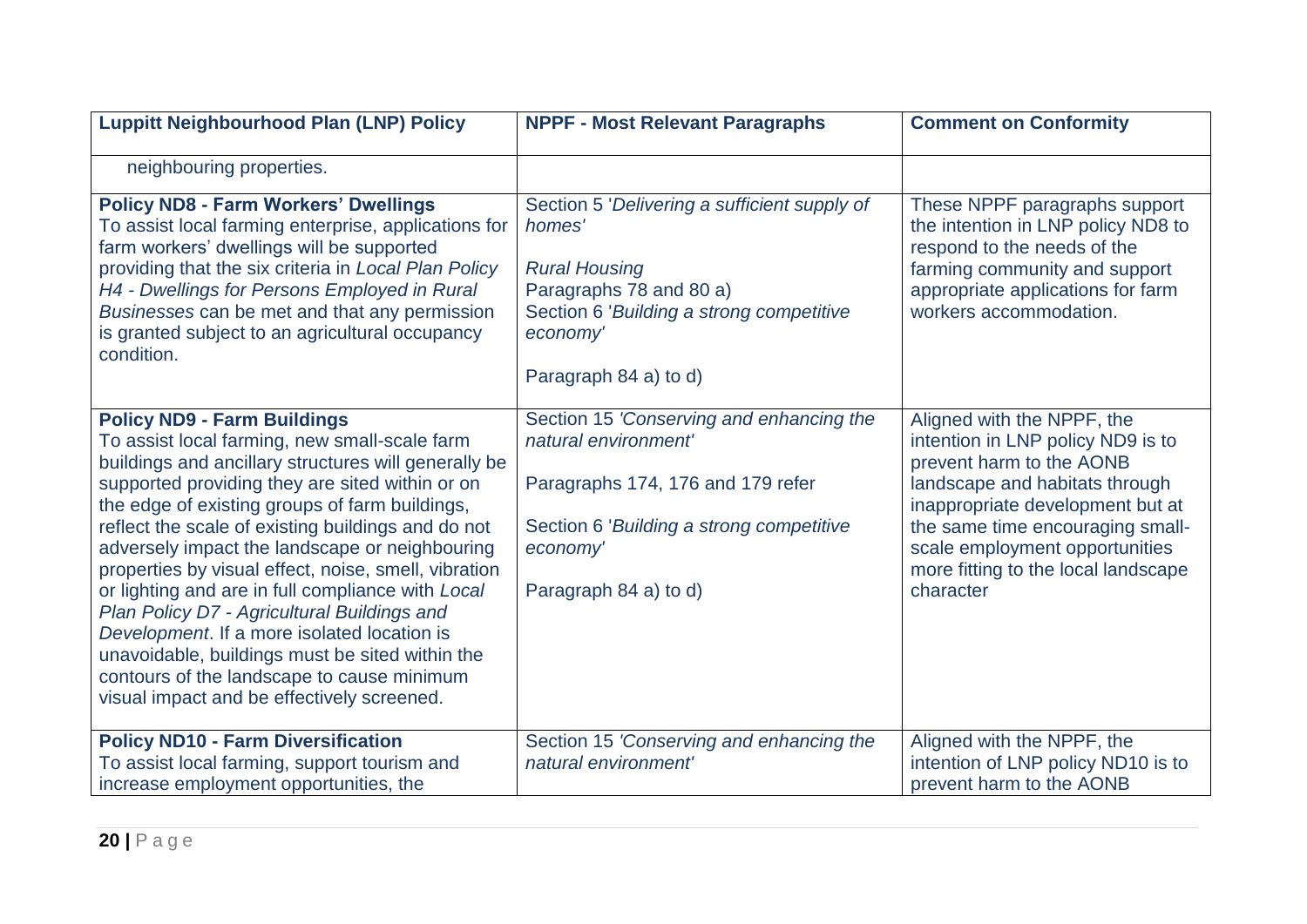| <b>Luppitt Neighbourhood Plan (LNP) Policy</b>                                                                                                                                                                                                                                                                                                                                                                | <b>NPPF - Most Relevant Paragraphs</b>                                                    | <b>Comment on Conformity</b>                                                                           |
|---------------------------------------------------------------------------------------------------------------------------------------------------------------------------------------------------------------------------------------------------------------------------------------------------------------------------------------------------------------------------------------------------------------|-------------------------------------------------------------------------------------------|--------------------------------------------------------------------------------------------------------|
| diversification from agricultural land use to other<br>uses will be considered on a case-by-case basis<br>subject to the following criteria:                                                                                                                                                                                                                                                                  | Paragraphs 174, 176 and 179 refer<br>Section 6 'Building a strong competitive<br>economy' | landscape and habitats through<br>inappropriate development but at<br>the same time encouraging small- |
| 1. Adverse Impact - Uses that cause nuisance<br>or adverse impact upon neighbouring<br>properties or the landscape, through visual<br>effect, noise, smell or vibration or are of large<br>scale, will be resisted.                                                                                                                                                                                           | Paragraph 84 a) to d)                                                                     | scale employment opportunities<br>more fitting to the local landscape<br>character                     |
| 2. Intensive Animal Husbandry - Intensive<br>animal husbandry uses (rearing animals<br>inside buildings for all or the majority of the<br>time rather than on pasture) will generally be<br>resisted                                                                                                                                                                                                          |                                                                                           |                                                                                                        |
| 3. Glasshouses and Polytunnels -<br>Development and change of land use<br>proposals that include commercial<br>glasshouses and polytunnels will be resisted<br>unless it can be demonstrated that no<br>environmental or landscape harm will occur.<br>In particular, views into, out of, or across the<br>AONB should not be impacted by glare and<br>expanses of plastic or glass should not be<br>visible. |                                                                                           |                                                                                                        |
| 4. Wedding Venues, Caravan and Festival<br>Sites - The change of land use to wedding<br>venues, caravan sites or festival sites will<br>generally be resisted.                                                                                                                                                                                                                                                |                                                                                           |                                                                                                        |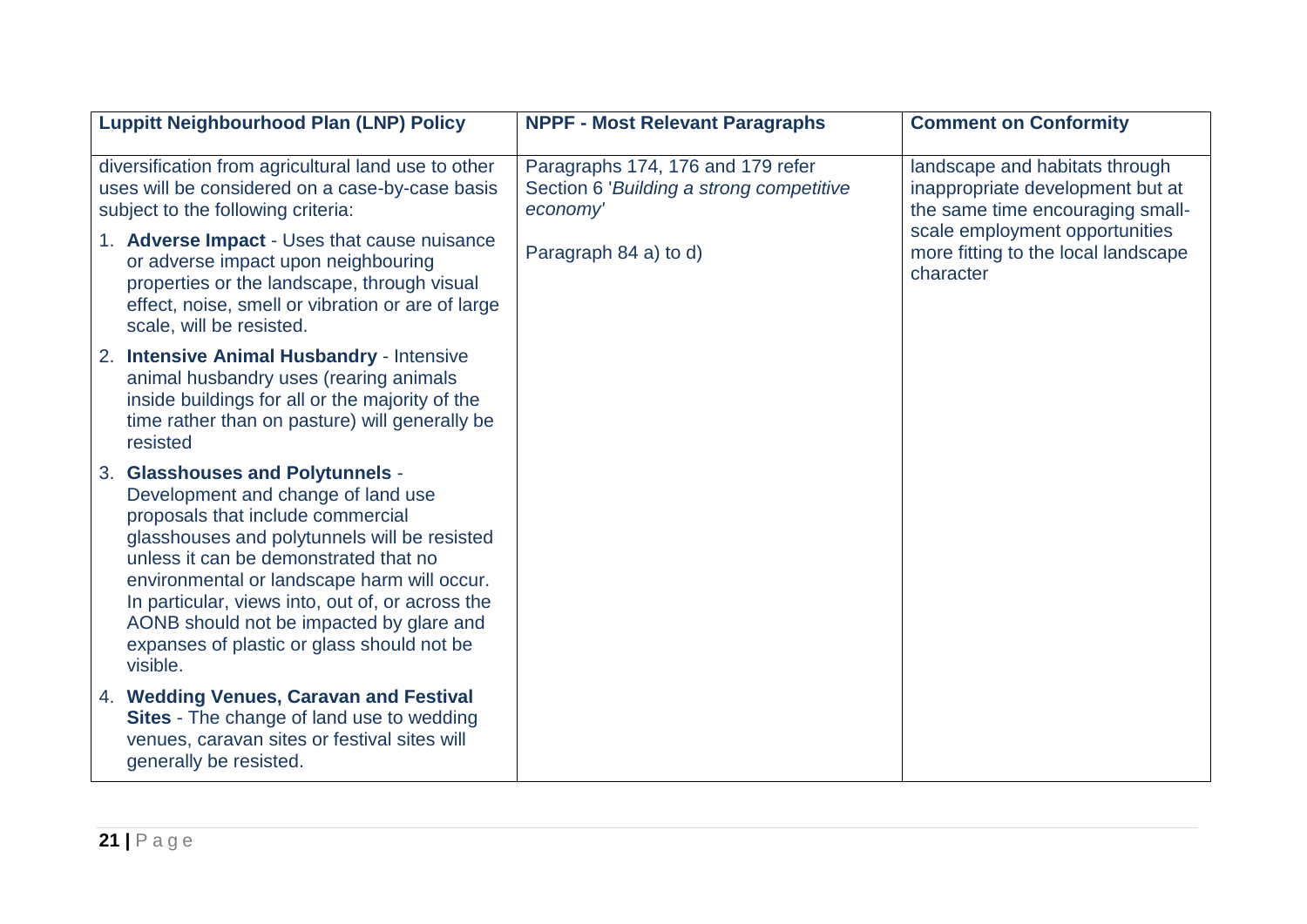| <b>Luppitt Neighbourhood Plan (LNP) Policy</b>                                                                                                                                                                                                                                                                                | <b>NPPF - Most Relevant Paragraphs</b>                                                                                                               | <b>Comment on Conformity</b>                                                                                                                                                                                                      |
|-------------------------------------------------------------------------------------------------------------------------------------------------------------------------------------------------------------------------------------------------------------------------------------------------------------------------------|------------------------------------------------------------------------------------------------------------------------------------------------------|-----------------------------------------------------------------------------------------------------------------------------------------------------------------------------------------------------------------------------------|
|                                                                                                                                                                                                                                                                                                                               |                                                                                                                                                      |                                                                                                                                                                                                                                   |
| <b>Policy ND11 - Traffic Movements including</b><br><b>HGV's</b><br><b>Traffic Movements - To prevent over-use,</b><br>1.<br>congestion and damage to parish lanes,<br>adjoining banks, hedgerows and ditches, any<br>development proposal that is likely to result in                                                        | Section 15 'Conserving and enhancing the<br>natural environment'<br>Paragraphs 174, 176 and 179 refer<br>Section 9 'Promoting sustainable transport' | Most roads in the parish are single<br>track lanes with occasional passing<br>places. The intention of LNP policy<br>ND11 is to follow NPPF guidance<br>to prevent harm to the landscape<br>and habitats but also in this case to |
| a permanent and significant increase in HGV<br>traffic movements will be resisted.                                                                                                                                                                                                                                            | Paragraphs 104 a) and d), 111, 113 refer                                                                                                             | prevent damage to the single track<br>parish lanes                                                                                                                                                                                |
| <b>Management Plan - To minimise disruption to</b><br>2.<br>parish residents and damage to parish lanes,<br>adjoining banks, hedgerows and ditches<br>during construction, a Construction and<br>Environmental Management Plan will be<br>required wherever appropriate and provisions<br>required for monitoring and repair. |                                                                                                                                                      |                                                                                                                                                                                                                                   |
| <b>Policy CC1 - Renewable Energy Retrofit</b><br>The retrofitting of renewable energy schemes will<br>generally be supported on domestic, farm and                                                                                                                                                                            | Section 15 'Conserving and enhancing the<br>natural environment'                                                                                     | In following NPPF guidance the<br>intention of LNP policy CC1 is to                                                                                                                                                               |
| other buildings providing they are designed and<br>constructed of materials that are non-reflective<br>and integrate sympathetically with the built<br>surroundings and do not harm heritage buildings<br>or adversely impact upon neighbouring<br>properties, the landscape or habitats through                              | Paragraphs 174, 176 and 179 refer<br>Section 14 'Meeting the challenge of<br>climate change flooding and coastal change'<br>Paragraphs 152, 155      | encourage the use of renewable<br>energy but at the same time to<br>protect the landscape and habitats                                                                                                                            |
| visual impact, reflection, noise, smell, vibration,<br>light or associated works including archaeology,                                                                                                                                                                                                                       |                                                                                                                                                      |                                                                                                                                                                                                                                   |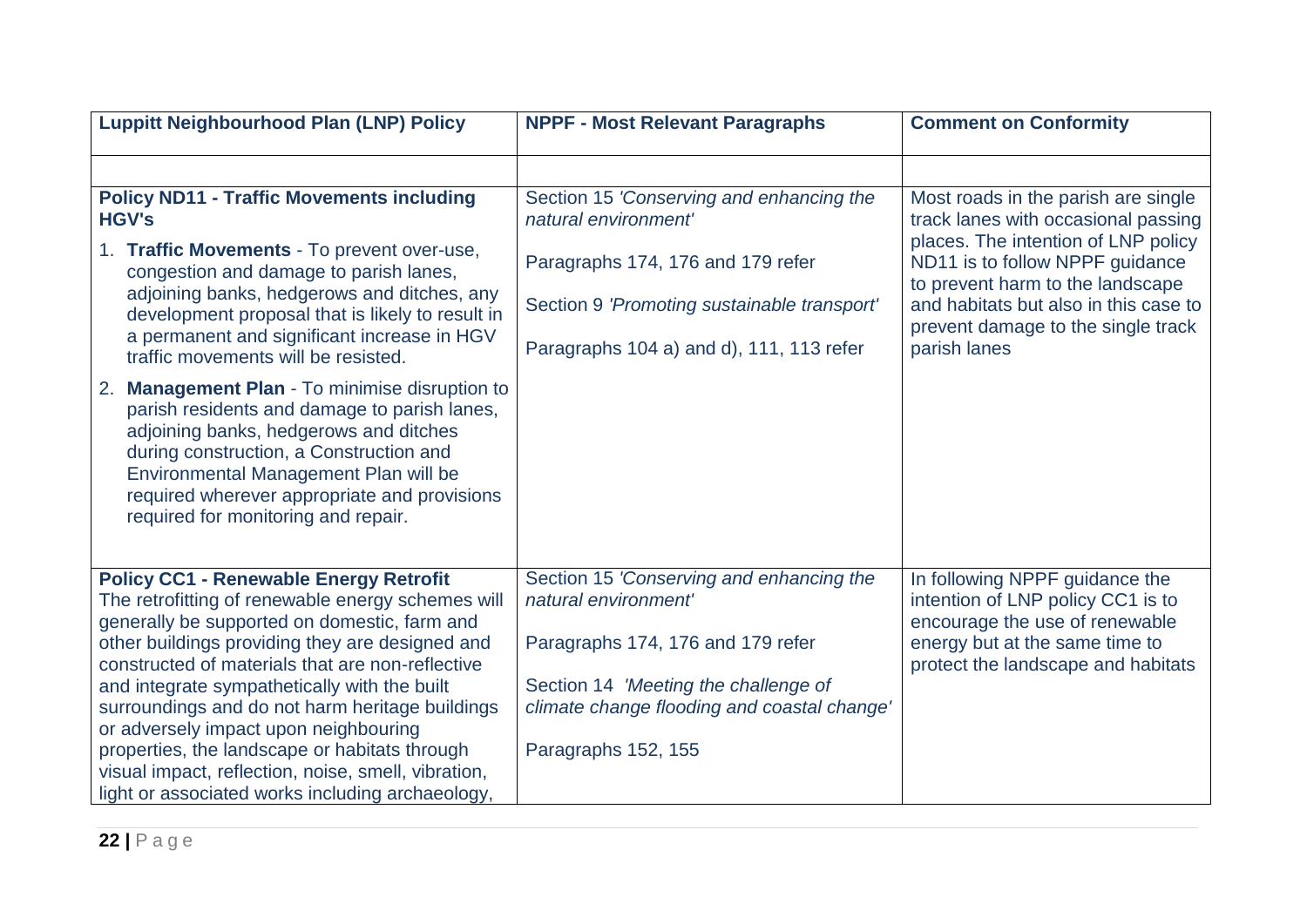| <b>Luppitt Neighbourhood Plan (LNP) Policy</b>                                                                                                                                                                                                                                                                                                                                                                                                                                                                                                                                                                                                           | <b>NPPF - Most Relevant Paragraphs</b>                                                                                                                                                                                      | <b>Comment on Conformity</b>                                                                                                                                                                                                                                                                          |
|----------------------------------------------------------------------------------------------------------------------------------------------------------------------------------------------------------------------------------------------------------------------------------------------------------------------------------------------------------------------------------------------------------------------------------------------------------------------------------------------------------------------------------------------------------------------------------------------------------------------------------------------------------|-----------------------------------------------------------------------------------------------------------------------------------------------------------------------------------------------------------------------------|-------------------------------------------------------------------------------------------------------------------------------------------------------------------------------------------------------------------------------------------------------------------------------------------------------|
| laying cables and other electrical installations.                                                                                                                                                                                                                                                                                                                                                                                                                                                                                                                                                                                                        |                                                                                                                                                                                                                             |                                                                                                                                                                                                                                                                                                       |
| <b>Policy CC2 - Renewable Energy Scale</b><br>1. Renewable Energy Schemes - Renewable<br>energy schemes will generally be supported if<br>they are small-scale and for domestic/non-<br>commercial use or for collective parish<br>community benefit (see 2. below). Larger<br>commercial/non-domestic scale renewable<br>energy schemes will generally be resisted as<br>being out of character with the rural parish<br>landscape and its status as an AONB.                                                                                                                                                                                           | Section 15 'Conserving and enhancing the<br>natural environment'<br>Paragraphs 174, 176 and 179 refer<br>Section 14 'Meeting the challenge of<br>climate change flooding and coastal change'<br>Paragraphs 152, 155 and 156 | In following NPPF guidance the<br>intention of LNP policy CC2 is to<br>encourage the use of renewable<br>energy but at the same time to<br>protect the landscape and habitats.<br>In particular Paragraph 156 is<br>supportive of community-led<br>renewable energy schemes as<br>proposed in the LNP |
| 2. Community-Led Renewable Energy<br><b>Schemes</b> - Renewable energy schemes for<br>the collective benefit of the Luppitt parish<br>community and decided by a majority vote of<br>parishioners, including field-scale photovoltaic<br>panels and river-based hydro-electric<br>schemes, will generally be supported<br>providing they are permanently well-screened<br>and non-reflective and do not adversely<br>impact upon the landscape or neighbouring<br>properties, comply with the other policies in<br>this Plan and meet the requirements of<br>Strategy 46 of the Local Plan (Landscape<br><b>Conservation and Enhancement and AONBs).</b> |                                                                                                                                                                                                                             |                                                                                                                                                                                                                                                                                                       |
| 3. Wind Turbines - Wind turbines (except small-<br>scale pole or building mounted domestic/non-                                                                                                                                                                                                                                                                                                                                                                                                                                                                                                                                                          |                                                                                                                                                                                                                             |                                                                                                                                                                                                                                                                                                       |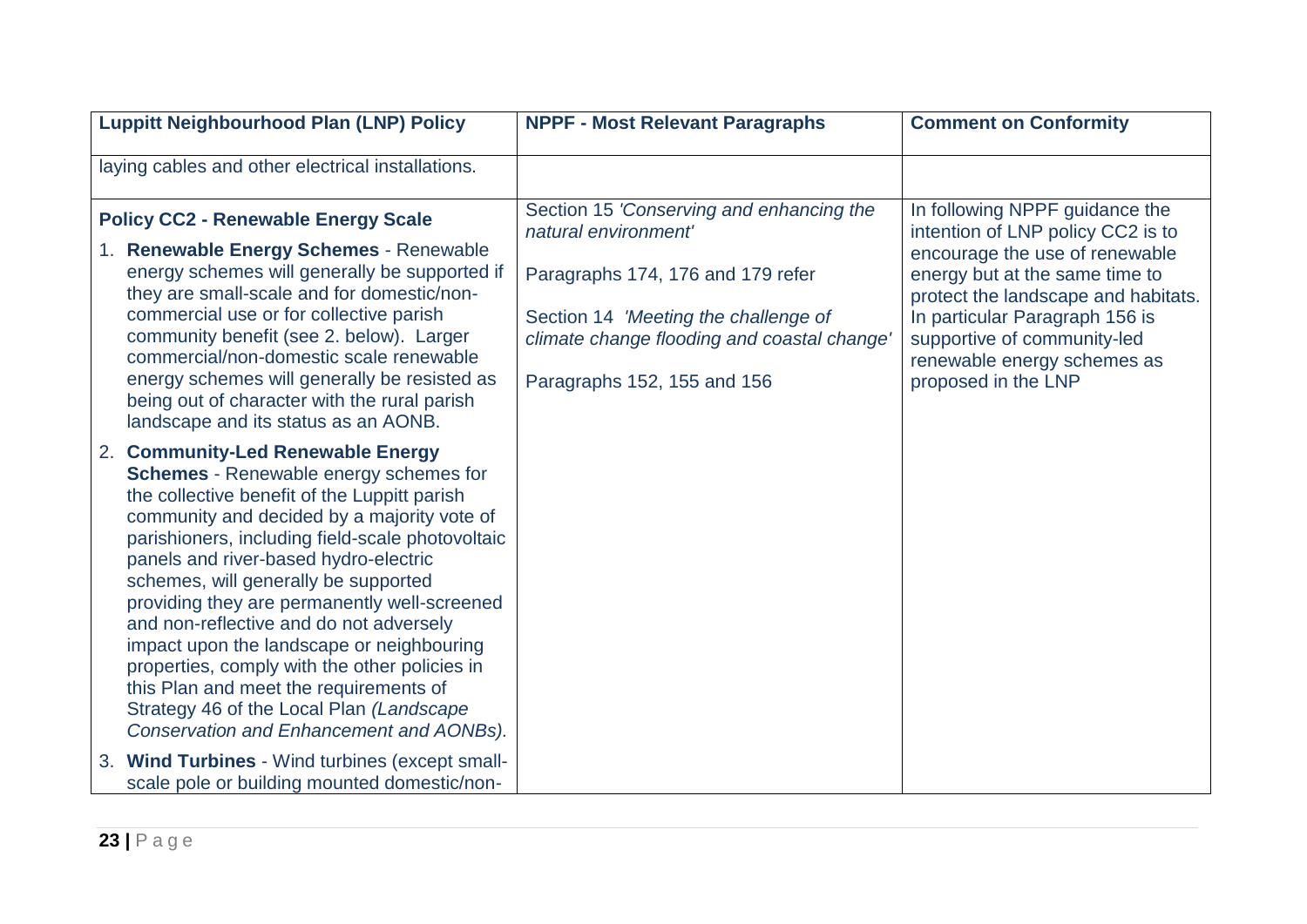| <b>Luppitt Neighbourhood Plan (LNP) Policy</b>                                                                                                                                                                                                                                                                   | <b>NPPF - Most Relevant Paragraphs</b> | <b>Comment on Conformity</b> |
|------------------------------------------------------------------------------------------------------------------------------------------------------------------------------------------------------------------------------------------------------------------------------------------------------------------|----------------------------------------|------------------------------|
| commercial turbines) and wind farms will be<br>resisted as being out of character with the<br>rural parish landscape and its status as an<br>AONB.                                                                                                                                                               |                                        |                              |
| 4. Solar Photovoltaic Panels                                                                                                                                                                                                                                                                                     |                                        |                              |
| 1. Solar photovoltaic panels installed on<br>domestic or agricultural buildings will<br>generally be supported providing they<br>are non-reflective and do not adversely<br>impact upon the landscape or<br>neighbouring properties.                                                                             |                                        |                              |
| 2. Field-based photovoltaic panels will<br>generally be resisted unless they are of<br>domestic/non-commercial scale, sited<br>in close proximity to existing buildings,<br>are permanently well-screened and<br>non-reflective and do not adversely<br>impact upon the landscape or<br>neighbouring properties. |                                        |                              |
| 3. Field-scale photovoltaic panels for<br>commercial use will be resisted, except<br>as described above in '2. Community-<br>Led Renewable Energy Schemes'.                                                                                                                                                      |                                        |                              |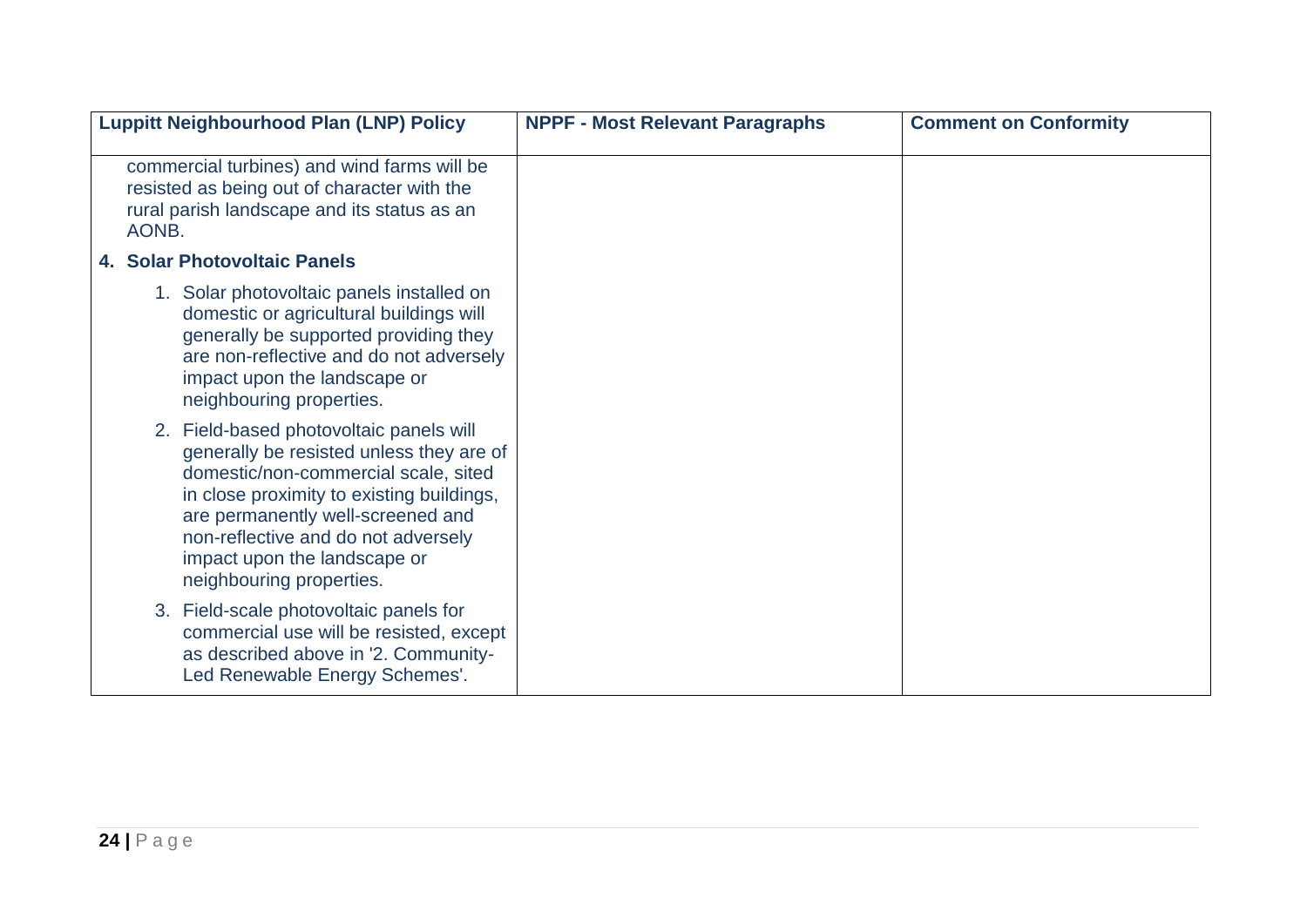#### Appendix 2 - Conformity with the Local Plan

| <b>Luppitt Neighbourhood Plan (LNP) Policy</b>                                                                                                                                                                                                                                                                                                                                                                                                                                                                                                                                                                             | <b>Local Plan - Most Relevant Policies</b>                                                                                                                                                                                                                              | <b>Comment on Conformity</b>                                                                                                                                                                                                                                                                                                |
|----------------------------------------------------------------------------------------------------------------------------------------------------------------------------------------------------------------------------------------------------------------------------------------------------------------------------------------------------------------------------------------------------------------------------------------------------------------------------------------------------------------------------------------------------------------------------------------------------------------------------|-------------------------------------------------------------------------------------------------------------------------------------------------------------------------------------------------------------------------------------------------------------------------|-----------------------------------------------------------------------------------------------------------------------------------------------------------------------------------------------------------------------------------------------------------------------------------------------------------------------------|
| <b>Policy BC1 - Protecting Parish Facilities</b><br>Development leading to the loss or change of use<br>of an existing community facility (including, but<br>not limited to, St Mary's Church, the village hall<br>and The Luppitt Inn) will be strongly resisted<br>unless it can be demonstrated that following a<br>minimum period of 12 months marketing there is<br>no longer a need or demand for the facility or that<br>it is no longer economically viable. Certain new<br>facilities (including, but not limited to, a<br>community shop, pub serving food and a<br>crèche/nursery) will generally be supported. | <b>Strategy 4 - Balanced Communities -</b><br>Paragraph b)<br>Strategy 32 - Resisting loss of employment,<br>retail and community sites and buildings.<br>Policy E14 - Change of use of village shops<br>and services<br><b>Policy RC6 - Local Community Facilities</b> | The Local Plan strategies and<br>policies referred to support the<br>retention of local services and<br>community facilities and note that<br>proposals for new services and<br>facilities outside a built-up area<br>boundary (BUAB) may be<br>permitted providing that the need<br>for them can be proven                 |
| <b>Policy NE1 - Protecting and Enhancing the</b><br><b>Rural Landscape</b><br>1. Rural Landscape and Distant Views -<br>Development and change of use proposals<br>will only be supported if they are sensitively<br>located within the contours of the land and<br>cause no adverse impact upon the rural<br>landscape or distant views.                                                                                                                                                                                                                                                                                  | Strategy 7 - Development in the Countryside<br>Strategy 46 - Landscape Conservation and<br><b>Enhancement and AONB's</b>                                                                                                                                                | Strategy 7 is fully supportive of<br>LNP policy NE1 in that it only<br>permits development in the<br>'countryside' (i.e. outside a BUAB)<br>where it is in accordance with a<br>specific policy of either the Local<br>Plan or the Neighbourhood Plan<br>where it would not harm the<br>'distinctive landscape, amenity and |
| 2. Tranquillity and Rural Nature -<br>Development and change of land use<br>proposals will only be supported where there<br>is no adverse impact upon the tranquillity,<br>peace and rural nature of the landscape.                                                                                                                                                                                                                                                                                                                                                                                                        | Blackdown Hills AONB Management Plan<br>2019-2024 - Section 1.3                                                                                                                                                                                                         | environmental qualities within<br>which it is located.<br>To further protect the countryside<br>Strategy 46 requires any<br>development to 'conserve and                                                                                                                                                                    |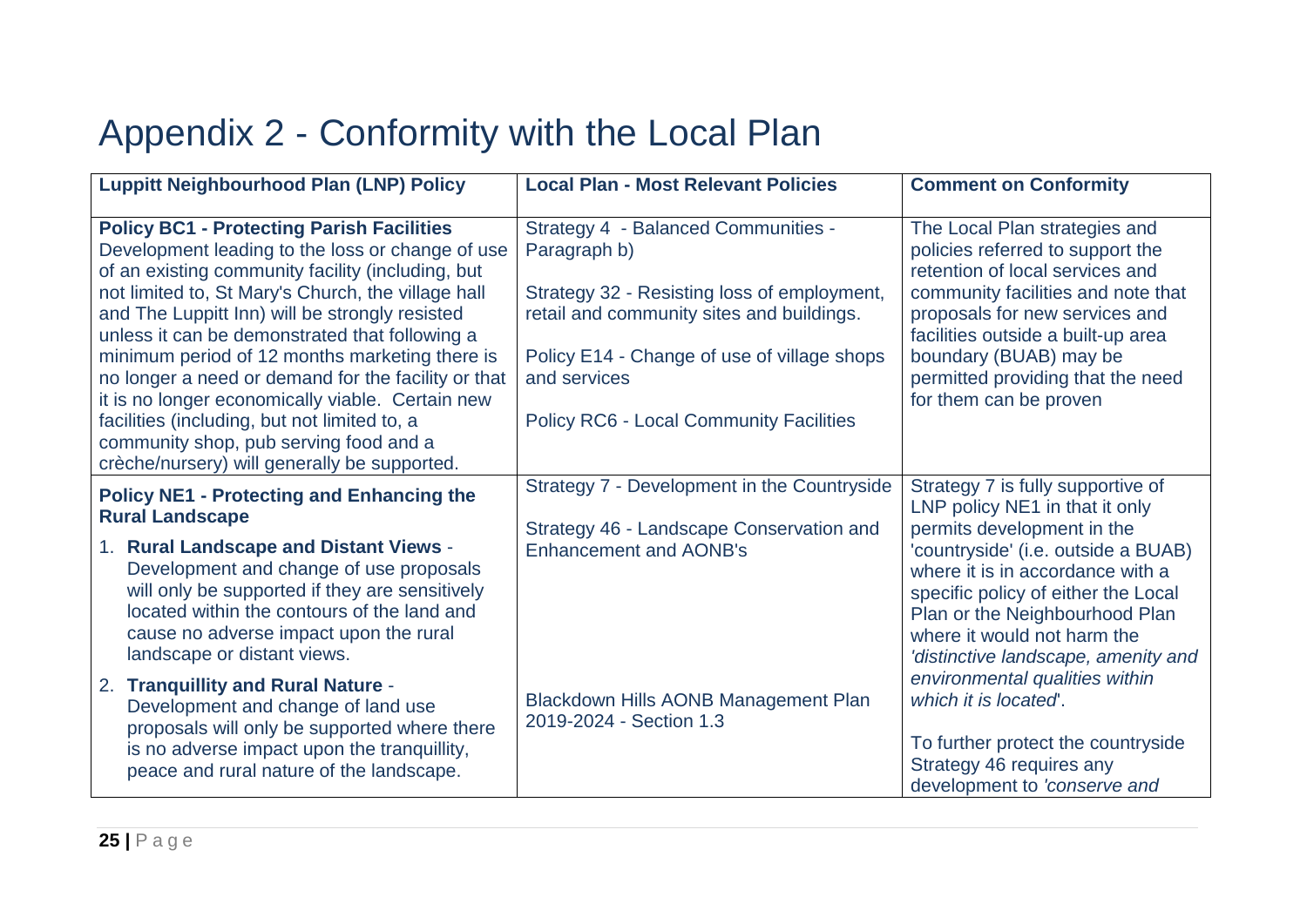| <b>Luppitt Neighbourhood Plan (LNP) Policy</b>                                                                                                                                                                                                                                                                                                                                              | <b>Local Plan - Most Relevant Policies</b>                                                                                                                                                                                        | <b>Comment on Conformity</b>                                                                                                                                                                                                                                                                     |
|---------------------------------------------------------------------------------------------------------------------------------------------------------------------------------------------------------------------------------------------------------------------------------------------------------------------------------------------------------------------------------------------|-----------------------------------------------------------------------------------------------------------------------------------------------------------------------------------------------------------------------------------|--------------------------------------------------------------------------------------------------------------------------------------------------------------------------------------------------------------------------------------------------------------------------------------------------|
|                                                                                                                                                                                                                                                                                                                                                                                             |                                                                                                                                                                                                                                   | enhance' the landscape character<br>particularly in an AONB.                                                                                                                                                                                                                                     |
|                                                                                                                                                                                                                                                                                                                                                                                             |                                                                                                                                                                                                                                   | The AONB Management Plan is<br>considered a 'material<br>consideration' in the planning<br>process, the primary purpose of<br>which is to conserve and enhance<br>natural beauty. References to it<br>are made throughout the LNP                                                                |
| <b>Policy NE2 - Protecting and Enhancing</b>                                                                                                                                                                                                                                                                                                                                                | Strategy 7 - Development in the Countryside                                                                                                                                                                                       | Strategy 7 - see above.                                                                                                                                                                                                                                                                          |
| <b>Natural Habitats</b><br><b>Biodiversity - Development and change of</b><br>1.<br>land use proposals will only be supported<br>where there is no adverse impact upon the<br>natural environment or habitats, or where<br>appropriate and acceptable measures are<br>offered to fully mitigate such impacts, and<br>where proposals deliver a net gain in the<br>biodiversity of habitats. | Strategy 47 - Nature Conservation and<br>Geology<br><b>Policy EN4 - Protection of Local Nature</b><br>Reserves, County Wildlife Sites and County<br><b>Geological Sites</b><br><b>Policy EN5 - Wildlife Habitats and Features</b> | LNP policy NE2 is supported by<br>Strategy 47 which requires three<br>principles to be satisfied by all<br>developments, the first of which<br>specifically refers: '1. Conserve the<br>biodiversity and geodiversity value<br>of land and buildings and minimise<br>fragmentation of habitats'. |
| <b>Devon Banks - Where development and</b><br>2.<br>change of land use proposals entail the<br>removal of any part of a traditional Devon<br>bank, development proposals will only be<br>supported where mitigation measures include<br>the replacement of the lost habitat which must<br>be properly established and permanently<br>maintained                                             |                                                                                                                                                                                                                                   | Local Plan policies EN4 and EN5<br>also refer to the need to protect<br>habitats from development as<br>described in NE2.                                                                                                                                                                        |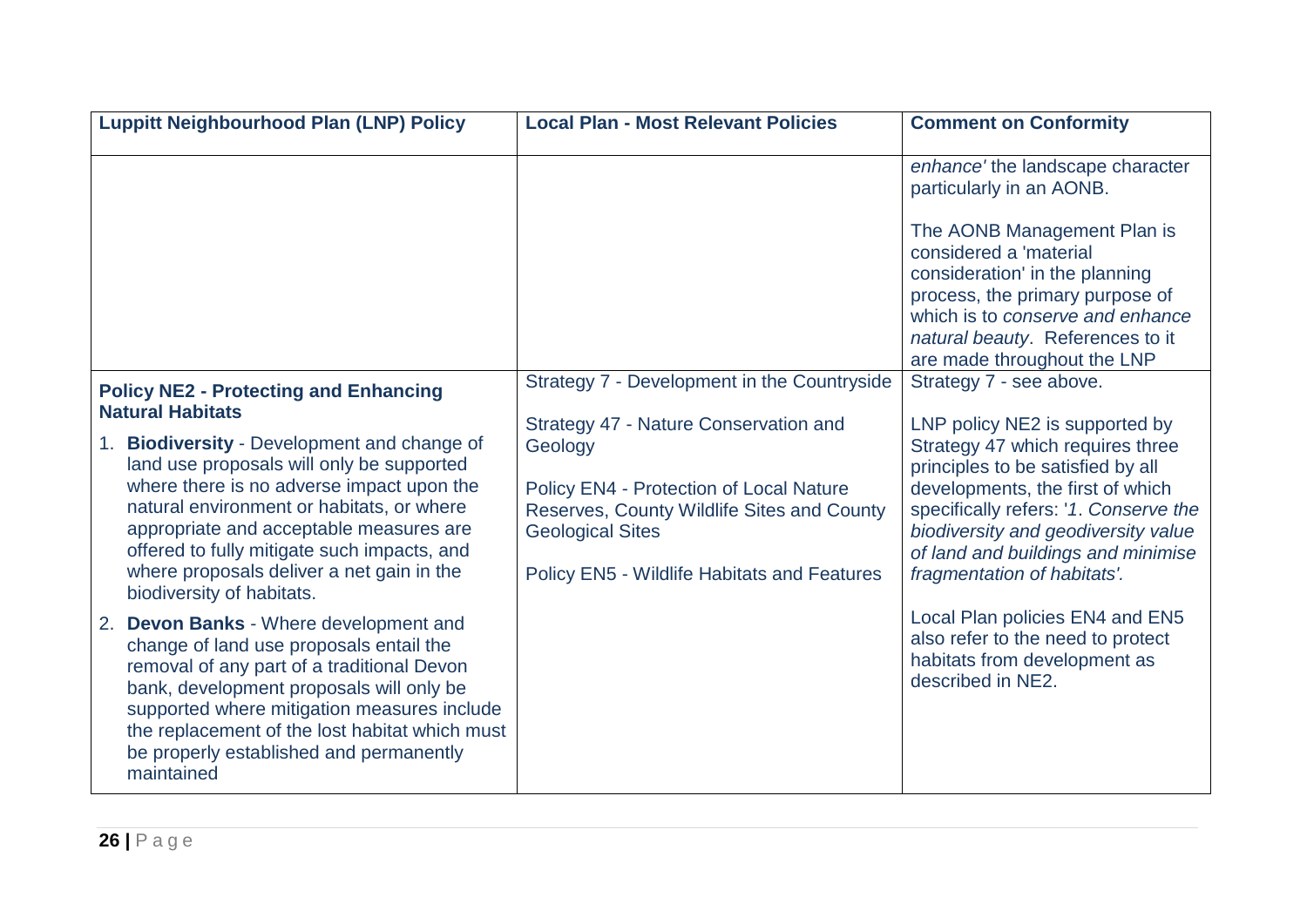| <b>Luppitt Neighbourhood Plan (LNP) Policy</b>                                                                                                                                                                                                                                                                                                                                                                                                                                                                                                                                                      | <b>Local Plan - Most Relevant Policies</b>                                                                                                                                                     | <b>Comment on Conformity</b>                                                                                                                                                                                                                                                                                             |
|-----------------------------------------------------------------------------------------------------------------------------------------------------------------------------------------------------------------------------------------------------------------------------------------------------------------------------------------------------------------------------------------------------------------------------------------------------------------------------------------------------------------------------------------------------------------------------------------------------|------------------------------------------------------------------------------------------------------------------------------------------------------------------------------------------------|--------------------------------------------------------------------------------------------------------------------------------------------------------------------------------------------------------------------------------------------------------------------------------------------------------------------------|
| <b>Policy BHE1 - Protecting the Built and</b><br><b>Historic Environment</b><br>1. Protecting Designated Heritage Assets -<br>Development and change of land use<br>proposals that affect a Listed building (or<br>other designated heritage asset) or its setting<br>will only be supported where the proposals<br>properly protect or enhance both the fabric<br>and setting of the Listed building or asset.<br>2. Protecting Non-Designated Heritage<br><b>Assets - Development and change of land</b><br>use proposals that affect non-designated<br>heritage assets, identified by the Parish | <b>Strategy 49 - The Historic Environment</b><br>Policy EN8 - Significance of Heritage Assets<br>and their Setting<br>Policy EN9 - Development Affecting a<br><b>Designated Heritage Asset</b> | LNP policy BHE1 is supported by<br>Strategy 49 which seeks to<br>'conserve and enhance' the<br>cultural heritage of the district.<br>Policy EN8 requires that applicants<br>first establish the significance of<br>any heritage asset and its setting.<br>Policy EN9 seeks to prevent harm<br>or loss of heritage assets |
| Council as contributing to the character of the<br>parish through their age, architectural style or<br>historical merit and considerations of<br>significance and setting including views, will<br>only be supported where those heritage<br>assets are retained and protected and retain<br>the historical fabric and minimise loss.                                                                                                                                                                                                                                                               |                                                                                                                                                                                                |                                                                                                                                                                                                                                                                                                                          |
| <b>Policy ND1 - Location Parameters for New</b><br><b>Development</b>                                                                                                                                                                                                                                                                                                                                                                                                                                                                                                                               | <b>Brownfield Land:</b>                                                                                                                                                                        | LNP policy ND1 seeks to protect<br>biodiversity and the quality and<br>character of the landscape by                                                                                                                                                                                                                     |
| 1. Brownfield Land - To preserve the rural<br>landscape and the character of Luppitt,<br>applications for development or change of<br>land use of farmland, woodland or amenity                                                                                                                                                                                                                                                                                                                                                                                                                     | Strategy 3 - Sustainable development<br>Paragraph a)<br>Strategy 7 - Development in the Countryside                                                                                            | requiring any new development to<br>be located on previously<br>developed land ('brownfield land')<br>and not on farmland, woodland or                                                                                                                                                                                   |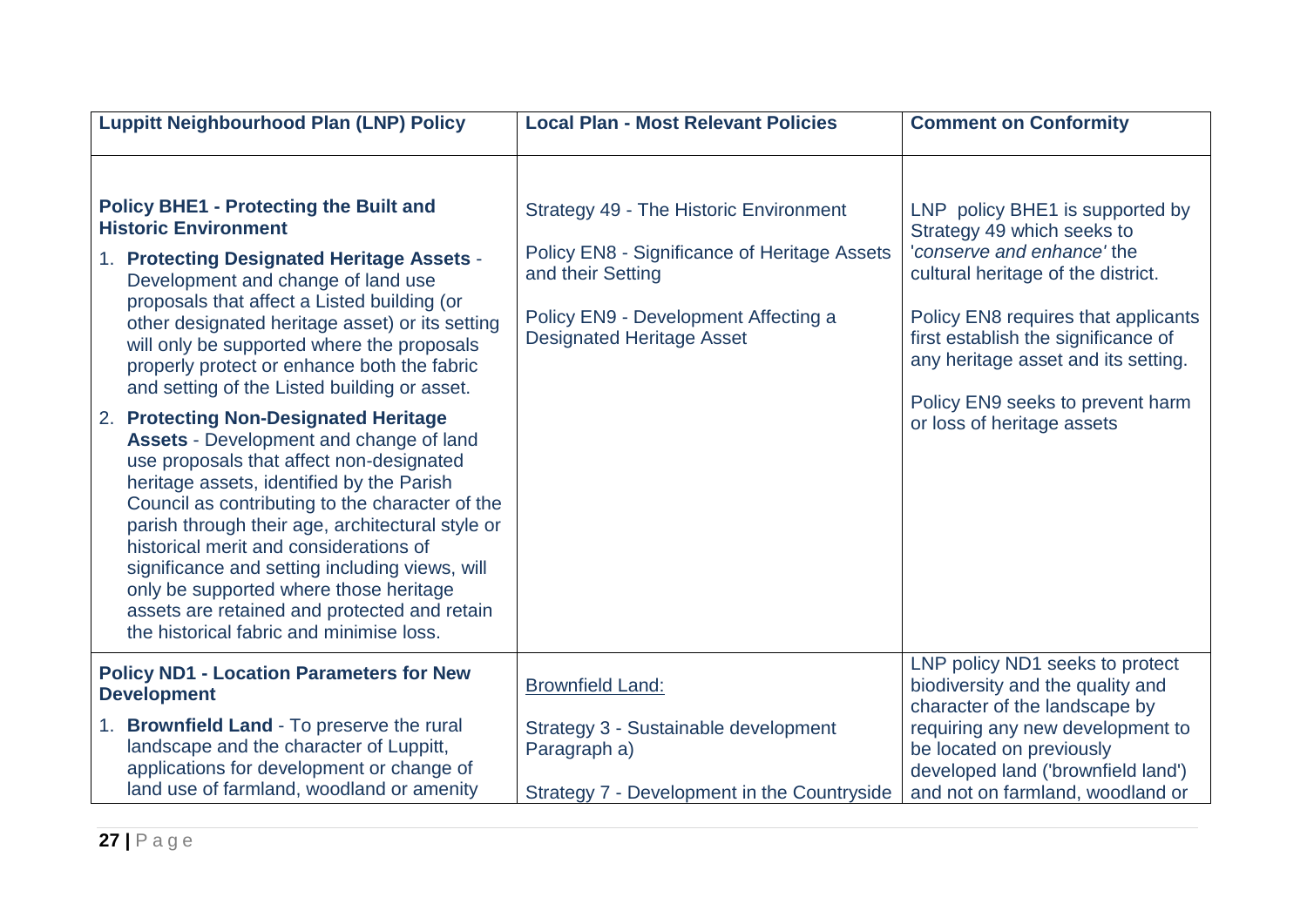| <b>Luppitt Neighbourhood Plan (LNP) Policy</b>                                                                                                                                                                                                                                                                                                                                                                                                                                                                                                                                                                                                                                                                                | <b>Local Plan - Most Relevant Policies</b>                                                                                                                                                                                                                                                                                                   | <b>Comment on Conformity</b>                                                                                                                                                                                                                                                                                                                                                                                                                                                                                                                                                                                                                                                                                                                                                                                                                                                                                                                                                                                                                  |
|-------------------------------------------------------------------------------------------------------------------------------------------------------------------------------------------------------------------------------------------------------------------------------------------------------------------------------------------------------------------------------------------------------------------------------------------------------------------------------------------------------------------------------------------------------------------------------------------------------------------------------------------------------------------------------------------------------------------------------|----------------------------------------------------------------------------------------------------------------------------------------------------------------------------------------------------------------------------------------------------------------------------------------------------------------------------------------------|-----------------------------------------------------------------------------------------------------------------------------------------------------------------------------------------------------------------------------------------------------------------------------------------------------------------------------------------------------------------------------------------------------------------------------------------------------------------------------------------------------------------------------------------------------------------------------------------------------------------------------------------------------------------------------------------------------------------------------------------------------------------------------------------------------------------------------------------------------------------------------------------------------------------------------------------------------------------------------------------------------------------------------------------------|
| land will be strongly resisted except for uses<br>connected with agriculture, horticulture and<br>forestry or community uses. The use of<br>previously developed 'brownfield land' is<br>preferred for any development or change of<br>land use.<br><b>Flood Plain - To preserve the rural landscape</b><br>2.<br>and prevent an unnecessary risk of flooding,<br>applications for development or change of<br>land use within the flood plains of the River<br>Otter and River Love will be strongly resisted,<br>except for uses connected with agriculture.<br>Such agricultural use proposals should<br>comply with all other policies in this Plan and<br>the Local Plan and include flood risk<br>mitigation proposals. | Strategy 46 - Landscape Conservation and<br><b>Enhancement and AONBs</b><br><b>Policy E5 - Small Scale Economic</b><br>Development in Rural Areas<br>Paragraph 2)<br>Flooding:<br>Strategy 5 - Environment Paragraph 7<br>Policy EN21 - River and Coastal Flooding<br>East Devon District Council Strategic Flood<br><b>Risk Assessment.</b> | amenity land. This principle is<br>supported by Strategy 7 which<br>concerns development outside<br>BUAB's: 'development in the<br>countryside will only be permitted<br>where it is in accordance with a<br>specific Local or Neighbourhood<br>Plan policy that explicitly permits<br>such development and where it<br>would not harm the distinctive<br>landscape, amenity and<br>environmental qualities within<br>which it is located' and also<br>Strategy 46 which states: 'when<br>considering development in or<br>affecting AONBs, great weight will<br>be given to conserving and<br>enhancing their natural beauty'.<br>As development in the floodplain<br>may cause flooding downstream<br>through run-off, in addition to soil<br>erosion, pollution and damage to<br>crops, habitats and wetlands, LNP<br>policy ND1 seeks to restrict<br>development to agricultural related<br>buildings, where a sequential test<br>can be satisfied, and to retain<br>floodwater in these higher flood<br>plain catchment sensitive areas. |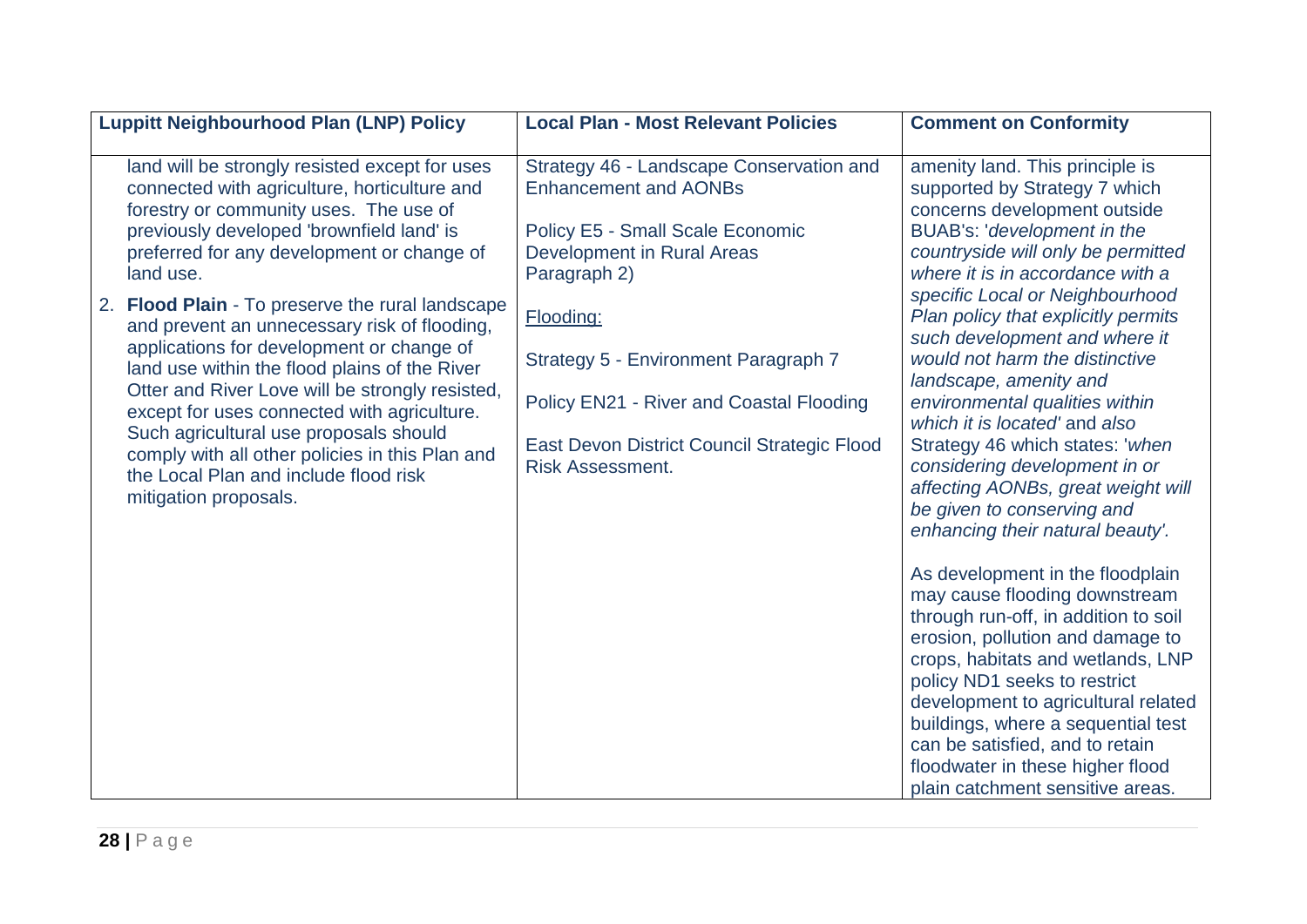| <b>Luppitt Neighbourhood Plan (LNP) Policy</b>                                                                                                                                                                                                                                            | <b>Local Plan - Most Relevant Policies</b>                                                                                                                             | <b>Comment on Conformity</b>                                                                                                                                                                                                                    |
|-------------------------------------------------------------------------------------------------------------------------------------------------------------------------------------------------------------------------------------------------------------------------------------------|------------------------------------------------------------------------------------------------------------------------------------------------------------------------|-------------------------------------------------------------------------------------------------------------------------------------------------------------------------------------------------------------------------------------------------|
|                                                                                                                                                                                                                                                                                           |                                                                                                                                                                        | This principle is supported by Local<br>Plan Strategy 5, Paragraph 7) and<br>Policy EN21 and the East Devon<br><b>District Council Strategic Flood</b><br><b>Risk Assessment.</b>                                                               |
| <b>Policy ND2 - Materials, Design and Siting</b><br>To preserve the unique character of the parish<br>and the rural landscape, great weight will be<br>given to the following criteria in all applications for<br>development or change of land use including<br>those under Policy BHE1: | Strategy 7 - Development in the Countryside<br>Strategy 46 - Landscape Conservation and<br><b>Enhancement and AONB's</b><br>Strategy 48 - Local Distinctiveness in the | Strategy 7 is fully supportive of<br>LNP policy ND2 in that it only<br>permits development in the<br>'countryside' (i.e. outside a BUAB)<br>where it is in accordance with a<br>specific policy of either the Local                             |
| 1. Adverse Impact and Amenity<br><b>Considerations - Avoidance of adverse and</b><br>harmful impact upon the landscape, existing<br>settlements and neighbouring properties in<br>respect of visual impact, noise, smell,<br>vibration or increased traffic movements                     | <b>Built Environment</b><br>D1 - Design and Local Distinctiveness                                                                                                      | Plan or the Neighbourhood Plan<br>where it would not harm the<br>'distinctive landscape, amenity and<br>environmental qualities within<br>which it is located. To further<br>protect the countryside Strategy 46<br>requires any development to |
| 2. Design - High quality design, particularly<br>where that design is sympathetic to, and<br>reflects the character of, existing vernacular<br>and historic buildings in the parish. For<br>housing, reference should be made to the<br><b>AONB Design Guide for Houses.</b>              | <b>Blackdown Hills AONB Management Plan</b><br>2019-2024 - Section 1.3<br><b>AONB Design Guide for Houses</b>                                                          | 'conserve and enhance' the<br>landscape character particularly in<br>an AONB. Strategy 48 encourages<br>local distinctiveness and notes the<br>importance of local design<br>standards in the development                                       |
| 3. Reflecting Rural Character - A scale, mass<br>and height of development that is sympathetic<br>and responds to the immediate built<br>environment and landscape and reflects the                                                                                                       |                                                                                                                                                                        | process. Local Plan Policy D1 only<br>permits proposals that 'respect the<br>key characteristics and special<br>qualities of the area' and 'ensure<br>that the scale, massing, density,                                                         |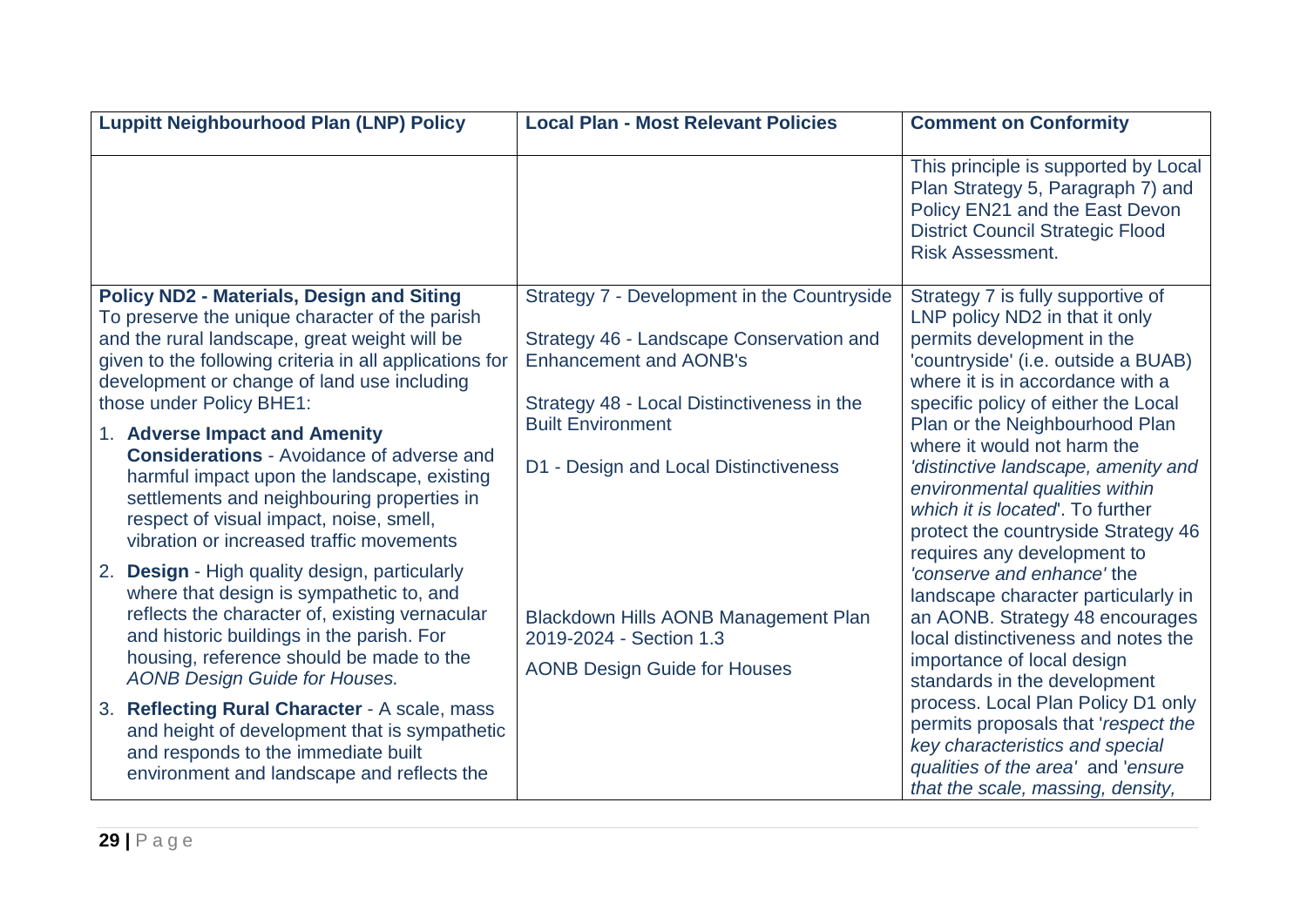| <b>Luppitt Neighbourhood Plan (LNP) Policy</b>                                                                                                                                                                                                                                                                        | <b>Local Plan - Most Relevant Policies</b> | <b>Comment on Conformity</b>                                                                                                                                                                            |
|-----------------------------------------------------------------------------------------------------------------------------------------------------------------------------------------------------------------------------------------------------------------------------------------------------------------------|--------------------------------------------|---------------------------------------------------------------------------------------------------------------------------------------------------------------------------------------------------------|
| traditional rural character of the parish<br><b>Siting - Siting that avoids hill tops and</b><br>4.<br>prominence and is sympathetic to and<br>respects the immediate surroundings and<br>landscape contours and does not adversely<br>affect the local landscape character.                                          |                                            | height, fenestration and materials<br>of buildings relate well to their<br>context'.<br>The AONB management plan is<br>considered a 'material<br>consideration' in the planning                         |
| 5. Materials - External building materials and<br>finished colours and tones that are non-<br>reflective, locally distinctive and used to<br>respond positively to the immediate built<br>environment, natural surroundings and local<br>context.                                                                     |                                            | process, the primary purpose of<br>which is to conserve and enhance<br>natural beauty. Where new<br>houses are built, applicants are<br>required by LNP policy ND2 to<br>refer to the AONB Design Guide |
| 6. External Lighting - Lighting that preserves<br>dark skies by keeping external lighting to the<br>essential minimum, using down lighting and<br>task lighting of the lowest practical wattage<br>plus photocells, timers and sensors wherever<br>possible to minimise operating time, glare and<br>light pollution. |                                            | for Houses.                                                                                                                                                                                             |
| 7. Screening - Screening and landscaping that<br>minimises any adverse impact upon the<br>landscape and surroundings permanently all<br>year round using, wherever possible, a mix of<br>trees, hedging, shrubs and other plant<br>species that are indigenous to Devon.                                              |                                            |                                                                                                                                                                                                         |
| 8. Parking - Parking for cars and other vehicles<br>is provided for on-site and, if necessary,<br>appropriately screened to minimise any                                                                                                                                                                              |                                            |                                                                                                                                                                                                         |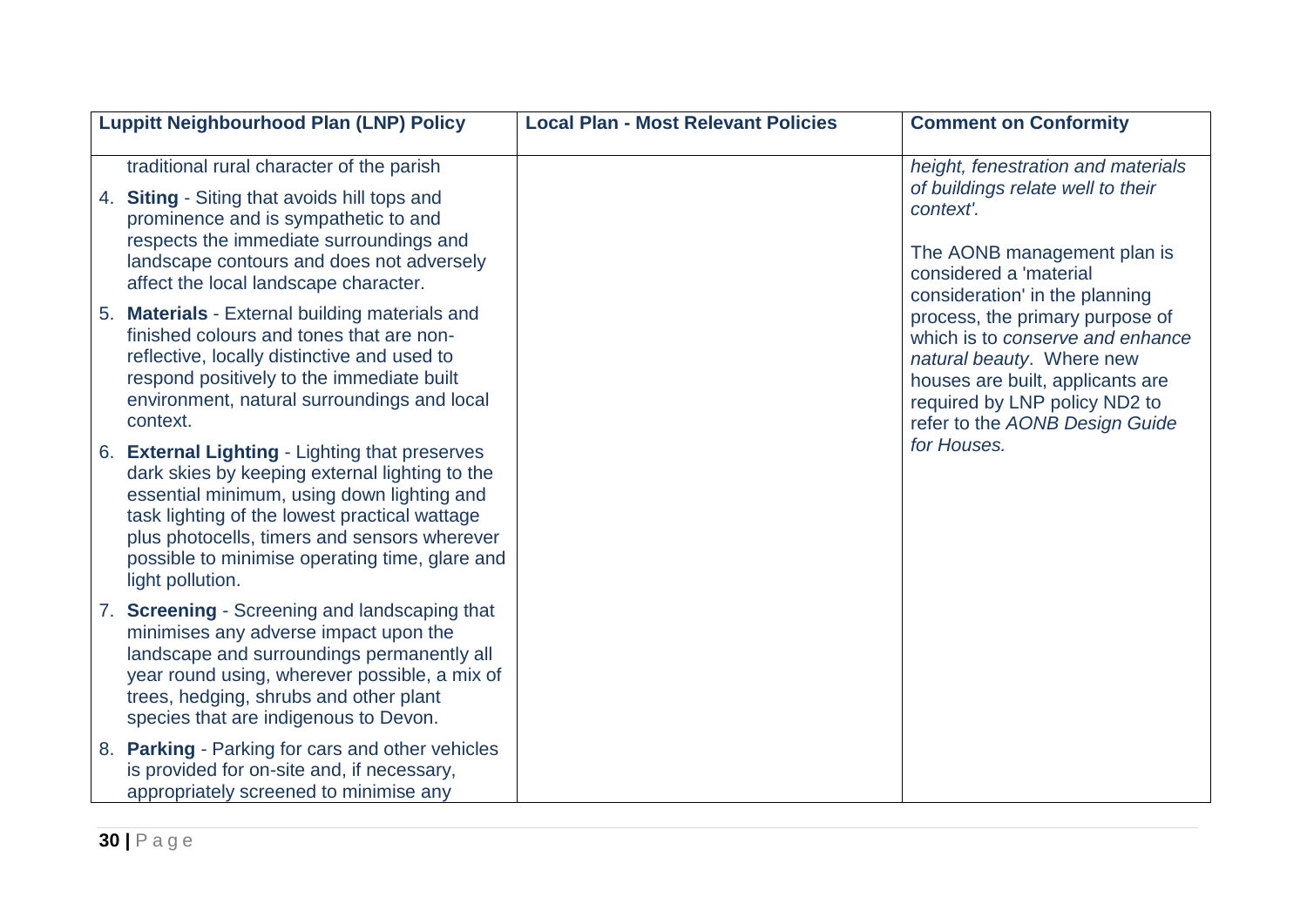| <b>Luppitt Neighbourhood Plan (LNP) Policy</b>                                                                                                                                                                                                                                                                                                                                                                                                              | <b>Local Plan - Most Relevant Policies</b>                                                                                                                                               | <b>Comment on Conformity</b>                                                                                                                                                                                                                                                                                                                                                  |
|-------------------------------------------------------------------------------------------------------------------------------------------------------------------------------------------------------------------------------------------------------------------------------------------------------------------------------------------------------------------------------------------------------------------------------------------------------------|------------------------------------------------------------------------------------------------------------------------------------------------------------------------------------------|-------------------------------------------------------------------------------------------------------------------------------------------------------------------------------------------------------------------------------------------------------------------------------------------------------------------------------------------------------------------------------|
| adverse impact upon the landscape and<br>surrounding properties<br>9. Carbon Reduction - In recognising the                                                                                                                                                                                                                                                                                                                                                 |                                                                                                                                                                                          |                                                                                                                                                                                                                                                                                                                                                                               |
| impact of climate change, the need for carbon<br>reduction in the construction and use of<br>buildings and the increased use of renewable<br>energy sources, great weight will be given to<br>applications for new development that are<br>designed to the highest standards in this<br>regard.                                                                                                                                                             |                                                                                                                                                                                          |                                                                                                                                                                                                                                                                                                                                                                               |
| <b>Policy ND3 - Housing</b>                                                                                                                                                                                                                                                                                                                                                                                                                                 | <b>Appendix 1</b>                                                                                                                                                                        | 'Rural exception sites' are defined<br>in Appendix 1. Strategy 7 is fully                                                                                                                                                                                                                                                                                                     |
| 1. Rural Exception Sites - The scope for new<br>housing development within the parish is<br>strictly limited to 'rural exception sites' as<br>defined in the National Planning Policy<br>Framework (Rural Housing - Paragraph 78).<br>To be eligible for consideration, sites must<br>satisfy the requirements of Local Plan<br>Strategies 7 and 35, be capable of<br>accommodating all parking on-site and<br>comply with the other policies in this Plan. | Strategy 7 - Development in the Countryside<br>Strategy 35 - Exception Mixed Market and<br>Affordable Housing At Villages, Small<br>Towns and Outside Built-up Area<br><b>Boundaries</b> | supportive of LNP policy ND3 in<br>that it only permits development in<br>the 'countryside' (i.e. outside a<br>BUAB) where it is in accordance<br>with a specific policy of either the<br>Local Plan or the Neighbourhood<br>Plan where it would not harm the<br>'distinctive landscape, amenity and<br>environmental qualities within<br>which it is located. Strategy 35 is |
| 2. Affordable Housing - Where a Housing<br>Needs Survey demonstrates a need for<br>additional housing, any affordable housing<br>should:<br>Be located on a 'rural exception site'<br>1.<br>(see ND3 (1)) within Luppitt village as                                                                                                                                                                                                                         |                                                                                                                                                                                          | more specific and only permits<br>housing in the 'countryside' if need<br>is proven through a housing needs<br>survey and affordable housing<br>(also defined in Appendix 1)<br>comprises 66% of the total number<br>of units. These key criteria are                                                                                                                         |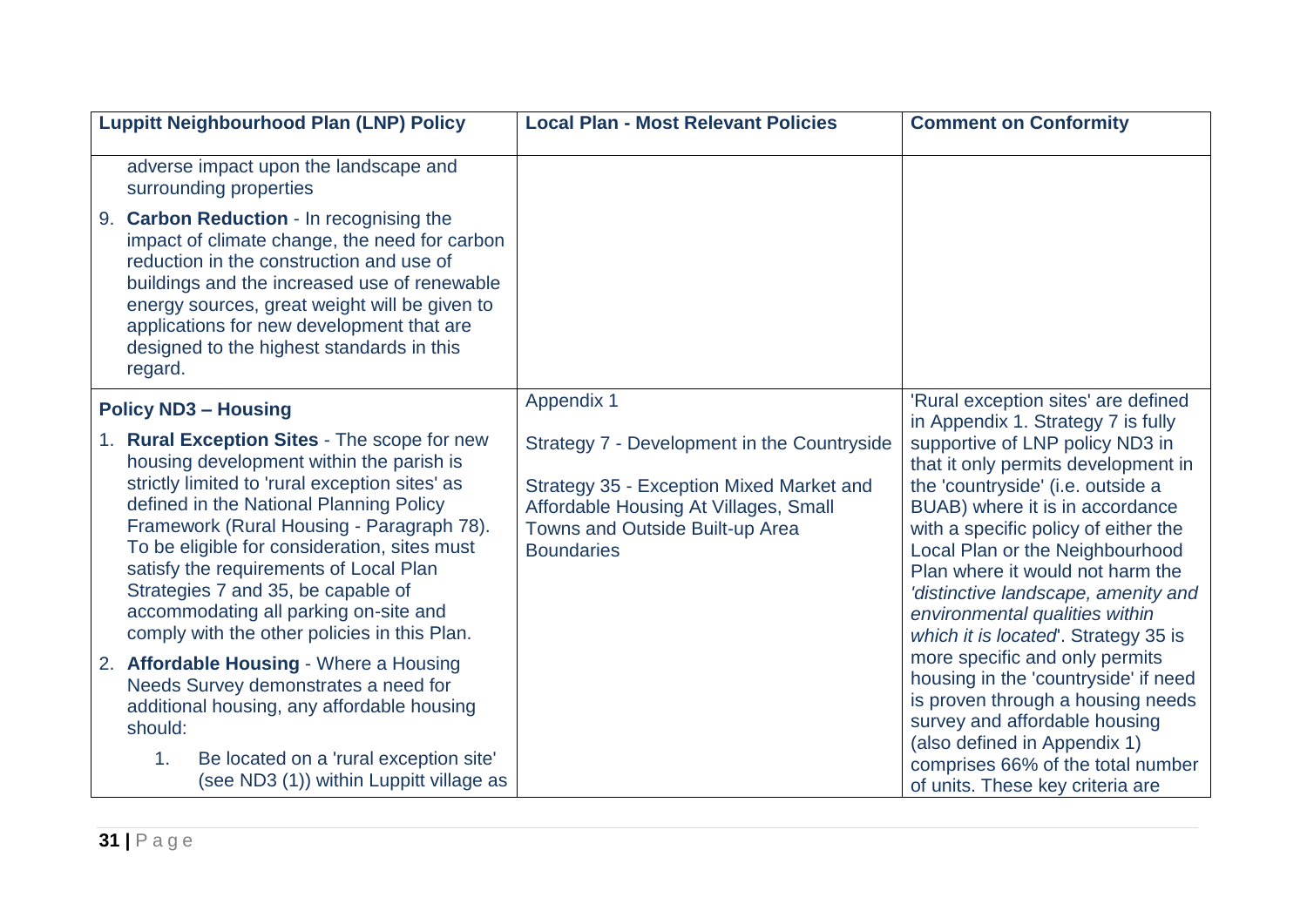|               | <b>Luppitt Neighbourhood Plan (LNP) Policy</b>                                                                                         | <b>Local Plan - Most Relevant Policies</b> | <b>Comment on Conformity</b>                                                                               |
|---------------|----------------------------------------------------------------------------------------------------------------------------------------|--------------------------------------------|------------------------------------------------------------------------------------------------------------|
|               | defined in Appendix 1                                                                                                                  |                                            | included in Policy ND3 for the                                                                             |
| 2.            | Comprise a mix of housing sizes and<br>types to meet the demonstrated need                                                             |                                            | avoidance of doubt, alongside<br>additional locally specific<br>requirements.                              |
| 3.            | Comprise at least 66% of the total<br>number of units                                                                                  |                                            | Where new houses are built,<br>applicants are required to refer to<br>the AONB Design Guide for<br>Houses. |
| 4.            | Be subject to occupancy restrictions<br>in accordance with EDDC policy                                                                 | <b>AONB Design Guide for Houses</b>        |                                                                                                            |
| 5.            | Be designed in accordance with the<br>AONB Design Guide for Houses and<br>in conformity with the other policies in<br>this Plan        |                                            |                                                                                                            |
| 3.<br>should: | <b>Open Market Housing - Where a Housing</b><br>Needs Survey demonstrates a need for<br>additional housing, any open market housing    |                                            |                                                                                                            |
| 1.            | Be located on a 'rural exception<br>site' (see ND3 (1))                                                                                |                                            |                                                                                                            |
| 2.            | Comprise small housing of up to<br>three bedrooms                                                                                      |                                            |                                                                                                            |
| 3.            | Comprise no more than 34% of the<br>total number of units                                                                              |                                            |                                                                                                            |
| 4.            | Be designed in accordance with the<br><b>AONB Design Guide for Houses</b><br>and in conformity with the other<br>policies in this Plan |                                            |                                                                                                            |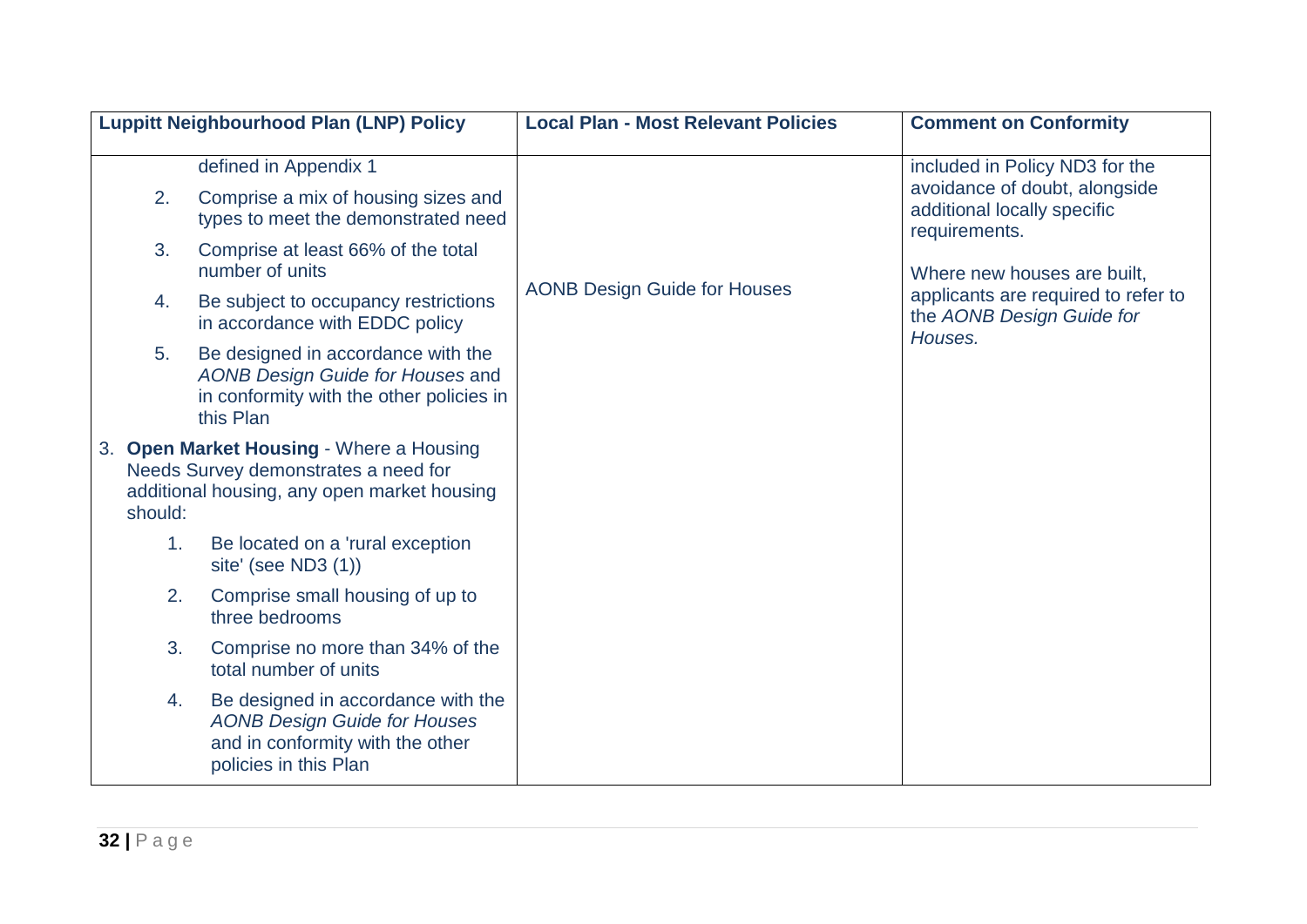| <b>Luppitt Neighbourhood Plan (LNP) Policy</b>                                                                                                                                                                                                                                                                                                                                                                                                                                                                                                                                                      | <b>Local Plan - Most Relevant Policies</b>                                   | <b>Comment on Conformity</b>                                                                                                                                                                                                                                                                                                                                                                                                     |
|-----------------------------------------------------------------------------------------------------------------------------------------------------------------------------------------------------------------------------------------------------------------------------------------------------------------------------------------------------------------------------------------------------------------------------------------------------------------------------------------------------------------------------------------------------------------------------------------------------|------------------------------------------------------------------------------|----------------------------------------------------------------------------------------------------------------------------------------------------------------------------------------------------------------------------------------------------------------------------------------------------------------------------------------------------------------------------------------------------------------------------------|
| <b>Policy ND4 - Subdivisions, Extensions,</b><br><b>Annexes and Replacement Dwellings</b>                                                                                                                                                                                                                                                                                                                                                                                                                                                                                                           | Strategy 7 - Development in the Countryside<br>Paragraph 3.9 b)              | Strategy 7 only permits<br>development where it is in<br>accordance with a specific policy of                                                                                                                                                                                                                                                                                                                                    |
| 1. Subdivision of Houses - To increase the<br>supply of smaller residential units to<br>encourage the younger generation and other<br>family members to remain in the community,<br>the subdivision of houses into smaller units of<br>accommodation will generally be supported<br>providing there is no significant adverse effect<br>upon the amenity of neighbouring properties<br>and that each unit of accommodation has<br>appropriate internal and external amenity<br>space and off-street parking and that<br>permitted development rights in respect of<br>future extensions are removed | Policy H3 - Conversion of Existing Dwellings<br>and Other Buildings to Flats | either the Local Plan or the<br>Neighbourhood Plan. Within this<br>framework, LNP policy ND4<br>envisages three specific<br>circumstances where housing<br>stock can be improved or<br>increased whilst avoiding new<br>development as such. Paragraph<br>3.9 b) requires EDDC to find<br>creative solutions to meet<br>'affordable rural housing'. Policy<br>H <sub>3</sub> sets out the four Local Plan<br>criteria to be met. |
| <b>Replacement Dwellings - The replacement</b><br>2.<br>of an existing dwelling with a new dwelling will<br>only be supported if the dwelling to be<br>demolished has little or no architectural or<br>heritage merit and does not contribute to the<br>character of the parish, and the replacement<br>dwelling is of a similar scale and mass to the<br>existing dwelling. Exceptions will be<br>considered on their merits. In all cases,<br>proposals must comply with the policies in this<br>Plan and be supported by a robust condition                                                      |                                                                              |                                                                                                                                                                                                                                                                                                                                                                                                                                  |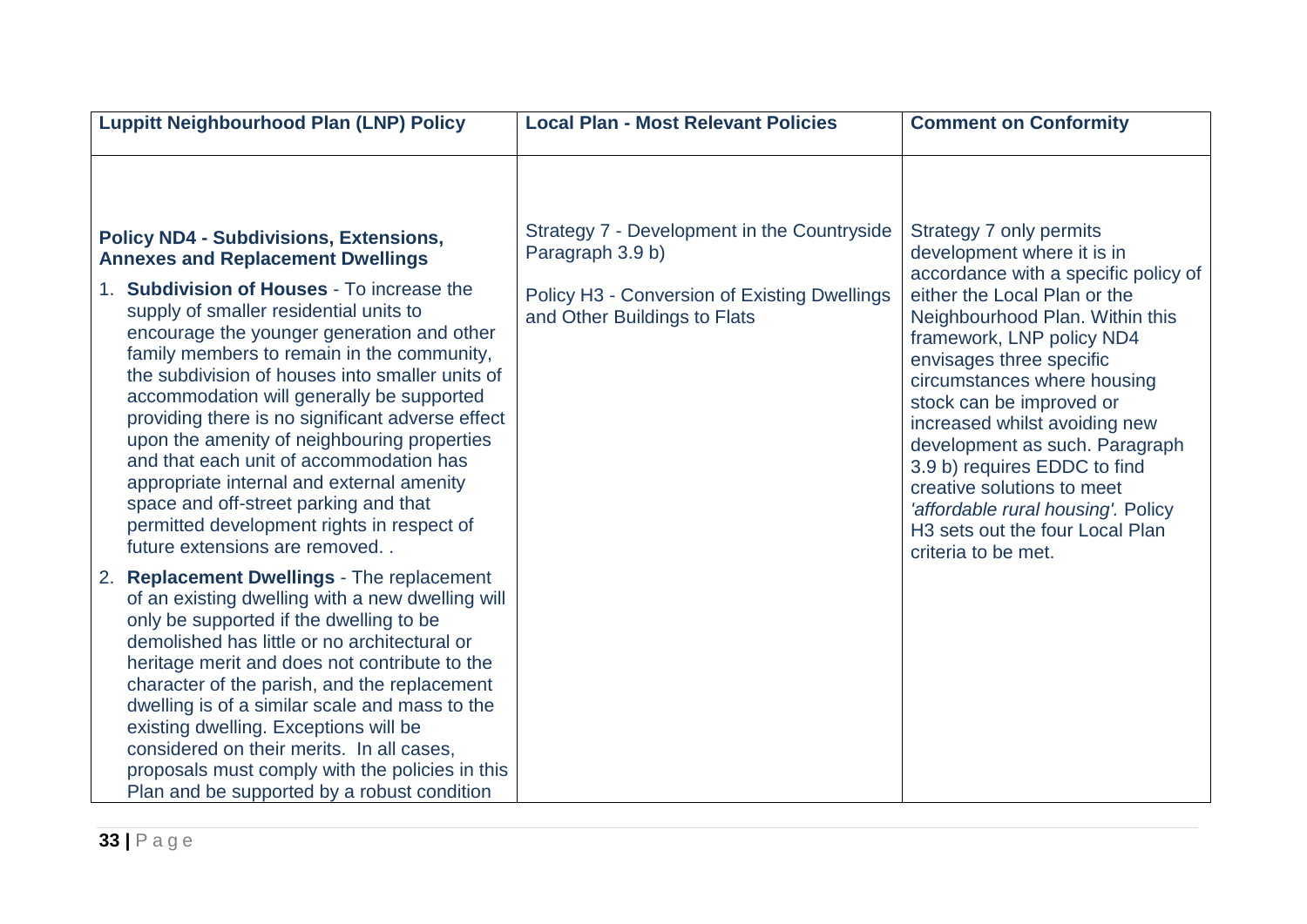| <b>Luppitt Neighbourhood Plan (LNP) Policy</b>                                                                                                                                                                                                                                                                                                                                                                                                                                                                                                                                                                                                                                                                                                                                                                                                               | <b>Local Plan - Most Relevant Policies</b>                                                                                                                                                                           | <b>Comment on Conformity</b>                                                                                                                                                                                                                                                                                                                                                                                                                       |
|--------------------------------------------------------------------------------------------------------------------------------------------------------------------------------------------------------------------------------------------------------------------------------------------------------------------------------------------------------------------------------------------------------------------------------------------------------------------------------------------------------------------------------------------------------------------------------------------------------------------------------------------------------------------------------------------------------------------------------------------------------------------------------------------------------------------------------------------------------------|----------------------------------------------------------------------------------------------------------------------------------------------------------------------------------------------------------------------|----------------------------------------------------------------------------------------------------------------------------------------------------------------------------------------------------------------------------------------------------------------------------------------------------------------------------------------------------------------------------------------------------------------------------------------------------|
| survey.                                                                                                                                                                                                                                                                                                                                                                                                                                                                                                                                                                                                                                                                                                                                                                                                                                                      |                                                                                                                                                                                                                      |                                                                                                                                                                                                                                                                                                                                                                                                                                                    |
| <b>Extensions and Annexes - To assist</b><br>3.<br>extended families, the elderly and dependent<br>relatives, extensions and annexes added to<br>existing houses will generally be supported by<br>the Parish Council providing they are in<br>keeping with the existing house in terms of<br>design and external building materials used<br>and are subservient to the original dwelling.<br>Any extension or annex that has a significant<br>adverse impact upon a neighbouring property<br>or the landscape will not be supported.                                                                                                                                                                                                                                                                                                                        |                                                                                                                                                                                                                      |                                                                                                                                                                                                                                                                                                                                                                                                                                                    |
| <b>Policy ND5 - Conversion of Redundant</b><br><b>Traditional Farm Buildings</b><br>To help preserve and protect 'redundant<br>traditional farm buildings' which are identified as<br>non-designated heritage assets, conversion to<br>other uses will generally be supported. Uses<br>likely to be acceptable include, but are not limited<br>to, small residential use of up to three bedrooms;<br>office use; holiday cottages; other uses<br>connected with tourism; and studios for artists<br>and artisans. Such uses will be generally<br>supported providing that the building's heritage is<br>protected through careful and sympathetic<br>refurbishment using appropriate materials and<br>methods of construction or detailing and there is<br>full compliance with Local Plan Policy D8 - Re-<br>use of Rural Buildings Outside Settlements and | Policy D8 - Re-use of Rural Buildings<br><b>Outside of Settlements</b><br>Policy E5 - Small Scale Economic<br>Development in Rural Areas<br>Policy EN9 - Development Affecting a<br><b>Designated Heritage Asset</b> | Local Plan Policy D8 supports the<br>principle of conversion of<br>redundant buildings in 'countryside'<br>areas providing that five basic<br>criteria are met plus three<br>additional conditions for housing.<br>Policy E5 sets out the criteria for<br>conversion to 'small-scale<br>economic development' uses and<br>Policy EN9 seeks to prevent harm<br>or loss of heritage assets. All<br>points are reflected in LNP policy<br><b>ND5.</b> |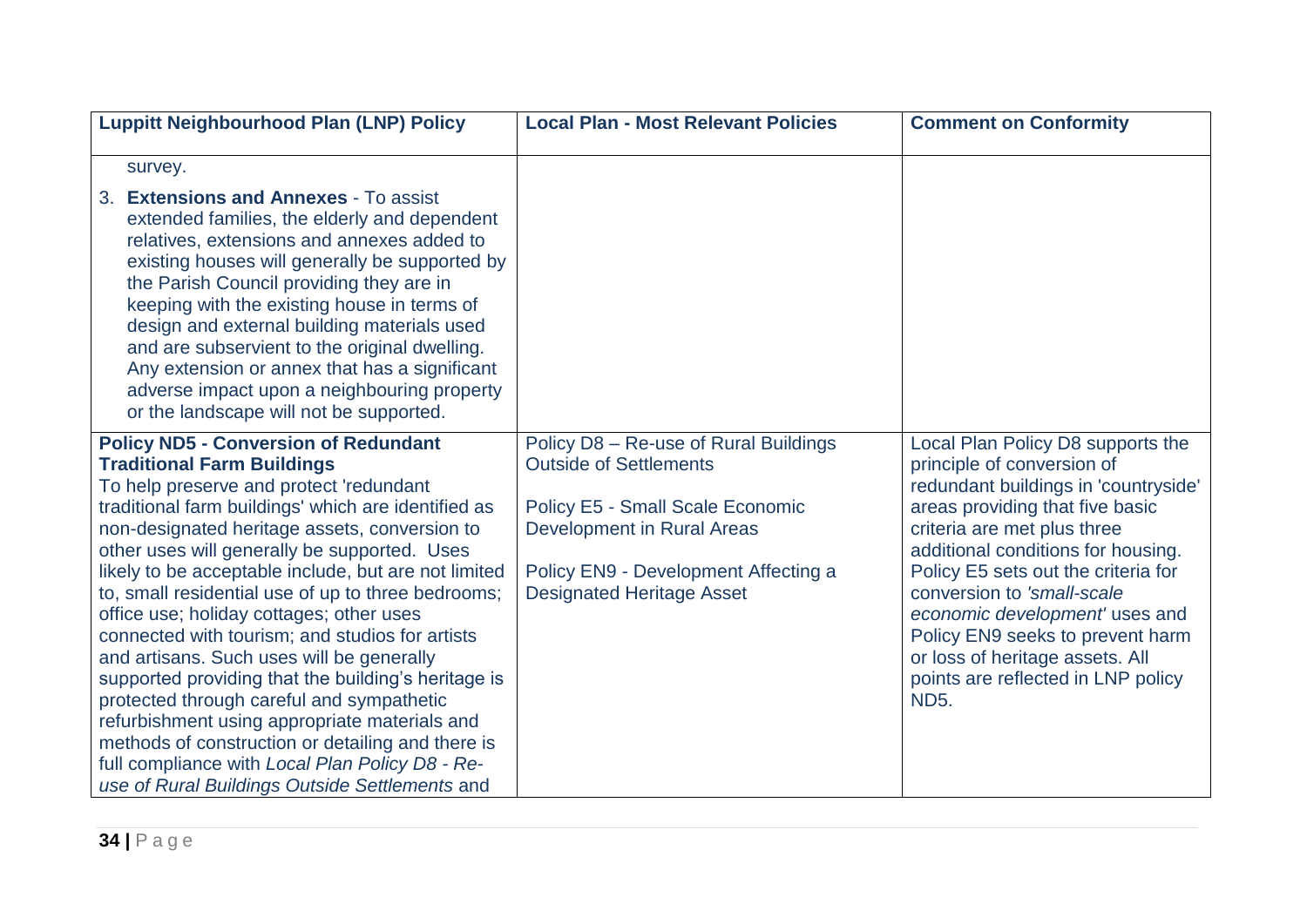| <b>Luppitt Neighbourhood Plan (LNP) Policy</b>                                                                                                                                                                                                                                                                                                                                                                                                                                                                                                                                                                      | <b>Local Plan - Most Relevant Policies</b>                                                           | <b>Comment on Conformity</b>                                                                                                                                                                                                                                                                                                                                                                              |
|---------------------------------------------------------------------------------------------------------------------------------------------------------------------------------------------------------------------------------------------------------------------------------------------------------------------------------------------------------------------------------------------------------------------------------------------------------------------------------------------------------------------------------------------------------------------------------------------------------------------|------------------------------------------------------------------------------------------------------|-----------------------------------------------------------------------------------------------------------------------------------------------------------------------------------------------------------------------------------------------------------------------------------------------------------------------------------------------------------------------------------------------------------|
| the other policies in this Plan.                                                                                                                                                                                                                                                                                                                                                                                                                                                                                                                                                                                    |                                                                                                      |                                                                                                                                                                                                                                                                                                                                                                                                           |
| <b>Policy ND6 - New-Build Business Premises</b><br>To protect the character of the parish and its rural<br>landscape, the construction of new-build<br>business premises will generally be resisted, with<br>the exception of small-scale artisan<br>studios/workshops. Such development will be<br>supported providing that it complies with policies<br>ND1 and ND2 and creates local employment<br>opportunities. Any new development that<br>significantly increases traffic movements or<br>adversely impacts upon the landscape, distant<br>views, dark skies or neighbouring properties will<br>be resisted. | <b>Policy E5 - Small Scale Economic</b><br><b>Development in Rural Areas</b>                         | LNP policy ND6 seeks to ensure<br>that any new-build development for<br>business does not harm the rural<br>character of the parish or its<br>landscape. This is in harmony with<br>Local Plan Policy E5 which sets<br>out several criteria to be met to<br>achieve the same goal.                                                                                                                        |
| <b>Policy ND7 - Holiday Cottages</b><br>1. In the interests of promoting community<br>vitality and utilising parish housing stock for<br>full-time resident occupation, the change of<br>use of existing residential dwellings to self-<br>contained holiday accommodation where<br>planning permission is required, and<br>proposals for the construction of new holiday<br>cottages, will be strongly resisted.<br>Other proposals that support tourism (see<br>2.<br>Policy ND5), including, but not limited to,                                                                                                 | Policy E16 - Proposals for Holiday or<br>Overnight Accommodation and Associated<br><b>Facilities</b> | LNP policy ND7 seeks to strike a<br>balance between support for<br>appropriate tourism uses whilst<br>preventing a reduction in the<br>limited parish housing stock. It<br>recognises that change of use to<br>holiday accommodation may only<br>require planning permission in<br>certain circumstances but where it<br>is required Local Plan Policy E16<br>sets out the various criteria to be<br>met. |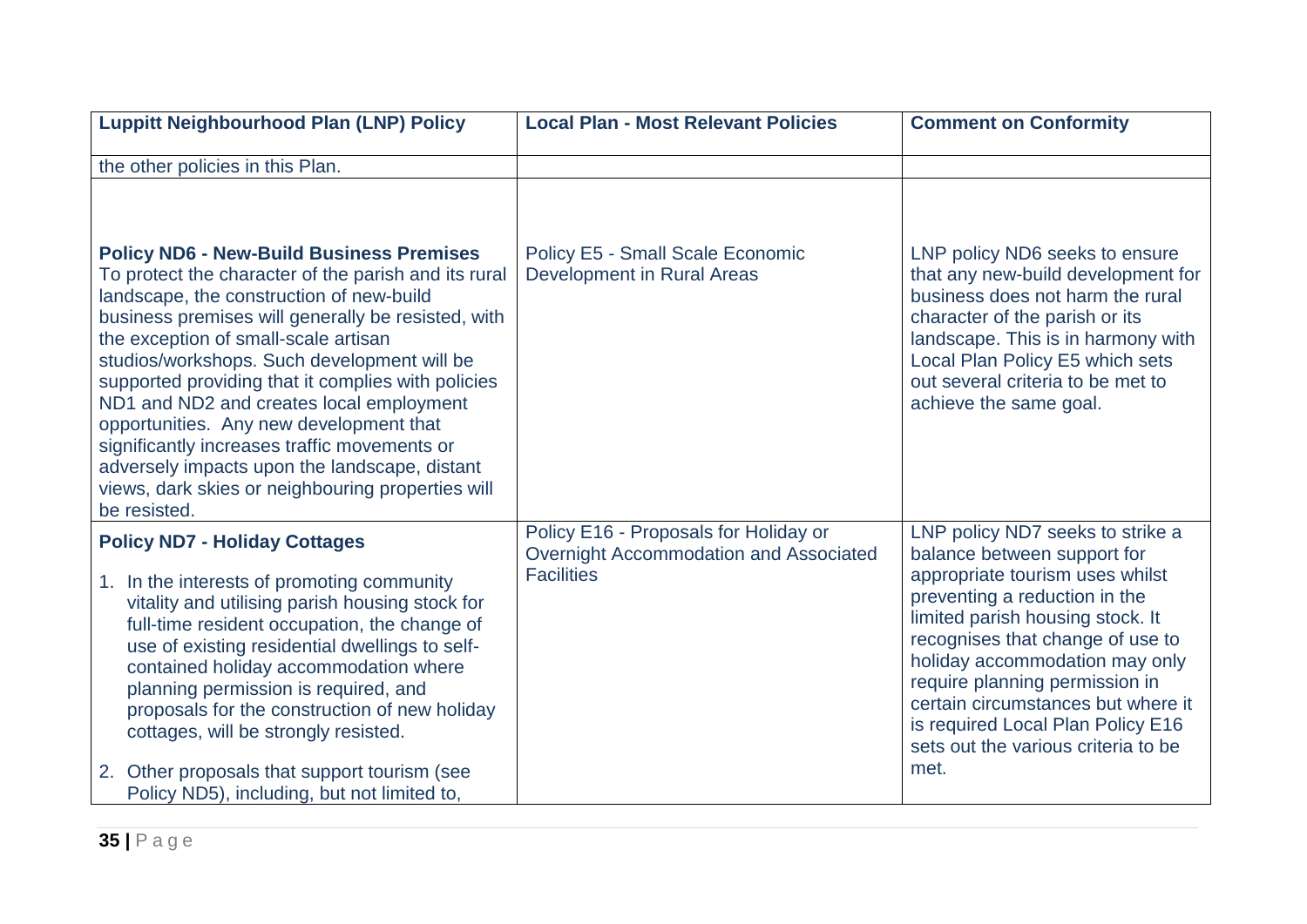| <b>Luppitt Neighbourhood Plan (LNP) Policy</b>                                                                                                                                                                                                                                                                                                                                                                                                                                                                                                                                                                         | <b>Local Plan - Most Relevant Policies</b>                        | <b>Comment on Conformity</b>                                                                                                                                                  |
|------------------------------------------------------------------------------------------------------------------------------------------------------------------------------------------------------------------------------------------------------------------------------------------------------------------------------------------------------------------------------------------------------------------------------------------------------------------------------------------------------------------------------------------------------------------------------------------------------------------------|-------------------------------------------------------------------|-------------------------------------------------------------------------------------------------------------------------------------------------------------------------------|
| guest houses, bed and breakfast, lodges,<br>caravans, tree houses, shepherds' huts, pods,<br>yurts, tents, glamping and camping, will be<br>considered on their merits but will be subject<br>to the provisions of Policy ND10 and must<br>comply with other policies in this plan in<br>regard to their impact upon the landscape and<br>neighbouring properties.                                                                                                                                                                                                                                                     |                                                                   |                                                                                                                                                                               |
| <b>Policy ND8 - Farm Workers' Dwellings</b><br>To assist local farming enterprise, applications for<br>farm workers' dwellings will be supported<br>providing that the six criteria in Local Plan Policy<br>H4 - Dwellings for Persons Employed in Rural<br>Businesses can be met and that any permission<br>is granted subject to an agricultural occupancy<br>condition.                                                                                                                                                                                                                                             | Policy H4 - Dwellings for Persons Employed<br>in Rural Businesses | LNP policy ND8 expressly requires<br>compliance with Local Plan Policy<br>H <sub>4</sub>                                                                                      |
| <b>Policy ND9 - Farm Buildings</b><br>To assist local farming, new small-scale farm<br>buildings and ancillary structures will generally be<br>supported providing they are sited within or on<br>the edge of existing groups of farm buildings,<br>reflect the scale of existing buildings and do not<br>adversely impact the landscape or neighbouring<br>properties by visual effect, noise, smell, vibration<br>or lighting and are in full compliance with Local<br>Plan Policy D7 - Agricultural Buildings and<br>Development. If a more isolated location is<br>unavoidable, buildings must be sited within the | Policy D7 - Agricultural Buildings and<br>Development             | LNP policy ND9 supports farming<br>business and seeks to protect the<br>AONB designated landscape. It is<br>expressly compliant with the<br>criteria in Local Plan Policy D7. |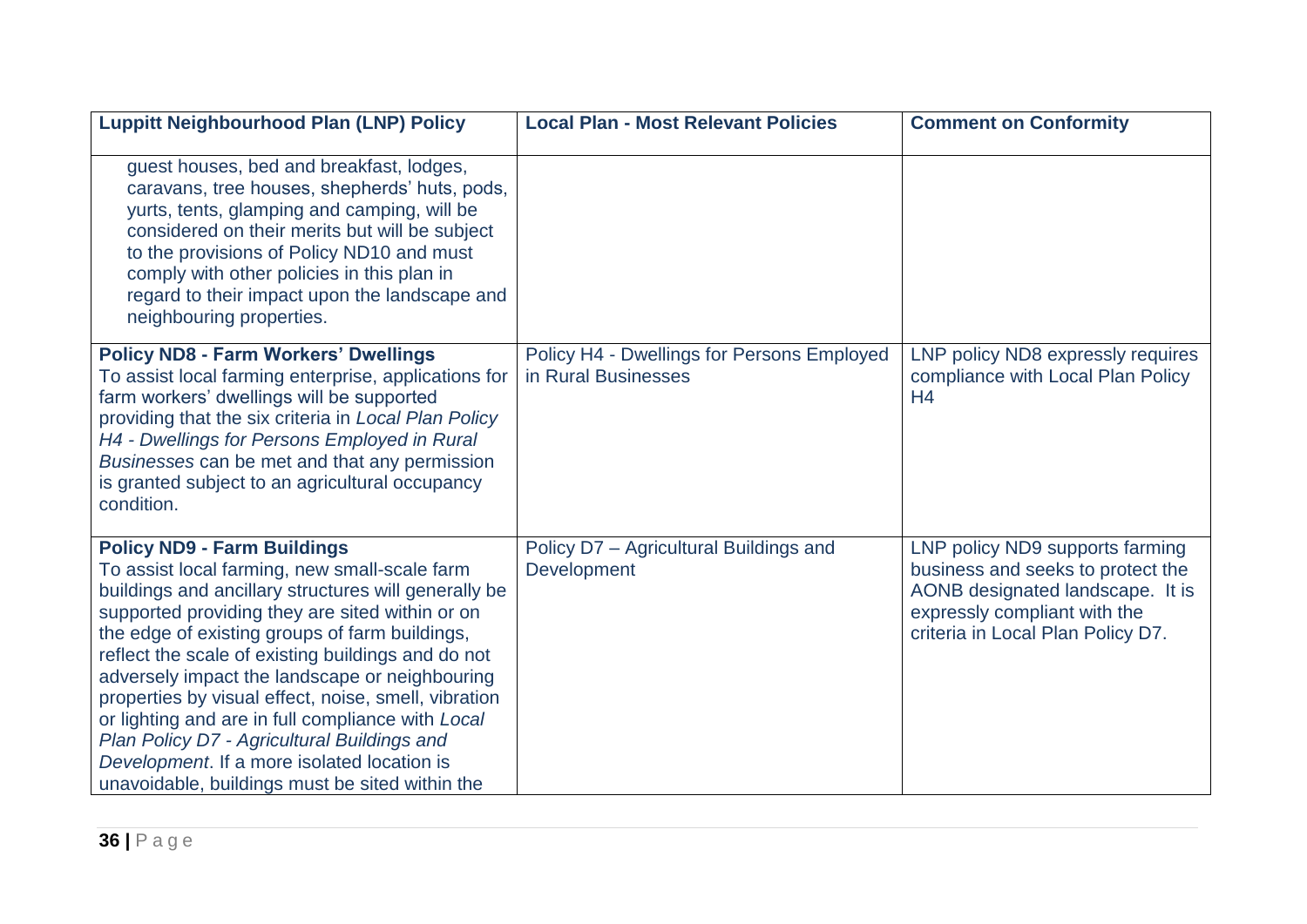| <b>Luppitt Neighbourhood Plan (LNP) Policy</b>                                                                                                                                                                                                                                                                                                                                                    | <b>Local Plan - Most Relevant Policies</b> | <b>Comment on Conformity</b>                                                                                                                                                  |
|---------------------------------------------------------------------------------------------------------------------------------------------------------------------------------------------------------------------------------------------------------------------------------------------------------------------------------------------------------------------------------------------------|--------------------------------------------|-------------------------------------------------------------------------------------------------------------------------------------------------------------------------------|
| contours of the landscape to cause minimum<br>visual impact and be effectively screened.                                                                                                                                                                                                                                                                                                          |                                            |                                                                                                                                                                               |
| <b>Policy ND10 - Farm Diversification</b><br>To assist local farming, support tourism and<br>increase employment opportunities, the<br>diversification from agricultural land use to other<br>uses will be considered on a case-by-case basis<br>subject to the following criteria:                                                                                                               | <b>Policy E4 - Rural Diversification</b>   | LNP policy ND10 is compliant with<br>the criteria in Local Plan Policy E4<br>but excludes certain specific uses<br>that would be harmful to the AONB<br>designated landscape. |
| 1. Adverse Impact - Uses that cause nuisance<br>or adverse impact upon neighbouring<br>properties or the landscape, through visual<br>effect, noise, smell or vibration or are of large<br>scale, will be resisted.                                                                                                                                                                               |                                            |                                                                                                                                                                               |
| <b>Intensive Animal Husbandry - Intensive</b><br>2.<br>animal husbandry uses (rearing animals<br>inside buildings for all or the majority of the<br>time rather than on pasture) will generally be<br>resisted                                                                                                                                                                                    |                                            |                                                                                                                                                                               |
| 3. Glasshouses and Polytunnels -<br>Development and change of land use<br>proposals that include commercial<br>glasshouses and polytunnels will be resisted<br>unless it can be demonstrated that no<br>environmental or landscape harm will occur.<br>In particular, views into, out of, or across the<br>AONB should not be impacted by glare and<br>expanses of plastic or glass should not be |                                            |                                                                                                                                                                               |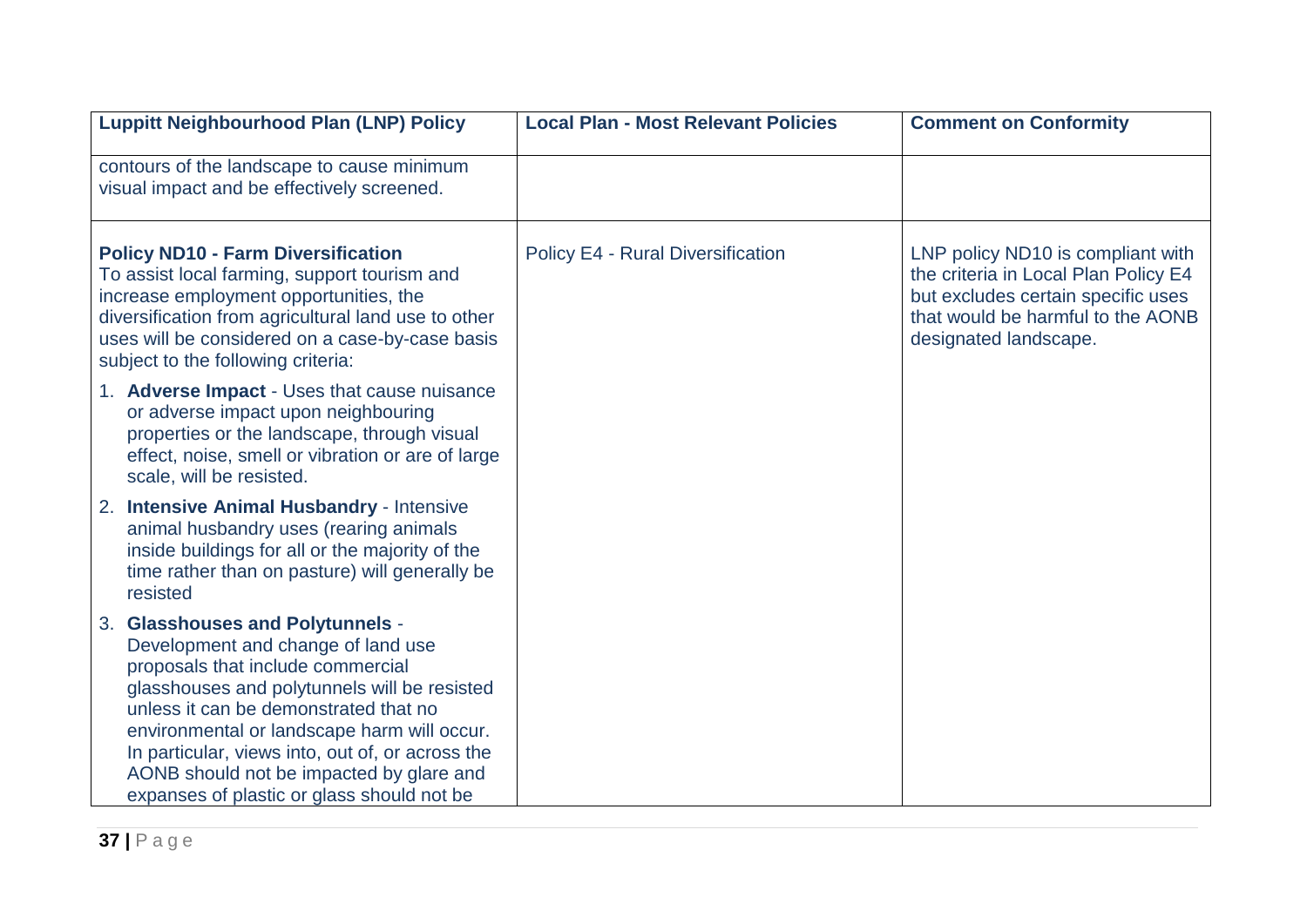| <b>Luppitt Neighbourhood Plan (LNP) Policy</b>                                                                                                                                                                                                                                                                                | <b>Local Plan - Most Relevant Policies</b>                                                                                                          | <b>Comment on Conformity</b>                                                                                                                                                                                          |
|-------------------------------------------------------------------------------------------------------------------------------------------------------------------------------------------------------------------------------------------------------------------------------------------------------------------------------|-----------------------------------------------------------------------------------------------------------------------------------------------------|-----------------------------------------------------------------------------------------------------------------------------------------------------------------------------------------------------------------------|
| visible.<br>4. Wedding Venues, Caravan and Festival<br>Sites - The change of land use to wedding<br>venues, caravan sites or festival sites will<br>generally be resisted.                                                                                                                                                    |                                                                                                                                                     |                                                                                                                                                                                                                       |
| <b>Policy ND11 - Traffic Movements including</b><br><b>HGV's</b>                                                                                                                                                                                                                                                              | Policy D7 - Agricultural Buildings and<br>Development, Paragraph 5                                                                                  | LNP policy ND11 seeks to protect<br>parish lanes and contiguous areas<br>from the impact of heavy goods                                                                                                               |
| 1. Traffic Movements - To prevent over-use,<br>congestion and damage to parish lanes,<br>adjoining banks, hedgerows and ditches, any<br>development proposal that is likely to result in<br>a permanent and significant increase in HGV<br>traffic movements will be resisted.                                                | Policy D8 - Re-use of Rural Buildings<br><b>Outside of Settlements</b><br><b>Policy E2 - Employment Generating</b><br>Development in Built-Up Areas | traffic. The Local Plan policies<br>identified seek to prevent<br>development that would lead to an<br>unacceptable increase in traffic on<br>the local highway network.                                              |
| <b>Management Plan - To minimise disruption</b><br>2.<br>to parish residents and damage to parish<br>lanes, adjoining banks, hedgerows and<br>ditches during construction, a Construction<br>and Environmental Management Plan will be<br>required wherever appropriate and provisions<br>required for monitoring and repair. | <b>Policy E4 - Rural Diversification</b><br><b>Policy E5 - Small Scale Economic</b><br><b>Development in Rural Areas</b>                            |                                                                                                                                                                                                                       |
| <b>Policy CC1 - Renewable Energy Retrofit</b><br>The retrofitting of renewable energy schemes will<br>generally be supported on domestic, farm and<br>other buildings providing they are designed and<br>constructed of materials that are non-reflective<br>and integrate sympathetically with the built                     | Strategy 38 - Sustainable Design and<br>Construction<br>Policy D1 - Design and Local<br><b>Distinctiveness</b>                                      | LNP plan Policy CC1 supports the<br>retrofitting of renewable energy<br>schemes whilst seeking to protect<br>the landscape, habitats, heritage<br>and adjoining buildings. These<br>principles are compliant with the |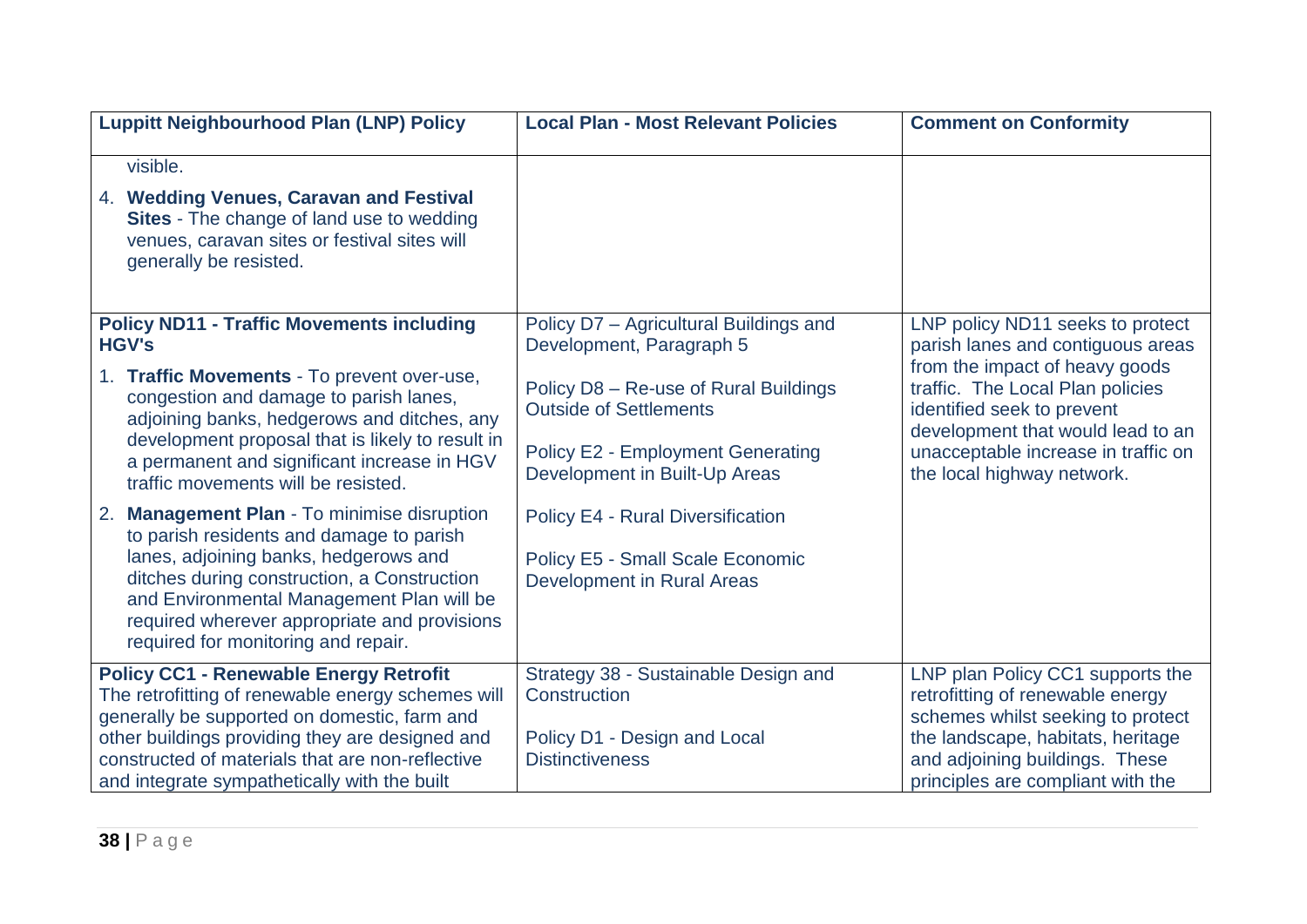| <b>Luppitt Neighbourhood Plan (LNP) Policy</b>                                                                                                                                                                                                                                                                                                                                                                     | <b>Local Plan - Most Relevant Policies</b>                                                                                                                                                        | <b>Comment on Conformity</b>                                                                                                                                                                                    |
|--------------------------------------------------------------------------------------------------------------------------------------------------------------------------------------------------------------------------------------------------------------------------------------------------------------------------------------------------------------------------------------------------------------------|---------------------------------------------------------------------------------------------------------------------------------------------------------------------------------------------------|-----------------------------------------------------------------------------------------------------------------------------------------------------------------------------------------------------------------|
| surroundings and do not harm heritage buildings<br>or adversely impact upon neighbouring<br>properties, the landscape or habitats through<br>visual impact, reflection, noise, smell, vibration,<br>light or associated works including archaeology,<br>laying cables and other electrical installations.                                                                                                          |                                                                                                                                                                                                   | Local Plan policies referred to.                                                                                                                                                                                |
| <b>Policy CC2 - Renewable Energy Scale</b>                                                                                                                                                                                                                                                                                                                                                                         | <b>Chapter 17 Climate Change and Renewable</b>                                                                                                                                                    | LNP policy CC2 supports the use                                                                                                                                                                                 |
| 1. Renewable Energy Schemes -<br>Renewable energy schemes will generally<br>be supported if they are small-scale and<br>for domestic/non-commercial use or for<br>collective parish community benefit (see 2.<br>below). Larger commercial/non-domestic<br>scale renewable energy schemes will<br>generally be resisted as being out of<br>character with the rural parish landscape<br>and its status as an AONB. | Energy<br><b>Strategy 3 - Sustainable Development</b><br>Paragraph b)<br>Strategy 38 - Sustainable Design and<br>Construction<br>Strategy 39 - Renewable and Low Carbon<br><b>Energy Projects</b> | of renewable energy whilst seeking<br>to protect the landscape, habitats,<br>heritage and adjoining buildings.<br>These principles are compliant with<br>the Local Plan strategies and<br>policies referred to. |
| 2. Community-Led Renewable Energy<br><b>Schemes</b> - Renewable energy schemes                                                                                                                                                                                                                                                                                                                                     | Policy D1 - Design and Local<br><b>Distinctiveness</b>                                                                                                                                            |                                                                                                                                                                                                                 |
| for the collective benefit of the Luppitt<br>parish community and decided by a<br>majority vote of parishioners, including<br>field-scale photovoltaic panels and river-<br>based hydro-electric schemes, will<br>generally be supported providing they are<br>permanently well-screened and non-<br>reflective and do not adversely impact<br>upon the landscape or neighbouring                                  | <b>Policy E5 - Small Scale Economic</b><br>Development in Rural Areas                                                                                                                             |                                                                                                                                                                                                                 |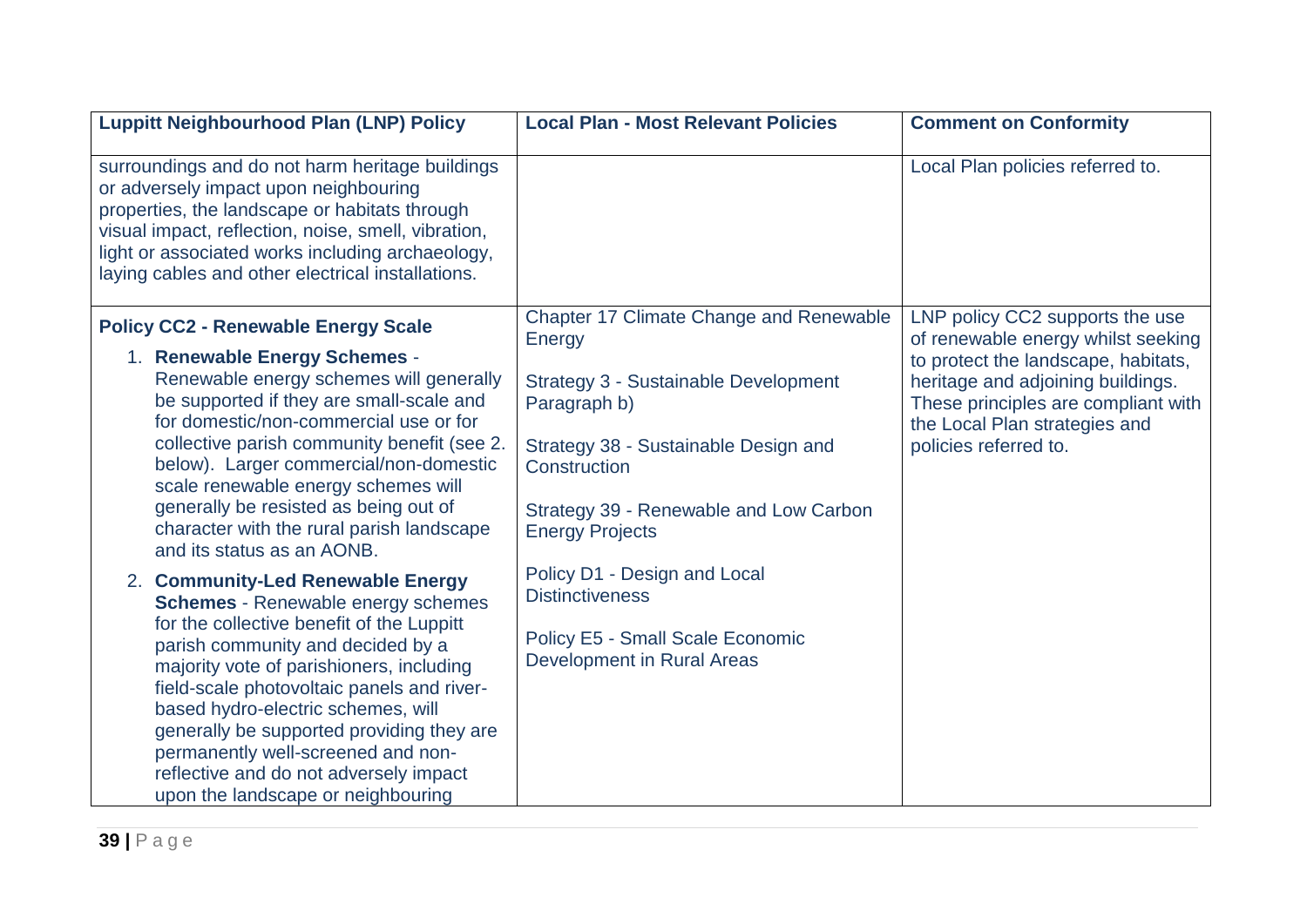| <b>Luppitt Neighbourhood Plan (LNP) Policy</b>                                                                                                                                                                                                                                                                         | <b>Local Plan - Most Relevant Policies</b> | <b>Comment on Conformity</b> |
|------------------------------------------------------------------------------------------------------------------------------------------------------------------------------------------------------------------------------------------------------------------------------------------------------------------------|--------------------------------------------|------------------------------|
| properties, comply with the other policies<br>in this Plan and meet the requirements of<br>Strategy 46 of the Local Plan (Landscape<br><b>Conservation and Enhancement and</b><br>AONBs).                                                                                                                              |                                            |                              |
| 3. Wind Turbines - Wind turbines (except<br>small-scale pole or building mounted<br>domestic/non-commercial turbines) and<br>wind farms will be resisted as being out of<br>character with the rural parish landscape<br>and its status as an AONB.                                                                    |                                            |                              |
| 4. Solar Photovoltaic Panels                                                                                                                                                                                                                                                                                           |                                            |                              |
| 1 <sub>1</sub><br>Solar photovoltaic panels installed<br>on domestic or agricultural buildings<br>will generally be supported<br>providing they are non-reflective<br>and do not adversely impact upon<br>the landscape or neighbouring<br>properties.                                                                 |                                            |                              |
| 2.<br>Field-based photovoltaic panels will<br>generally be resisted unless they<br>are of domestic/non-commercial<br>scale, sited in close proximity to<br>existing buildings, are permanently<br>well-screened and non-reflective<br>and do not adversely impact upon<br>the landscape or neighbouring<br>properties. |                                            |                              |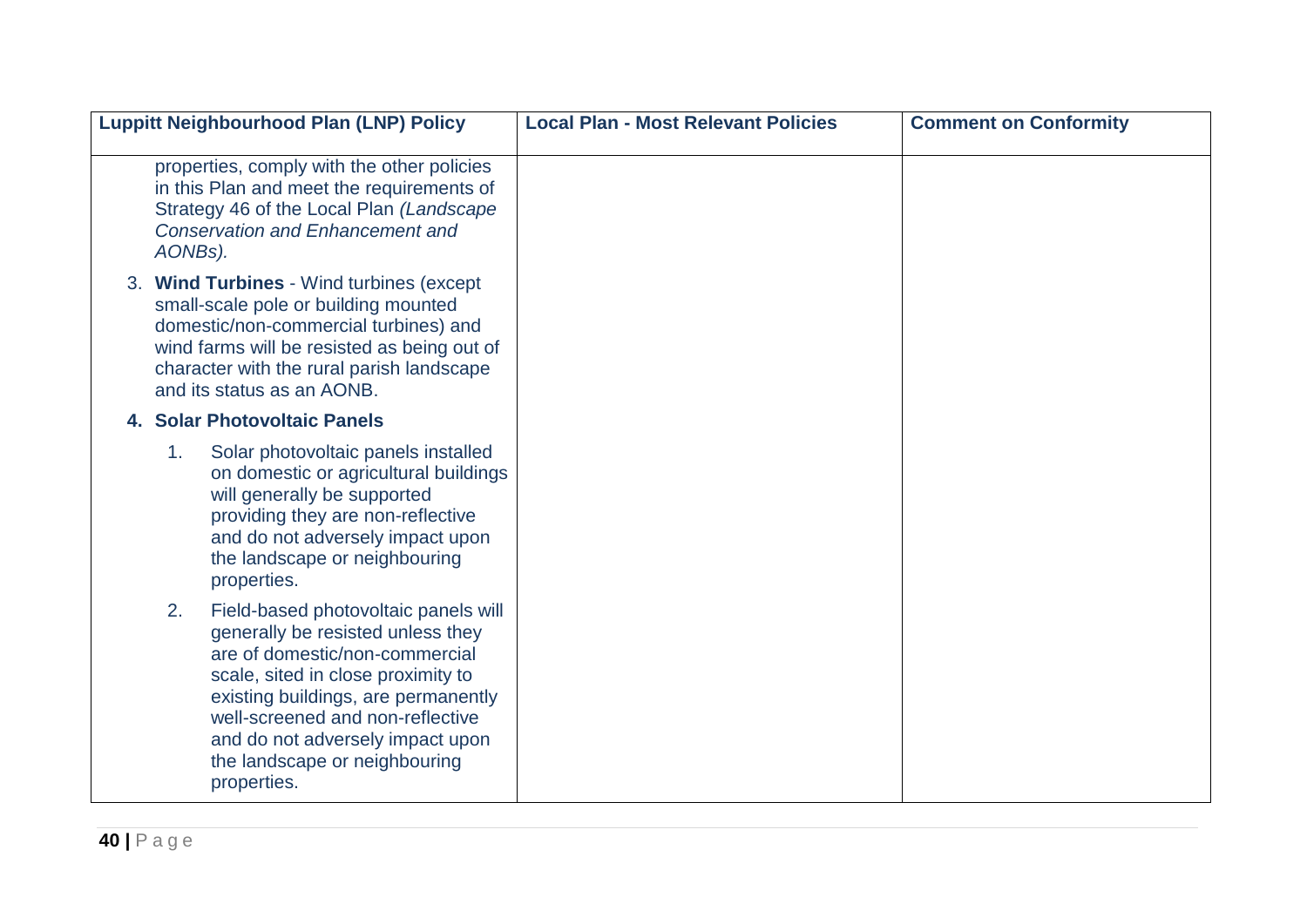| <b>Luppitt Neighbourhood Plan (LNP) Policy</b>                                                                                                                          | <b>Local Plan - Most Relevant Policies</b> | <b>Comment on Conformity</b> |
|-------------------------------------------------------------------------------------------------------------------------------------------------------------------------|--------------------------------------------|------------------------------|
| Field-scale photovoltaic panels for<br>3.<br>commercial use will be resisted,<br>except as described above in '2.<br><b>Community-Led Renewable Energy</b><br>Schemes'. |                                            |                              |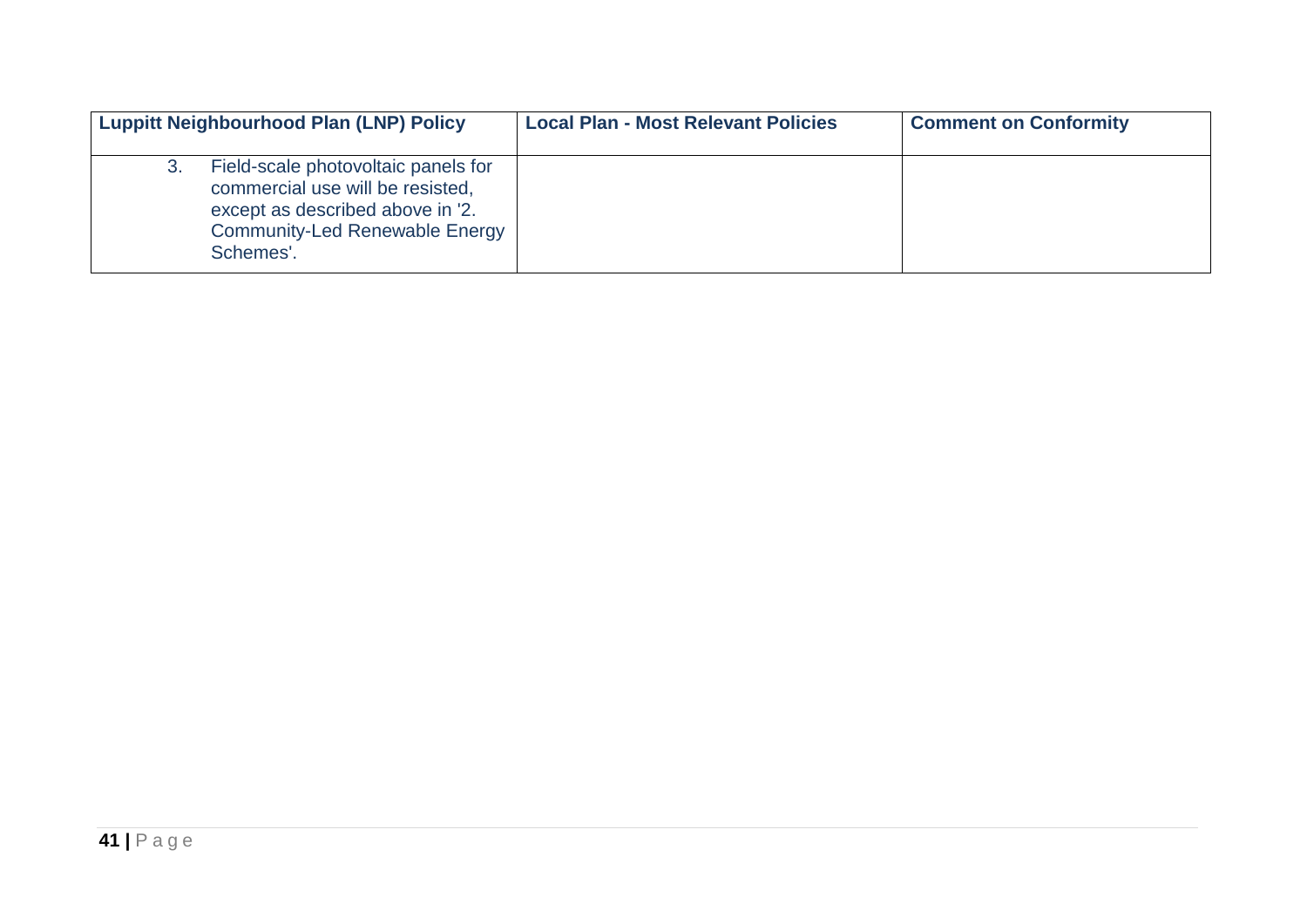#### Appendix 3 - Contribution to the Achievement of Sustainable Development

#### **Key to table:**

- \*\* Very Positive Impact
- \* Positive impact
- Neutral Impact
- x Negative impact
- xx Very Negative Impact

| <b>Luppitt Neighbourhood Plan (LNP) Policy</b>                                                                                                                                                                                                                                                                                                                                                                                                                                                                                                                                                                                | <b>Economic</b> | <b>Social</b> | <b>Environmental</b> | <b>Comments</b>                                                                                                                                                                                                                                                                                                                                                                                    |
|-------------------------------------------------------------------------------------------------------------------------------------------------------------------------------------------------------------------------------------------------------------------------------------------------------------------------------------------------------------------------------------------------------------------------------------------------------------------------------------------------------------------------------------------------------------------------------------------------------------------------------|-----------------|---------------|----------------------|----------------------------------------------------------------------------------------------------------------------------------------------------------------------------------------------------------------------------------------------------------------------------------------------------------------------------------------------------------------------------------------------------|
| <b>Policy BC1 - Protecting Parish Facilities</b><br>Development leading to the loss or change of<br>use of an existing community facility (including,<br>but not limited to, St Mary's Church, the village<br>hall and The Luppitt Inn) will be strongly<br>resisted unless it can be demonstrated that<br>following a minimum period of 12 months<br>marketing there is no longer a need or demand<br>for the facility or that it is no longer economically<br>viable.<br>Certain new facilities (including, but not limited<br>to, a community shop, pub serving food and a<br>crèche/nursery) will generally be supported. | $***$           | $**$          | $\mathbf{x}$         | Retaining parish facilities has<br>obvious economic, social and<br>environmental benefits by making<br>such facilities more accessible and<br>reduces the need to use transport.<br>New facilities too would bring the<br>same benefits but construction may<br>have a harmful impact upon the<br>environment although LNP policies<br>require such impact to be mitigated<br>in a variety of ways |
| <b>Policy NE1 - Protecting and Enhancing the</b><br><b>Rural Landscape</b><br>a. Rural Landscape and Distant<br><b>Views</b> - Development and change<br>of use proposals will only be                                                                                                                                                                                                                                                                                                                                                                                                                                        |                 | $**$          |                      | Protecting the landscape from<br>harmful development has clear<br>social and environmental benefits<br>and will also benefit the economy by<br>helping to sustain tourism                                                                                                                                                                                                                          |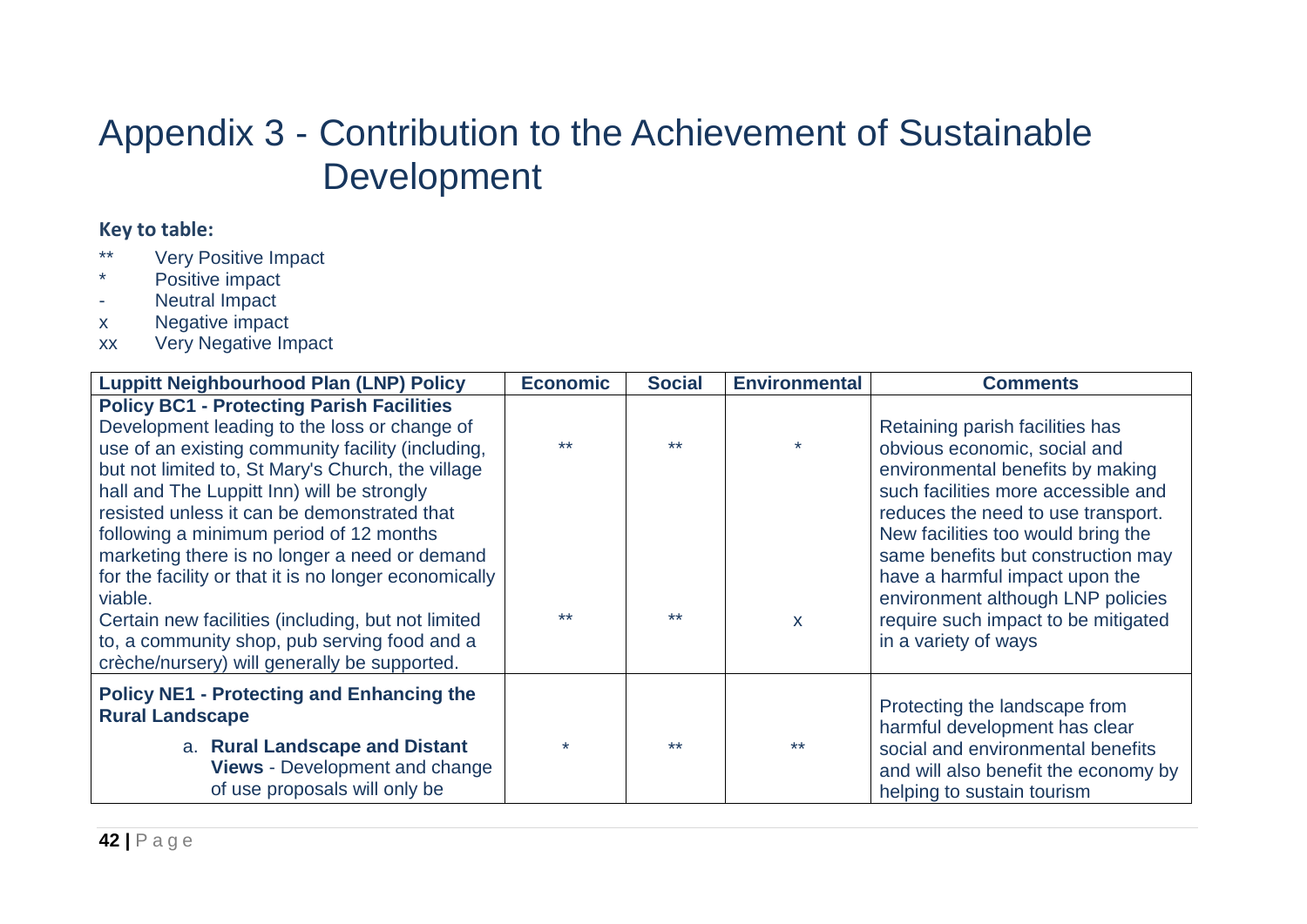| <b>Luppitt Neighbourhood Plan (LNP) Policy</b>                                                                                                                                                                                                                                                                                                         | <b>Economic</b> | <b>Social</b> | <b>Environmental</b> | <b>Comments</b>                                                                                                                                                                                                                                               |
|--------------------------------------------------------------------------------------------------------------------------------------------------------------------------------------------------------------------------------------------------------------------------------------------------------------------------------------------------------|-----------------|---------------|----------------------|---------------------------------------------------------------------------------------------------------------------------------------------------------------------------------------------------------------------------------------------------------------|
| supported if they are sensitively<br>located within the contours of the<br>land and cause no adverse impact<br>upon the rural landscape or<br>distant views.                                                                                                                                                                                           |                 |               |                      |                                                                                                                                                                                                                                                               |
| b. Tranquillity and Rural Nature -<br>Development and change of land<br>use proposals will only be<br>supported where there is no<br>adverse impact upon the<br>tranquillity, peace and rural nature<br>of the landscape.                                                                                                                              |                 | $***$         | $***$                |                                                                                                                                                                                                                                                               |
| <b>Policy NE2 - Protecting and Enhancing</b><br><b>Natural Habitats</b>                                                                                                                                                                                                                                                                                |                 |               |                      | Protecting habitats from harmful                                                                                                                                                                                                                              |
| 3. Biodiversity - Development and change of<br>land use proposals will only be supported<br>where there is no adverse impact upon the<br>natural environment or habitats, or where<br>appropriate and acceptable measures are<br>offered to fully mitigate such impacts, and<br>where proposals deliver a net gain in the<br>biodiversity of habitats. |                 |               | **                   | development has clear<br>environmental benefits to allow<br>nature to flourish without human<br>disturbance and where such<br>disturbance in unavoidable<br>mitigation measures are required to<br>replace or improve the natural<br>environment and habitats |
| 4. Devon Banks - Where development and<br>change of land use proposals entail the<br>removal of any part of a traditional Devon<br>bank, development proposals will only be<br>supported where mitigation measures<br>include the replacement of the lost habitat<br>which must be properly established and                                            |                 |               | **                   |                                                                                                                                                                                                                                                               |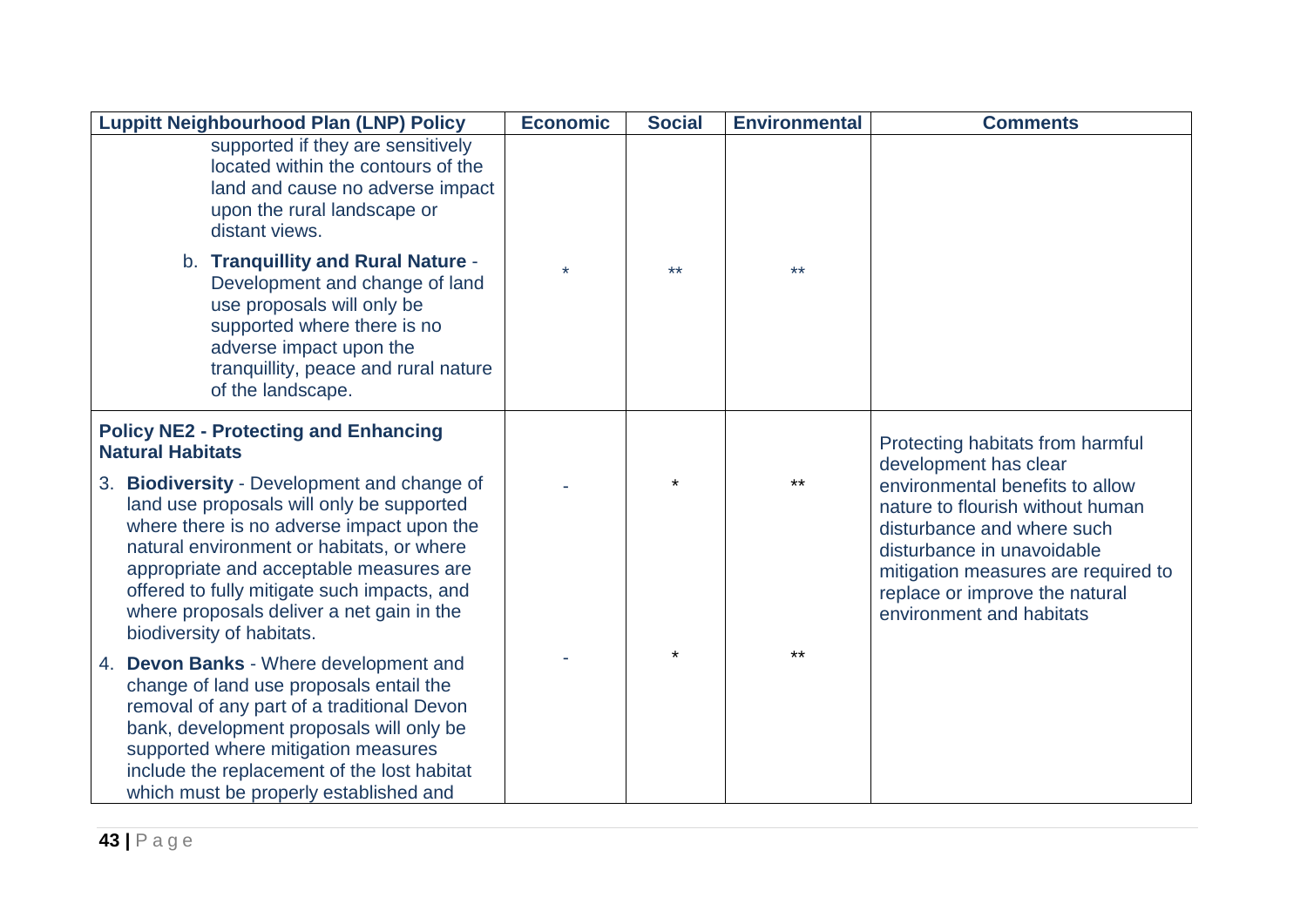| <b>Luppitt Neighbourhood Plan (LNP) Policy</b>                                                                                                                                                                                                                                                                                                                                                                                                                                                                    | <b>Economic</b> | <b>Social</b> | <b>Environmental</b> | <b>Comments</b>                                                                                                                                                                                                                                            |
|-------------------------------------------------------------------------------------------------------------------------------------------------------------------------------------------------------------------------------------------------------------------------------------------------------------------------------------------------------------------------------------------------------------------------------------------------------------------------------------------------------------------|-----------------|---------------|----------------------|------------------------------------------------------------------------------------------------------------------------------------------------------------------------------------------------------------------------------------------------------------|
| permanently maintained                                                                                                                                                                                                                                                                                                                                                                                                                                                                                            |                 |               |                      |                                                                                                                                                                                                                                                            |
| <b>Policy BHE1 - Protecting the Built and</b><br><b>Historic Environment</b><br>3. Protecting Designated Heritage Assets -<br>Development and change of land use<br>proposals that affect a Listed building (or<br>other designated heritage asset) or its<br>setting will only be supported where the<br>proposals properly protect or enhance both<br>the fabric and setting of the Listed building<br>or asset.                                                                                                |                 | $***$         | $***$                | Protecting heritage assets from<br>harmful development has social and<br>environmental benefits by<br>preventing such assets from falling<br>into disrepair or disappearing<br>altogether and therefore to be<br>enjoyed by this and future<br>generations |
| 4. Protecting Non-Designated Heritage<br>Assets - Development and change of land<br>use proposals that affect non-designated<br>heritage assets, identified by the Parish<br>Council as contributing to the character of<br>the parish through their age, architectural<br>style or historical merit and considerations of<br>significance and setting including views, will<br>only be supported where those heritage<br>assets are retained and protected and retain<br>the historical fabric and minimise loss |                 | **            | $***$                |                                                                                                                                                                                                                                                            |
| <b>Policy ND1 - Location Parameters for New</b><br><b>Development</b><br>3. Brownfield Land - To preserve the rural<br>landscape and the character of Luppitt,<br>applications for development or change of<br>land use of farmland, woodland or amenity                                                                                                                                                                                                                                                          |                 | $***$         | $***$                | Protecting farmland, woodland and<br>amenity land from inappropriate<br>development has clear<br>environmental and social benefits by<br>not harming habitats, the natural<br>environment or the landscape                                                 |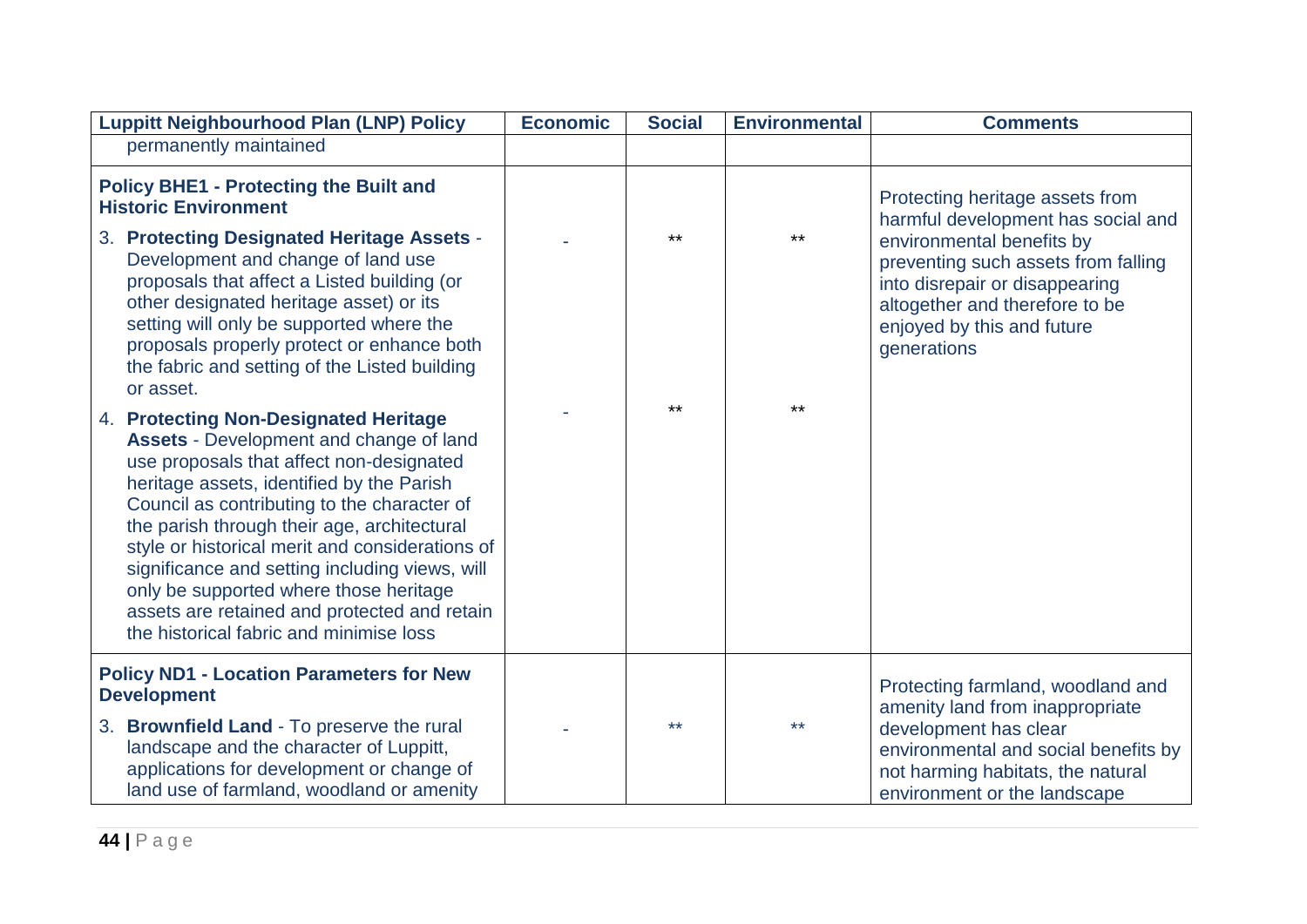| <b>Luppitt Neighbourhood Plan (LNP) Policy</b>                                                                                                                                                                                                                                                                                                                                                                                                                  | <b>Economic</b> | <b>Social</b> | <b>Environmental</b> | <b>Comments</b>                                                                                                                                                                                                                                                                                                          |
|-----------------------------------------------------------------------------------------------------------------------------------------------------------------------------------------------------------------------------------------------------------------------------------------------------------------------------------------------------------------------------------------------------------------------------------------------------------------|-----------------|---------------|----------------------|--------------------------------------------------------------------------------------------------------------------------------------------------------------------------------------------------------------------------------------------------------------------------------------------------------------------------|
| land will be strongly resisted except for uses<br>connected with agriculture, horticulture and<br>forestry or community uses. The use of<br>previously developed 'brownfield land' is<br>preferred for any development or change of<br>land use.                                                                                                                                                                                                                |                 |               |                      |                                                                                                                                                                                                                                                                                                                          |
| 4. Flood Plain - To preserve the rural<br>landscape and prevent an unnecessary risk<br>of flooding, applications for development or<br>change of land use within the flood plains of<br>the River Otter and River Love will be<br>strongly resisted, except for uses connected<br>with agriculture. Such agricultural use<br>proposals should comply with all other<br>policies in this Plan and the Local Plan and<br>include flood risk mitigation proposals. |                 |               | $***$                | Protecting the floodplains from<br>inappropriate development also has<br>clear environmental and social<br>benefits by not harming wetland<br>habitats, the natural environment or<br>the landscape. Reducing the<br>potential for floodwater damage and<br>other impacts downstream will also<br>have economic benefits |
| <b>Policy ND2 - Materials, Design and Siting</b><br>To preserve the unique character of the parish<br>and the rural landscape, great weight will be<br>given to the following criteria in all applications<br>for development or change of land use including<br>those under Policy BHE1:                                                                                                                                                                       |                 | $***$         | $***$                | Preserving the character of the<br>parish and rural landscape through<br>additional safeguards that help to<br>control the design of new buildings,<br>their siting and the materials used                                                                                                                               |
| 10. Adverse Impact and Amenity<br><b>Considerations - Avoidance of adverse and</b><br>harmful impact upon the landscape, existing<br>settlements and neighbouring properties in<br>respect of visual impact, noise, smell,<br>vibration or increased traffic movements                                                                                                                                                                                          |                 |               |                      | will have social and environmental<br>benefits for this and future<br>generations                                                                                                                                                                                                                                        |
| 11. Design - High quality design, particularly                                                                                                                                                                                                                                                                                                                                                                                                                  |                 |               |                      |                                                                                                                                                                                                                                                                                                                          |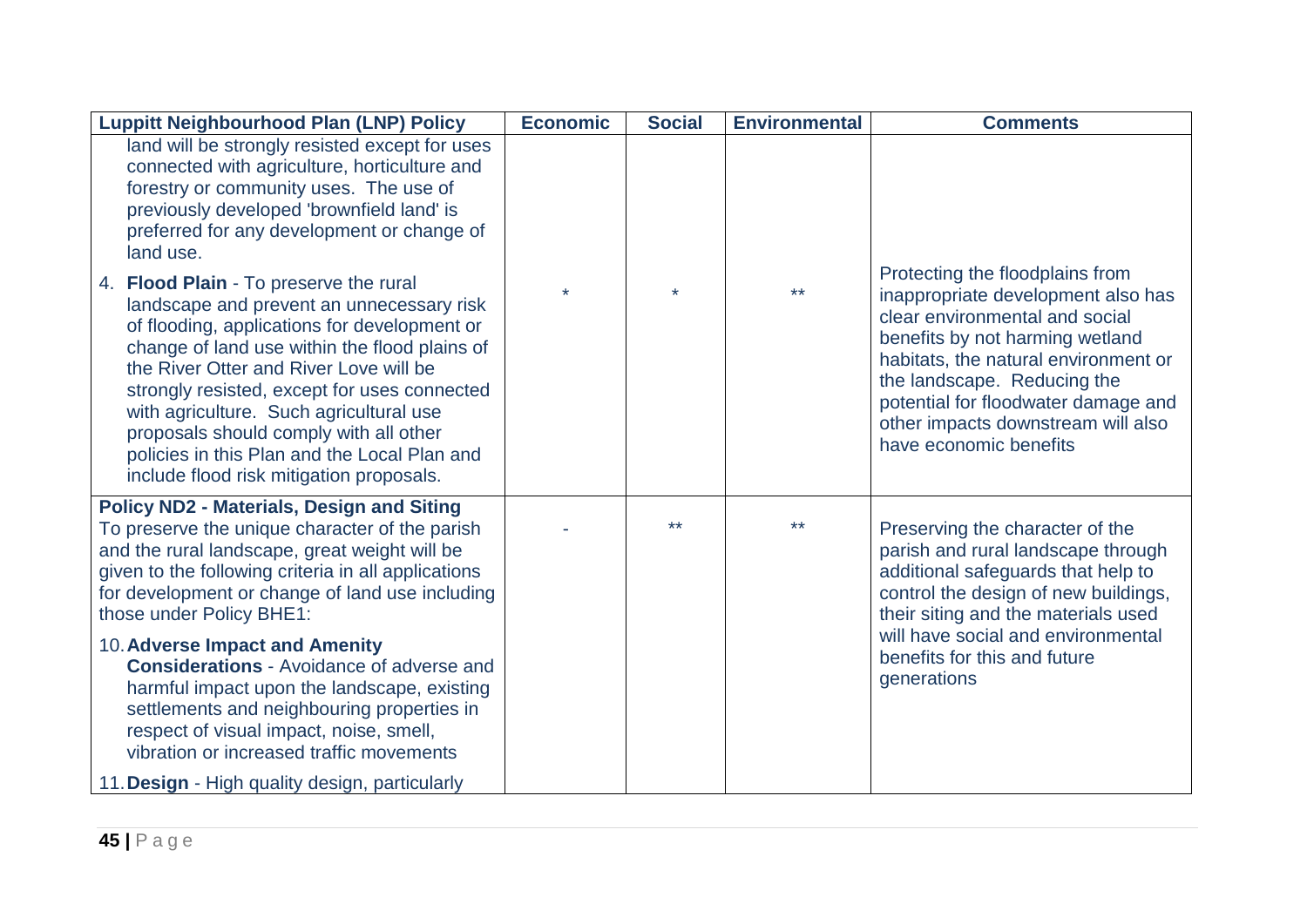| <b>Luppitt Neighbourhood Plan (LNP) Policy</b>                                                                                                                                                                                                                                                                         | <b>Economic</b> | <b>Social</b> | <b>Environmental</b> | <b>Comments</b> |
|------------------------------------------------------------------------------------------------------------------------------------------------------------------------------------------------------------------------------------------------------------------------------------------------------------------------|-----------------|---------------|----------------------|-----------------|
| where that design is sympathetic to, and<br>reflects the character of, existing vernacular<br>and historic buildings in the parish. For<br>housing, reference should be made to the<br><b>AONB Design Guide for Houses.</b>                                                                                            |                 |               |                      |                 |
| 12. Reflecting Rural Character - A scale, mass<br>and height of development that is<br>sympathetic and responds to the immediate<br>built environment and landscape and reflects<br>the traditional rural character of the parish                                                                                      |                 |               |                      |                 |
| 13. Siting - Siting that avoids hill tops and<br>prominence and is sympathetic to and<br>respects the immediate surroundings and<br>landscape contours and does not adversely<br>affect the local landscape character.                                                                                                 |                 |               |                      |                 |
| 14. Materials - External building materials and<br>finished colours and tones that are non-<br>reflective, locally distinctive and used to<br>respond positively to the immediate built<br>environment, natural surroundings and local<br>context.                                                                     |                 |               |                      |                 |
| 15. External Lighting - Lighting that preserves<br>dark skies by keeping external lighting to the<br>essential minimum, using down lighting and<br>task lighting of the lowest practical wattage<br>plus photocells, timers and sensors<br>wherever possible to minimise operating<br>time, glare and light pollution. |                 |               |                      |                 |
| 16. Screening - Screening and landscaping that                                                                                                                                                                                                                                                                         |                 |               |                      |                 |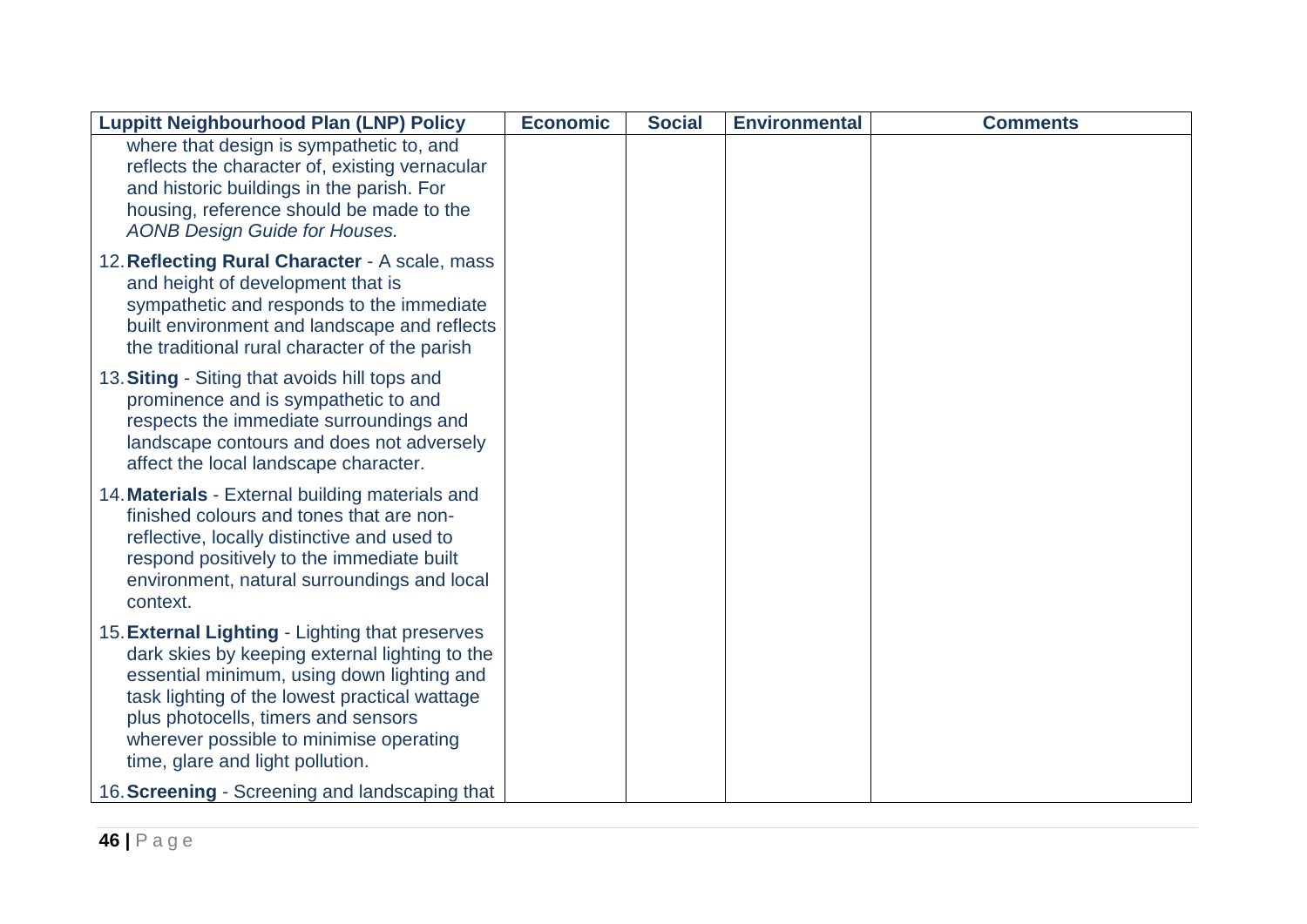| <b>Luppitt Neighbourhood Plan (LNP) Policy</b>                                                                                                                                                                                                                                                                                                                                                              | <b>Economic</b> | <b>Social</b> | <b>Environmental</b> | <b>Comments</b>                                                                                                                                                                                                                                                                                                                                                                                       |
|-------------------------------------------------------------------------------------------------------------------------------------------------------------------------------------------------------------------------------------------------------------------------------------------------------------------------------------------------------------------------------------------------------------|-----------------|---------------|----------------------|-------------------------------------------------------------------------------------------------------------------------------------------------------------------------------------------------------------------------------------------------------------------------------------------------------------------------------------------------------------------------------------------------------|
| minimises any adverse impact upon the<br>landscape and surroundings permanently all<br>year round using, wherever possible, a mix<br>of trees, hedging, shrubs and other plant<br>species that are indigenous to Devon.                                                                                                                                                                                     |                 |               |                      |                                                                                                                                                                                                                                                                                                                                                                                                       |
| 17. Parking - Parking for cars and other<br>vehicles is provided for on-site and, if<br>necessary, appropriately screened to<br>minimise any adverse impact upon the<br>landscape and surrounding properties                                                                                                                                                                                                |                 |               |                      |                                                                                                                                                                                                                                                                                                                                                                                                       |
| 18. Carbon Reduction - In recognising the<br>impact of climate change, the need for<br>carbon reduction in the construction and use<br>of buildings and the increased use of<br>renewable energy sources, great weight will<br>be given to applications for new<br>development that are designed to the<br>highest standards in this regard.                                                                |                 |               |                      |                                                                                                                                                                                                                                                                                                                                                                                                       |
| <b>Policy ND3 - Housing</b>                                                                                                                                                                                                                                                                                                                                                                                 |                 |               |                      |                                                                                                                                                                                                                                                                                                                                                                                                       |
| 4. Rural Exception Sites - The scope for new<br>housing development within the parish is<br>strictly limited to 'rural exception sites' as<br>defined in the National Planning Policy<br>Framework (Rural Housing - Paragraph 78).<br>To be eligible for consideration, sites must<br>satisfy the requirements of Local Plan<br>Strategies 7 and 35, be capable of<br>accommodating all parking on-site and | $***$           | $+ +$         | X                    | Providing some additional housing,<br>including affordable housing, would<br>have both social and economic<br>benefits by helping to retain the<br>younger generation in the parish<br>and providing opportunities for the<br>older generation to release larger<br>houses for family use. New<br>development may have some<br>environmental impact but this will be<br>mitigated by the LNP policies |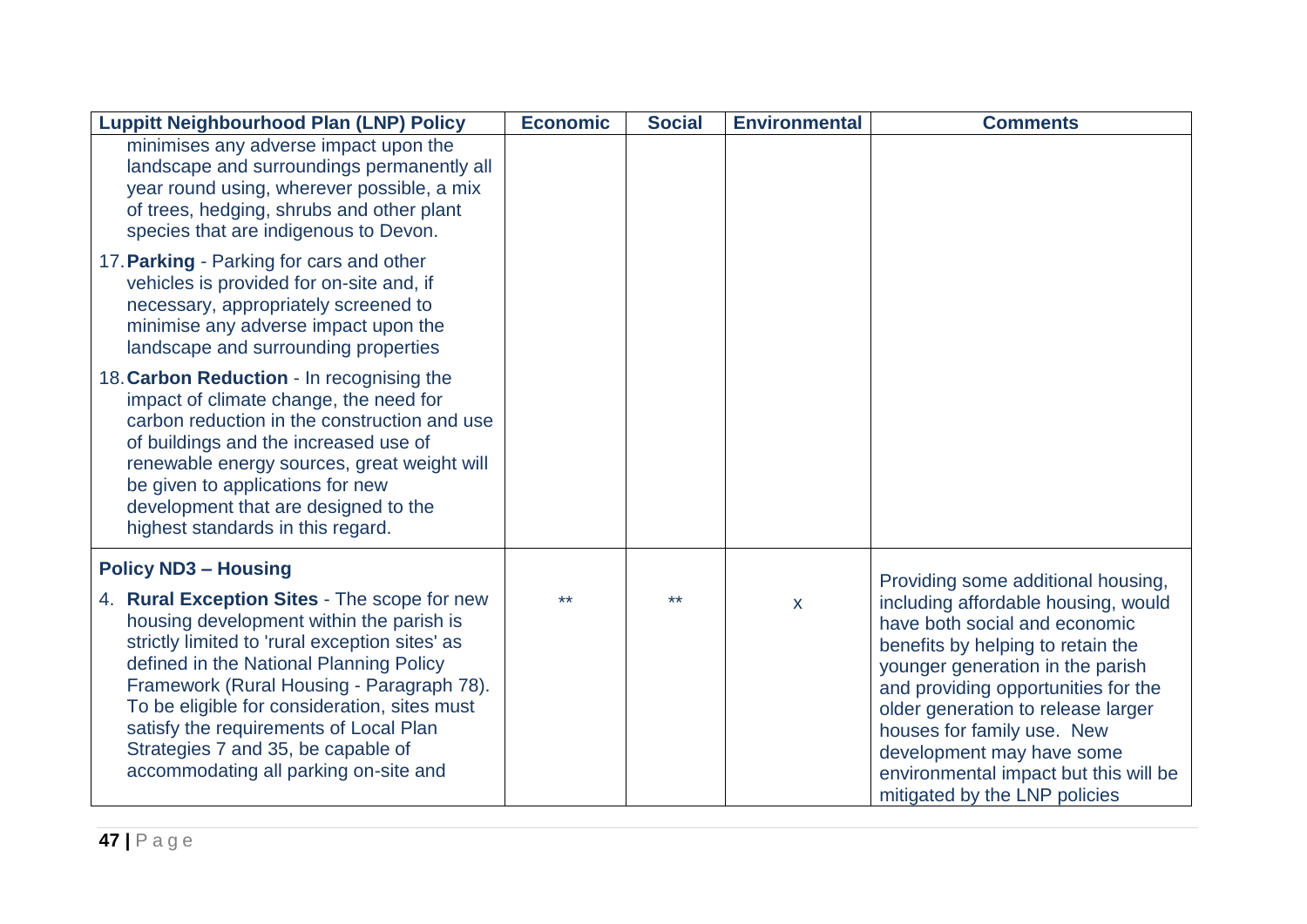|         | <b>Luppitt Neighbourhood Plan (LNP) Policy</b>                                                                                     | <b>Economic</b> | <b>Social</b> | <b>Environmental</b> | <b>Comments</b> |
|---------|------------------------------------------------------------------------------------------------------------------------------------|-----------------|---------------|----------------------|-----------------|
|         | comply with the other policies in this Plan.                                                                                       |                 |               |                      |                 |
| should: | 5. Affordable Housing - Where a Housing<br>Needs Survey demonstrates a need for<br>additional housing, any affordable housing      |                 |               |                      |                 |
|         | a. Be located on a 'rural exception<br>site' (see ND3 (1)) within Luppitt<br>village as defined in Appendix 1                      |                 |               |                      |                 |
|         | b. Comprise a mix of housing sizes<br>and types to meet the<br>demonstrated need                                                   |                 |               |                      |                 |
|         | c. Comprise at least 66% of the total<br>number of units                                                                           |                 |               |                      |                 |
|         | d. Be subject to occupancy<br>restrictions in accordance with<br><b>EDDC</b> policy                                                |                 |               |                      |                 |
|         | e. Be designed in accordance with<br>the AONB Design Guide for<br>Houses and in conformity with the<br>other policies in this Plan |                 |               |                      |                 |
| should: | 6. Open Market Housing - Where a Housing<br>Needs Survey demonstrates a need for<br>additional housing, any open market housing    |                 |               |                      |                 |
|         | a. Be located on a 'rural exception<br>site' (see ND3 $(1)$ )                                                                      |                 |               |                      |                 |
|         | b. Comprise small housing of up to                                                                                                 |                 |               |                      |                 |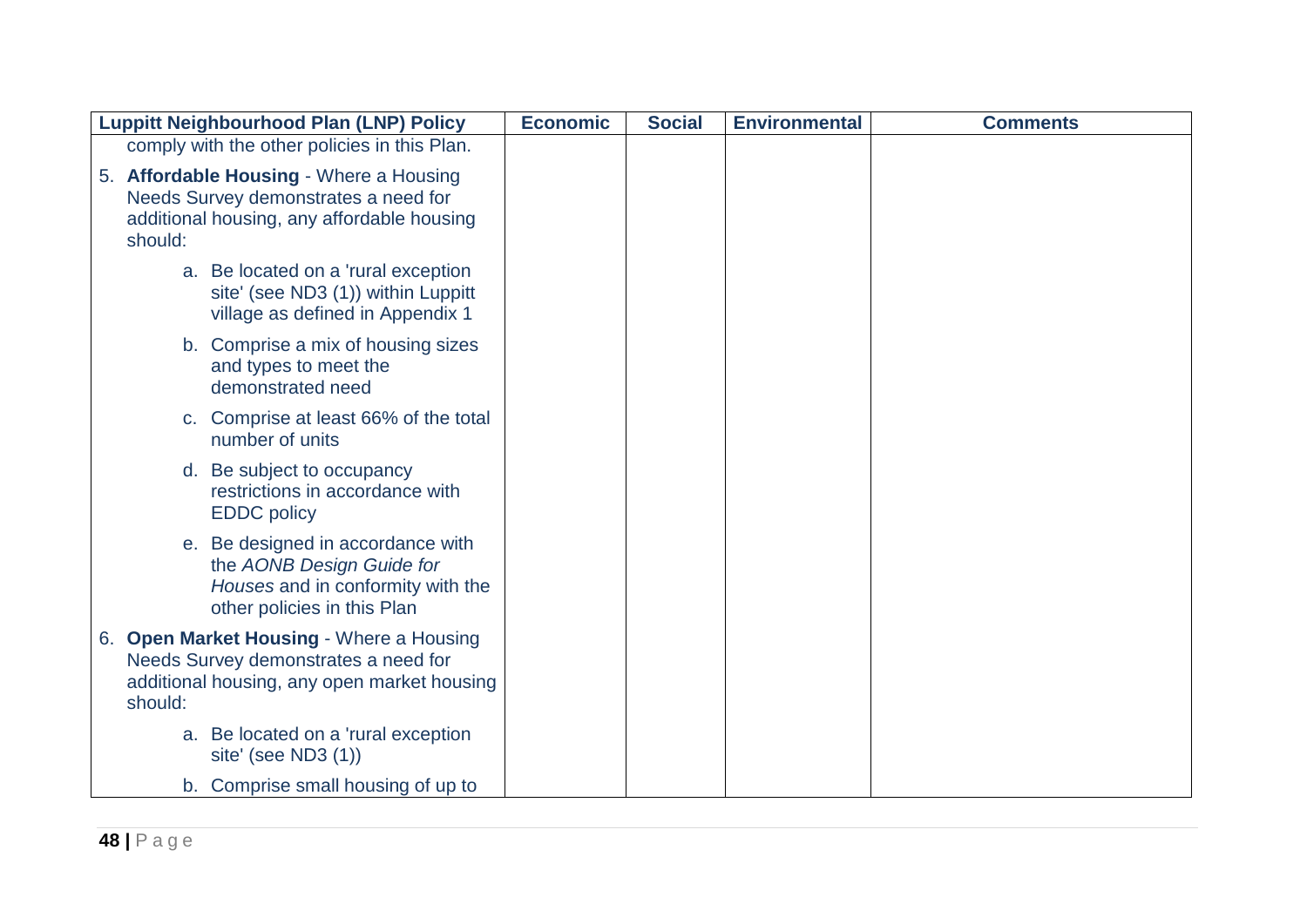| <b>Luppitt Neighbourhood Plan (LNP) Policy</b>                                                                                                                                                                                                                                                                                                                                                                                                                                                                                                                                                         | <b>Economic</b> | <b>Social</b> | <b>Environmental</b> | <b>Comments</b>                                                                                                                                                                                  |
|--------------------------------------------------------------------------------------------------------------------------------------------------------------------------------------------------------------------------------------------------------------------------------------------------------------------------------------------------------------------------------------------------------------------------------------------------------------------------------------------------------------------------------------------------------------------------------------------------------|-----------------|---------------|----------------------|--------------------------------------------------------------------------------------------------------------------------------------------------------------------------------------------------|
| three bedrooms                                                                                                                                                                                                                                                                                                                                                                                                                                                                                                                                                                                         |                 |               |                      |                                                                                                                                                                                                  |
| c. Comprise no more than 34% of<br>the total number of units                                                                                                                                                                                                                                                                                                                                                                                                                                                                                                                                           |                 |               |                      |                                                                                                                                                                                                  |
| d. Be designed in accordance with<br>the AONB Design Guide for<br>Houses and in conformity with the<br>other policies in this Plan                                                                                                                                                                                                                                                                                                                                                                                                                                                                     |                 |               |                      |                                                                                                                                                                                                  |
| <b>Policy ND4 - Subdivisions, Extensions,</b><br><b>Annexes and Replacement Dwellings</b>                                                                                                                                                                                                                                                                                                                                                                                                                                                                                                              |                 |               |                      | Creating additional accommodation<br>through subdivision and extension                                                                                                                           |
| 4. Subdivision of Houses - To increase the<br>supply of smaller residential units to<br>encourage the younger generation and other<br>family members to remain in the community,<br>the subdivision of houses into smaller units<br>of accommodation will generally be<br>supported providing there is no significant<br>adverse effect upon the amenity of<br>neighbouring properties and that each unit of<br>accommodation has appropriate internal and<br>external amenity space and off-street<br>parking and that permitted development<br>rights in respect of future extensions are<br>removed | $***$           | $***$         |                      | and discouraging the loss of smaller<br>houses would have social, economic<br>and environmental benefits by<br>helping to retain the younger and<br>older generations to remain in the<br>parish |
| 5. Replacement Dwellings - The replacement<br>of an existing dwelling with a new dwelling<br>will only be supported if the dwelling to be<br>demolished has little or no architectural or<br>heritage merit and does not contribute to the                                                                                                                                                                                                                                                                                                                                                             |                 |               |                      |                                                                                                                                                                                                  |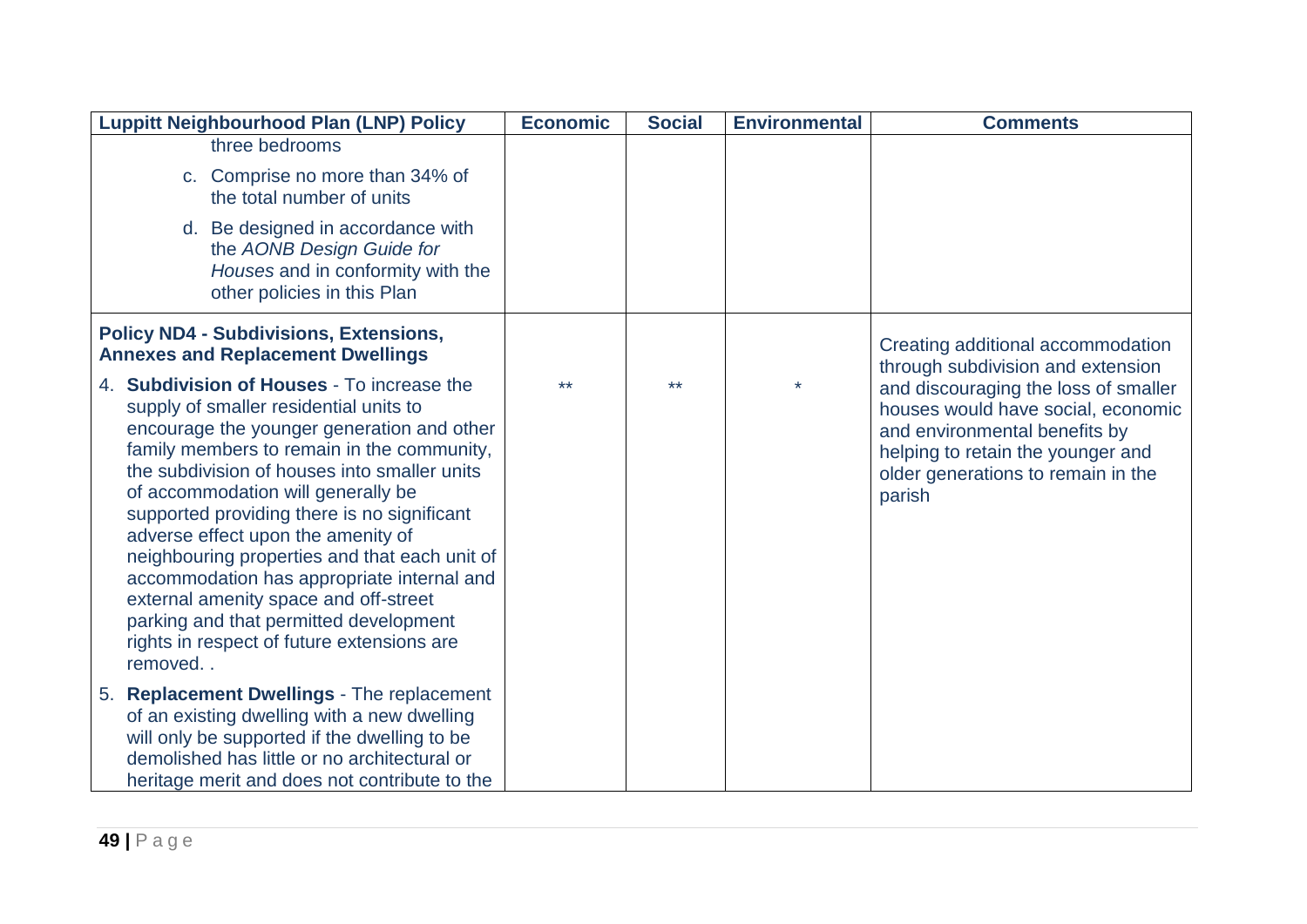| <b>Luppitt Neighbourhood Plan (LNP) Policy</b>                                                                                                                                                                                                                                                                                                                                                                                                                                                                                    | <b>Economic</b> | <b>Social</b> | <b>Environmental</b> | <b>Comments</b>                                                                                                                                                                                                                                                |
|-----------------------------------------------------------------------------------------------------------------------------------------------------------------------------------------------------------------------------------------------------------------------------------------------------------------------------------------------------------------------------------------------------------------------------------------------------------------------------------------------------------------------------------|-----------------|---------------|----------------------|----------------------------------------------------------------------------------------------------------------------------------------------------------------------------------------------------------------------------------------------------------------|
| character of the parish, and the replacement<br>dwelling is of a similar scale and mass to the<br>existing dwelling. Exceptions will be<br>considered on their merits. In all cases,<br>proposals must comply with the policies in<br>this Plan and be supported by a robust<br>condition survey.                                                                                                                                                                                                                                 |                 |               |                      |                                                                                                                                                                                                                                                                |
| 6. Extensions and Annexes - To assist<br>extended families, the elderly and<br>dependent relatives, extensions and<br>annexes added to existing houses will<br>generally be supported by the Parish<br>Council providing they are in keeping with<br>the existing house in terms of design and<br>external building materials used and are<br>subservient to the original dwelling. Any<br>extension or annex that has a significant<br>adverse impact upon a neighbouring<br>property or the landscape will not be<br>supported. |                 |               |                      |                                                                                                                                                                                                                                                                |
| <b>Policy ND5 - Conversion of Redundant</b><br><b>Traditional Farm Buildings</b><br>To help preserve and protect 'redundant<br>traditional farm buildings' which are identified as<br>non-designated heritage assets, conversion to<br>other uses will generally be supported. Uses<br>likely to be acceptable include, but are not<br>limited to, small residential use of up to three<br>bedrooms; office use; holiday cottages; other<br>uses connected with tourism; and studios for                                          | **              | $***$         | $***$                | The conversion of redundant<br>traditional farm buildings to<br>alternative uses would protect<br>heritage assets from loss, disrepair<br>and neglect and create new uses for<br>such assets that would have<br>economic, social and environmental<br>benefits |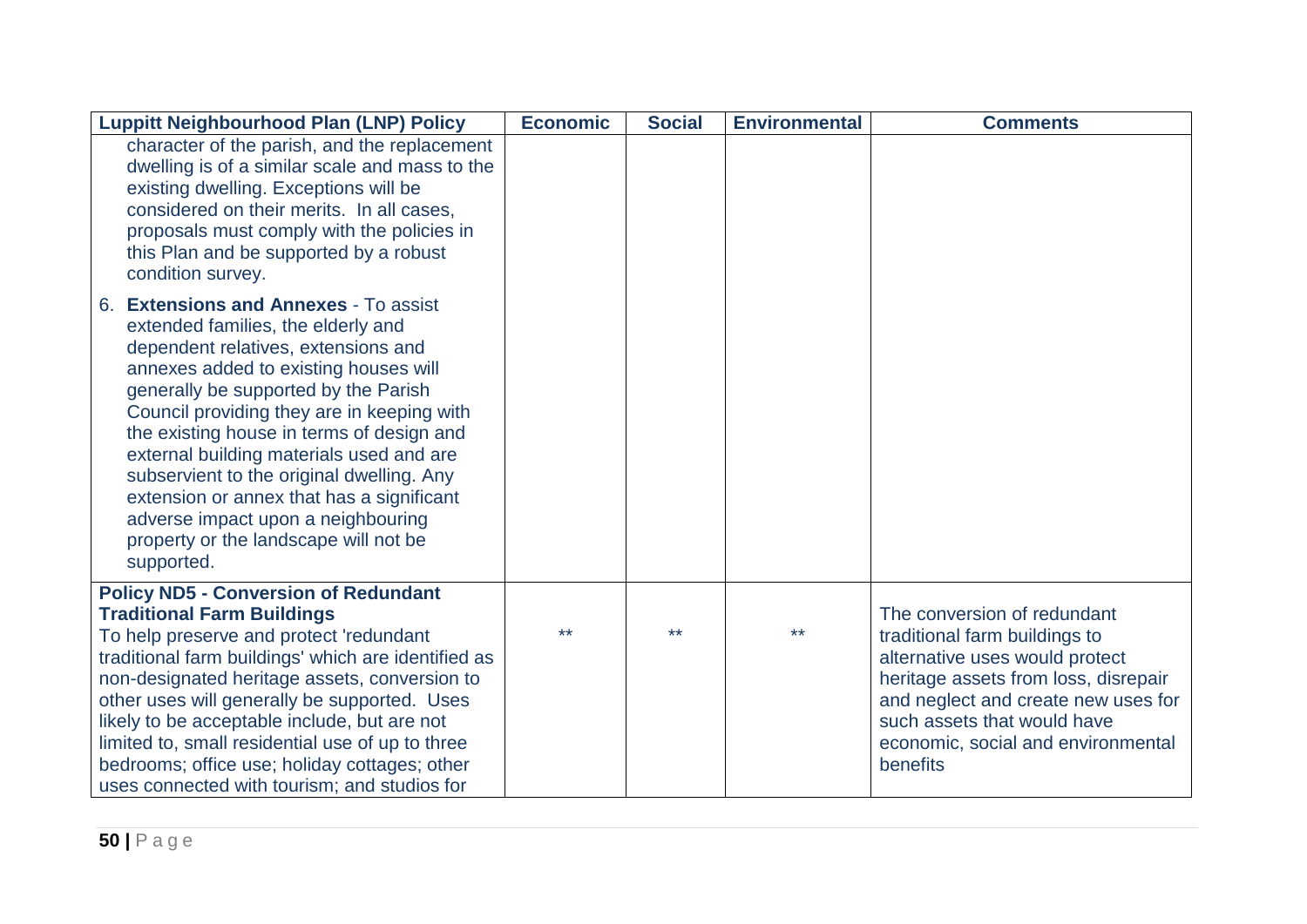| <b>Luppitt Neighbourhood Plan (LNP) Policy</b>                                                                                                                                                                                                                                                                                                                                                                                                                                                                                                                   | <b>Economic</b> | <b>Social</b> | <b>Environmental</b> | <b>Comments</b>                                                                                                                                                                                                                                                                                                                                                                                                               |
|------------------------------------------------------------------------------------------------------------------------------------------------------------------------------------------------------------------------------------------------------------------------------------------------------------------------------------------------------------------------------------------------------------------------------------------------------------------------------------------------------------------------------------------------------------------|-----------------|---------------|----------------------|-------------------------------------------------------------------------------------------------------------------------------------------------------------------------------------------------------------------------------------------------------------------------------------------------------------------------------------------------------------------------------------------------------------------------------|
| artists and artisans. Such uses will be generally<br>supported providing that the building's heritage<br>is protected through careful and sympathetic<br>refurbishment using appropriate materials and<br>methods of construction or detailing and there is<br>full compliance with Local Plan Policy D8 - Re-<br>use of Rural Buildings Outside Settlements and<br>the other policies in this Plan.                                                                                                                                                             |                 |               |                      |                                                                                                                                                                                                                                                                                                                                                                                                                               |
| <b>Policy ND6 - New-Build Business Premises</b>                                                                                                                                                                                                                                                                                                                                                                                                                                                                                                                  |                 |               |                      | The development of new-build                                                                                                                                                                                                                                                                                                                                                                                                  |
| To protect the character of the parish and its<br>rural landscape, the construction of new-build<br>business premises will generally be resisted,<br>with the exception of small-scale artisan<br>studios/workshops. Such development will be<br>supported providing that it complies with<br>policies ND1 and ND2 and creates local<br>employment opportunities. Any new<br>development that significantly increases traffic<br>movements or adversely impacts upon the<br>landscape, distant views, dark skies or<br>neighbouring properties will be resisted. | $**$            | $***$         | $\mathsf{X}$         | business premises is discouraged,<br>as being out of character with the<br>parish, with the exception of small-<br>scale studios and workshops which<br>would have economic and social<br>benefits for the community by<br>increasing employment<br>opportunities and reducing the need<br>for transport. New development<br>may have some environmental<br>impact but this will be mitigated by<br>the policies in this Plan |
| <b>Policy ND7 - Holiday Cottages</b>                                                                                                                                                                                                                                                                                                                                                                                                                                                                                                                             |                 |               |                      |                                                                                                                                                                                                                                                                                                                                                                                                                               |
| 3. In the interests of promoting community<br>vitality and utilising parish housing stock for<br>full-time resident occupation, the change of<br>use of existing residential dwellings to self-<br>contained holiday accommodation where<br>planning permission is required, and<br>proposals for the construction of new holiday                                                                                                                                                                                                                                |                 | $***$         |                      | Protection of the parish's limited<br>housing stock from conversion to<br>holiday accommodation has social<br>and environmental benefits for this<br>and future generations.                                                                                                                                                                                                                                                  |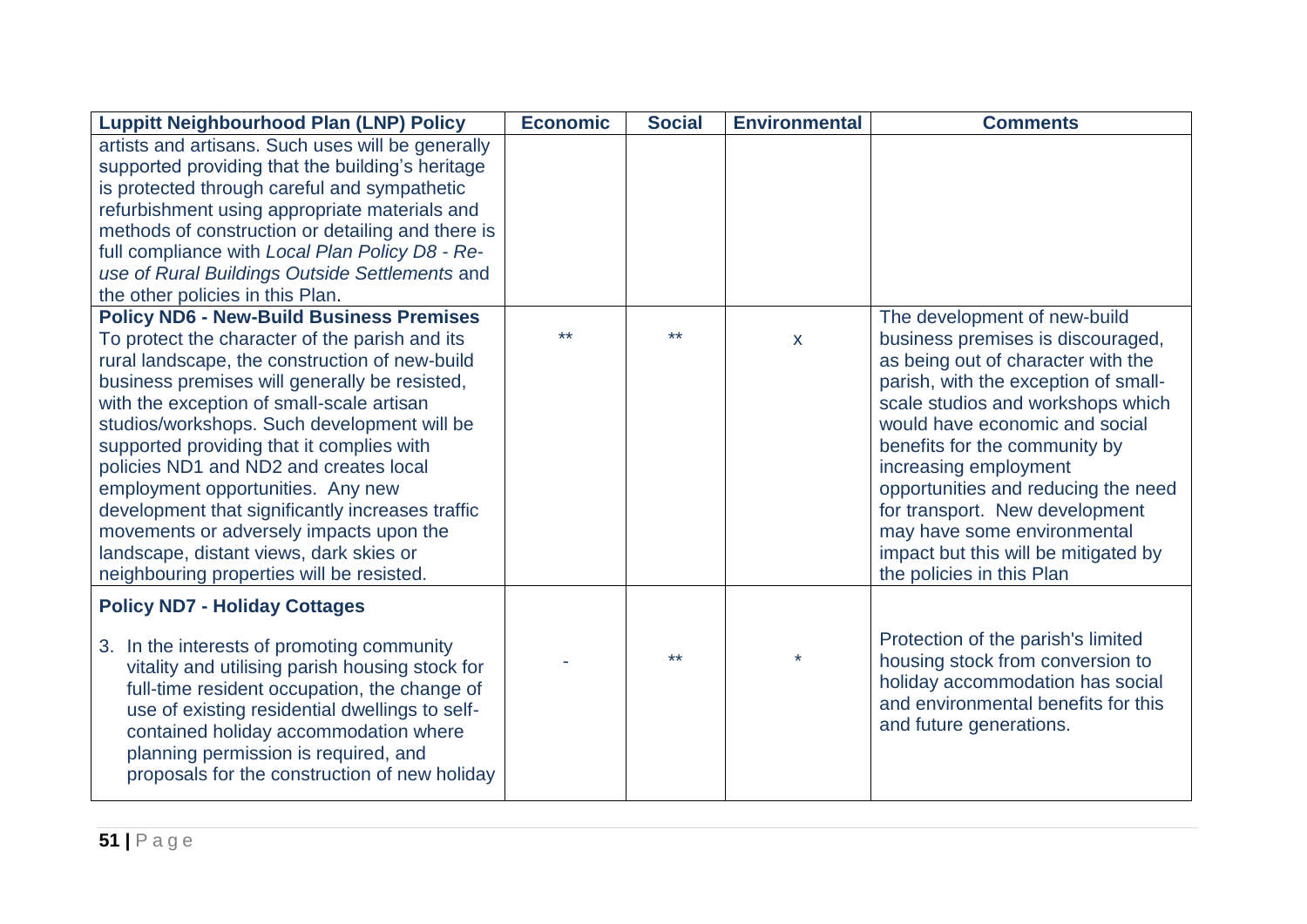| <b>Luppitt Neighbourhood Plan (LNP) Policy</b>                                                                                                                                                                                                                                                                                                                                                                                                                                                            | <b>Economic</b> | <b>Social</b> | <b>Environmental</b> | <b>Comments</b>                                                                                                                                                                                                                                                                                    |
|-----------------------------------------------------------------------------------------------------------------------------------------------------------------------------------------------------------------------------------------------------------------------------------------------------------------------------------------------------------------------------------------------------------------------------------------------------------------------------------------------------------|-----------------|---------------|----------------------|----------------------------------------------------------------------------------------------------------------------------------------------------------------------------------------------------------------------------------------------------------------------------------------------------|
| cottages, will be strongly resisted.<br>4. Other proposals that support tourism (see<br>Policy ND5), including, but not limited to,<br>guest houses, bed and breakfast, lodges,<br>caravans, tree houses, shepherds' huts,<br>pods, yurts, tents, glamping and camping,<br>will be considered on their merits but will be<br>subject to the provisions of Policy ND10 and<br>must comply with other policies in this plan<br>in regard to their impact upon the landscape<br>and neighbouring properties. | $***$           |               | $\mathsf X$          | Expanding local tourism in<br>appropriate ways would be of<br>economic benefit but could also<br>have a negative impact upon the<br>environment. Such impact would be<br>mitigated by the policies in this Plan                                                                                    |
| <b>Policy ND8 - Farm Workers' Dwellings</b><br>To assist local farming enterprise, applications<br>for farm workers' dwellings will be supported<br>providing that the six criteria in Local Plan<br>Policy H4 - Dwellings for Persons Employed in<br>Rural Businesses can be met and that any<br>permission is granted subject to an agricultural<br>occupancy condition.                                                                                                                                |                 | $***$         |                      | Providing tied housing for farm<br>workers would have economic and<br>social benefits. It should have a<br>fairly neutral effect upon the<br>environment by balancing the<br>impact of new development with<br>shorter travel-to-work distances<br>resulting in a reduction in carbon<br>emissions |
| <b>Policy ND9 - Farm Buildings</b><br>To assist local farming, new small-scale farm<br>buildings and ancillary structures will generally<br>be supported providing they are sited within or<br>on the edge of existing groups of farm buildings,<br>reflect the scale of existing buildings and do not<br>adversely impact the landscape or neighbouring<br>properties by visual effect, noise, smell,<br>vibration or lighting and are in full compliance                                                | $***$           |               | $\mathsf{X}$         | New farm buildings would benefit<br>the local economy and on a small-<br>scale would have a neutral social<br>impact. There may be a small<br>negative impact upon the<br>environment but such impact would<br>be mitigated by the policies in this<br>Plan                                        |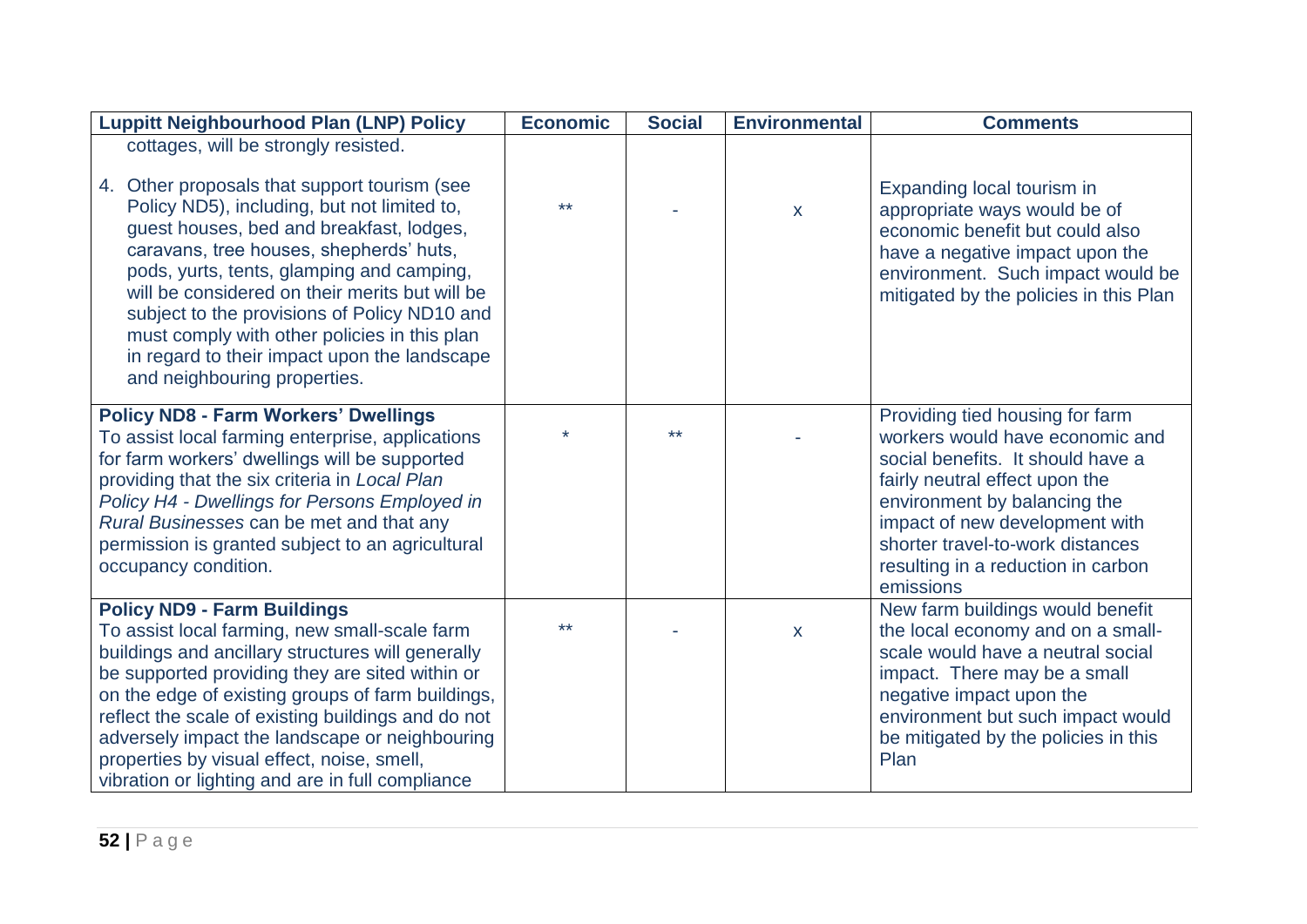| <b>Luppitt Neighbourhood Plan (LNP) Policy</b>      | <b>Economic</b> | <b>Social</b> | <b>Environmental</b>      | <b>Comments</b>                       |
|-----------------------------------------------------|-----------------|---------------|---------------------------|---------------------------------------|
| with Local Plan Policy D7 - Agricultural            |                 |               |                           |                                       |
| Buildings and Development. If a more isolated       |                 |               |                           |                                       |
| location is unavoidable, buildings must be sited    |                 |               |                           |                                       |
| within the contours of the landscape to cause       |                 |               |                           |                                       |
| minimum visual impact and be effectively            |                 |               |                           |                                       |
| screened.                                           |                 |               |                           |                                       |
| <b>Policy ND10 - Farm Diversification</b>           |                 |               |                           | Diversified farm uses are potentially |
| To assist local farming, support tourism and        |                 |               |                           | wide ranging and most should          |
| increase employment opportunities, the              | $***$           |               | $\boldsymbol{\mathsf{X}}$ | benefit the local economy. In the     |
| diversification from agricultural land use to other |                 |               |                           | specific terms of Policy ND10 any     |
| uses will be considered on a case-by-case           |                 |               |                           | negative social or environmental      |
| basis subject to the following criteria:            |                 |               |                           | impact should be neutral or slight    |
| 5. Adverse Impact - Uses that cause nuisance        |                 |               |                           | given the mitigation the policies in  |
| or adverse impact upon neighbouring                 |                 |               |                           | this Plan                             |
| properties or the landscape, through visual         |                 |               |                           |                                       |
| effect, noise, smell or vibration or are of         |                 |               |                           |                                       |
| large scale, will be resisted.                      |                 |               |                           |                                       |
| 6. Intensive Animal Husbandry - Intensive           |                 |               |                           |                                       |
| animal husbandry uses (rearing animals              |                 |               |                           |                                       |
| inside buildings for all or the majority of the     |                 |               |                           |                                       |
| time rather than on pasture) will generally be      |                 |               |                           |                                       |
| resisted                                            |                 |               |                           |                                       |
|                                                     |                 |               |                           |                                       |
| 7. Glasshouses and Polytunnels -                    |                 |               |                           |                                       |
| Development and change of land use                  |                 |               |                           |                                       |
| proposals that include commercial                   |                 |               |                           |                                       |
| glasshouses and polytunnels will be resisted        |                 |               |                           |                                       |
| unless it can be demonstrated that no               |                 |               |                           |                                       |
| environmental or landscape harm will occur.         |                 |               |                           |                                       |
| In particular, views into, out of, or across the    |                 |               |                           |                                       |
| AONB should not be impacted by glare and            |                 |               |                           |                                       |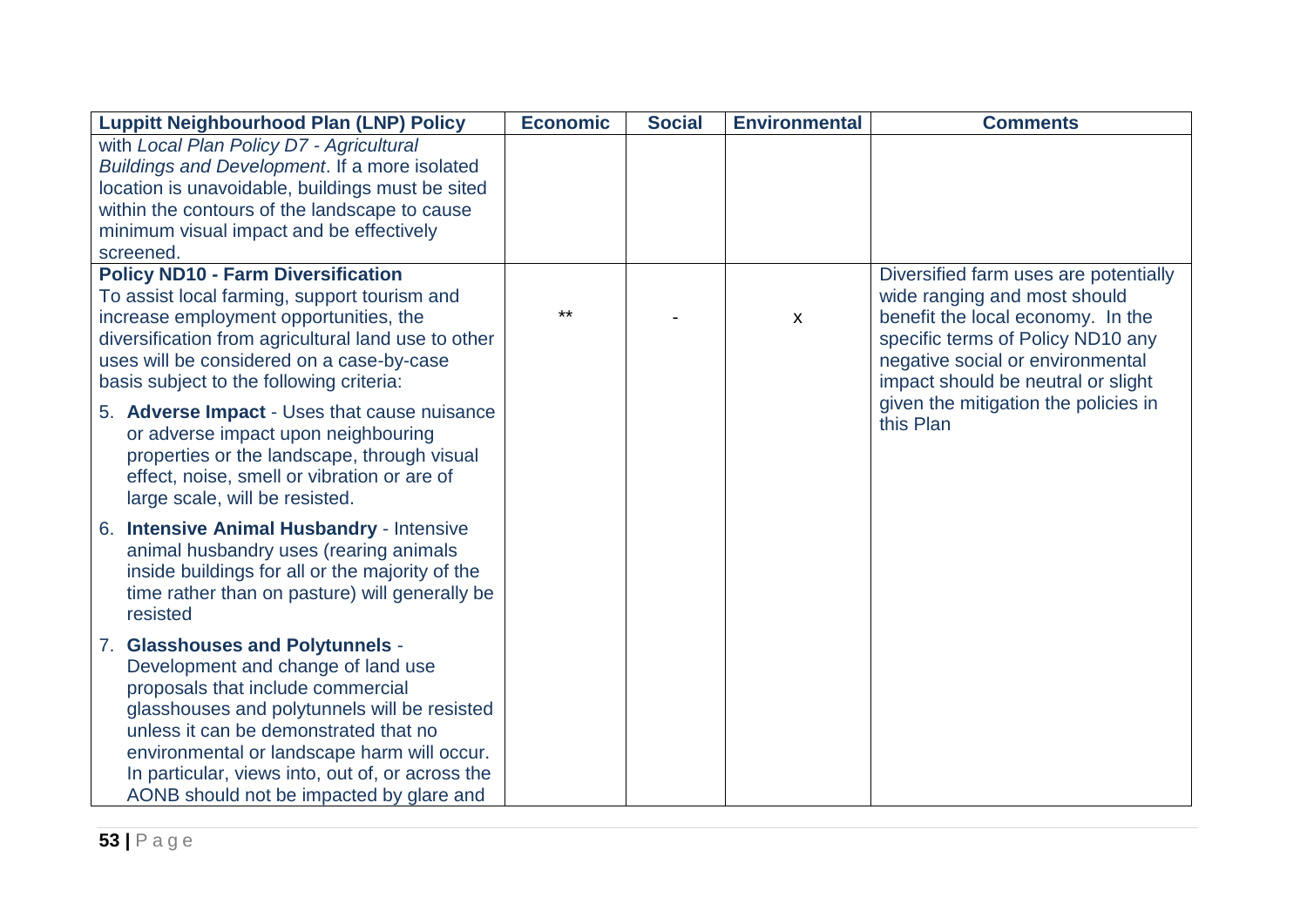| <b>Luppitt Neighbourhood Plan (LNP) Policy</b>                                                                                                                                                                                                                                                                                   | <b>Economic</b> | <b>Social</b> | <b>Environmental</b> | <b>Comments</b>                                                                                         |
|----------------------------------------------------------------------------------------------------------------------------------------------------------------------------------------------------------------------------------------------------------------------------------------------------------------------------------|-----------------|---------------|----------------------|---------------------------------------------------------------------------------------------------------|
| expanses of plastic or glass should not be<br>visible.                                                                                                                                                                                                                                                                           |                 |               |                      |                                                                                                         |
| 8. Wedding Venues, Caravan and Festival<br><b>Sites</b> - The change of land use to wedding<br>venues, caravan sites or festival sites will<br>generally be resisted.                                                                                                                                                            |                 |               |                      |                                                                                                         |
| <b>Policy ND11 - Traffic Movements including</b><br><b>HGV's</b>                                                                                                                                                                                                                                                                 | X               | X             | $\mathsf{X}$         | In the specific terms of Policy ND11,<br>traffic movements resulting from                               |
| 3. Traffic Movements - To prevent over-use,<br>congestion and damage to parish lanes,<br>adjoining banks, hedgerows and ditches,<br>any development proposal that is likely to<br>result in a permanent and significant<br>increase in HGV traffic movements will be<br>resisted.                                                |                 |               |                      | new development would have a<br>neutral or small negative economic,<br>social and environmental impact. |
| <b>Management Plan - To minimise disruption</b><br>4.<br>to parish residents and damage to parish<br>lanes, adjoining banks, hedgerows and<br>ditches during construction, a Construction<br>and Environmental Management Plan will be<br>required wherever appropriate and<br>provisions required for monitoring and<br>repair. |                 |               |                      |                                                                                                         |
| <b>Policy CC1 - Renewable Energy Retrofit</b>                                                                                                                                                                                                                                                                                    |                 |               |                      | In the specific terms of Policy CC1,                                                                    |
| The retrofitting of renewable energy schemes                                                                                                                                                                                                                                                                                     |                 |               | $\mathsf{X}$         | retrofitting the equipment required                                                                     |
| will generally be supported on domestic, farm<br>and other buildings providing they are designed                                                                                                                                                                                                                                 |                 |               |                      | for renewable energy schemes<br>would have a positive economic                                          |
| and constructed of materials that are non-                                                                                                                                                                                                                                                                                       |                 |               |                      | impact and a neutral or small                                                                           |
| reflective and integrate sympathetically with the                                                                                                                                                                                                                                                                                |                 |               |                      | negative social and environmental                                                                       |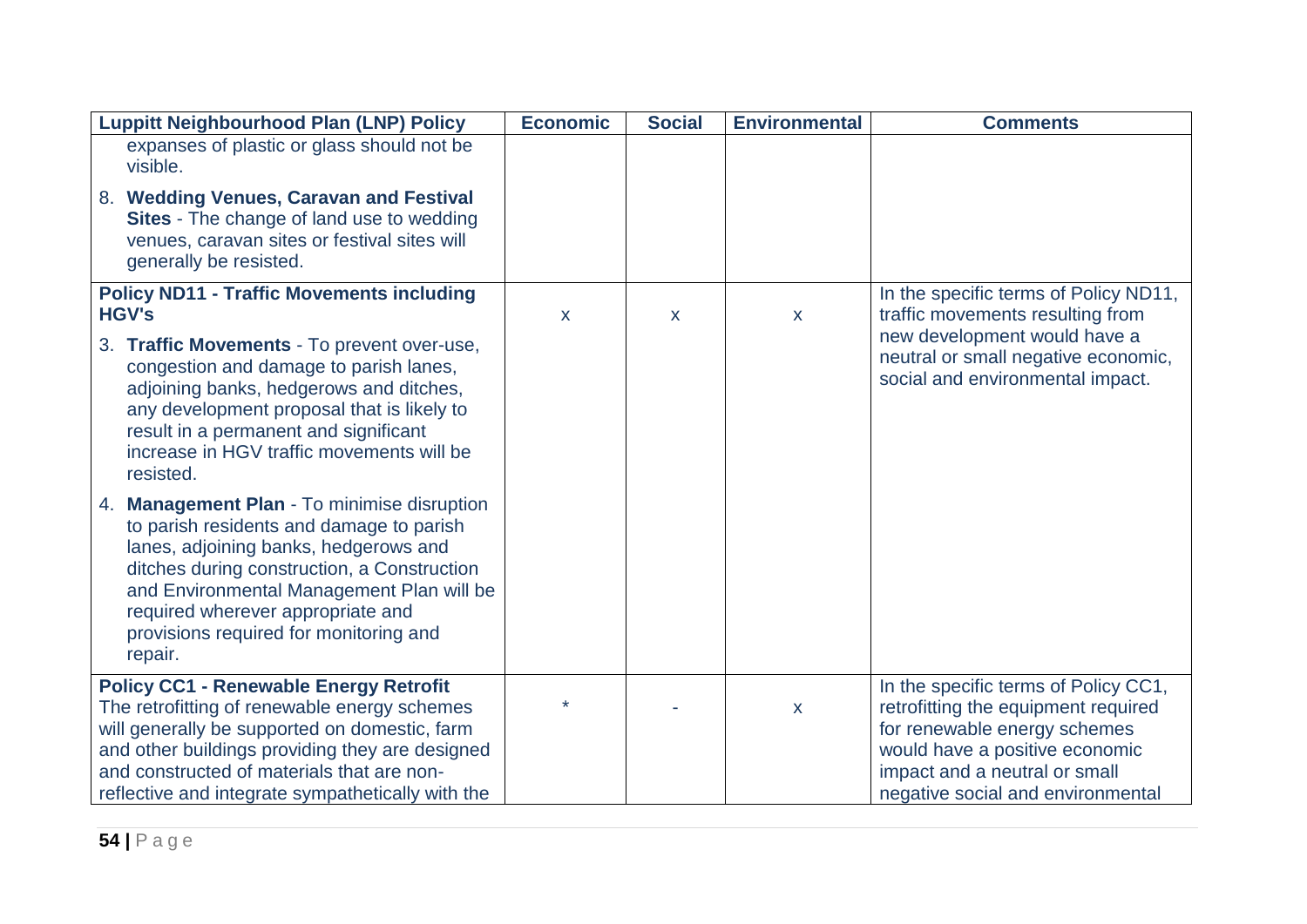| <b>Luppitt Neighbourhood Plan (LNP) Policy</b>                                                                                                                                                                                                                                                                                                                                                                                                                                                                                                                                   | <b>Economic</b> | <b>Social</b> | <b>Environmental</b> | <b>Comments</b>                                                                                                                                                    |
|----------------------------------------------------------------------------------------------------------------------------------------------------------------------------------------------------------------------------------------------------------------------------------------------------------------------------------------------------------------------------------------------------------------------------------------------------------------------------------------------------------------------------------------------------------------------------------|-----------------|---------------|----------------------|--------------------------------------------------------------------------------------------------------------------------------------------------------------------|
| built surroundings and do not harm heritage<br>buildings or adversely impact upon<br>neighbouring properties, the landscape or                                                                                                                                                                                                                                                                                                                                                                                                                                                   |                 |               |                      | impact.                                                                                                                                                            |
| habitats through visual impact, reflection, noise,                                                                                                                                                                                                                                                                                                                                                                                                                                                                                                                               |                 |               |                      |                                                                                                                                                                    |
| smell, vibration, light or associated works                                                                                                                                                                                                                                                                                                                                                                                                                                                                                                                                      |                 |               |                      |                                                                                                                                                                    |
| including archaeology, laying cables and other<br>electrical installations.                                                                                                                                                                                                                                                                                                                                                                                                                                                                                                      |                 |               |                      |                                                                                                                                                                    |
| <b>Policy CC2 - Renewable Energy Scale</b>                                                                                                                                                                                                                                                                                                                                                                                                                                                                                                                                       | $**$            |               | $\mathsf{X}$         | In the specific terms of Policy CC2,<br>the equipment required for small-                                                                                          |
| 5. Renewable Energy Schemes - Renewable<br>energy schemes will generally be supported<br>if they are small-scale and for domestic/non-<br>commercial use or for collective parish<br>community benefit (see 2. below). Larger<br>commercial/non-domestic scale renewable<br>energy schemes will generally be resisted as<br>being out of character with the rural parish<br>landscape and its status as an AONB.                                                                                                                                                                 |                 |               |                      | scale, non-commercial, renewable<br>energy schemes would have a<br>positive economic impact and a<br>neutral or small negative social and<br>environmental impact. |
| 6. Community-Led Renewable Energy<br>Schemes - Renewable energy schemes for<br>the collective benefit of the Luppitt parish<br>community and decided by a majority vote of<br>parishioners, including field-scale<br>photovoltaic panels and river-based hydro-<br>electric schemes, will generally be supported<br>providing they are permanently well-<br>screened and non-reflective and do not<br>adversely impact upon the landscape or<br>neighbouring properties, comply with the<br>other policies in this Plan and meet the<br>requirements of Strategy 46 of the Local |                 |               |                      |                                                                                                                                                                    |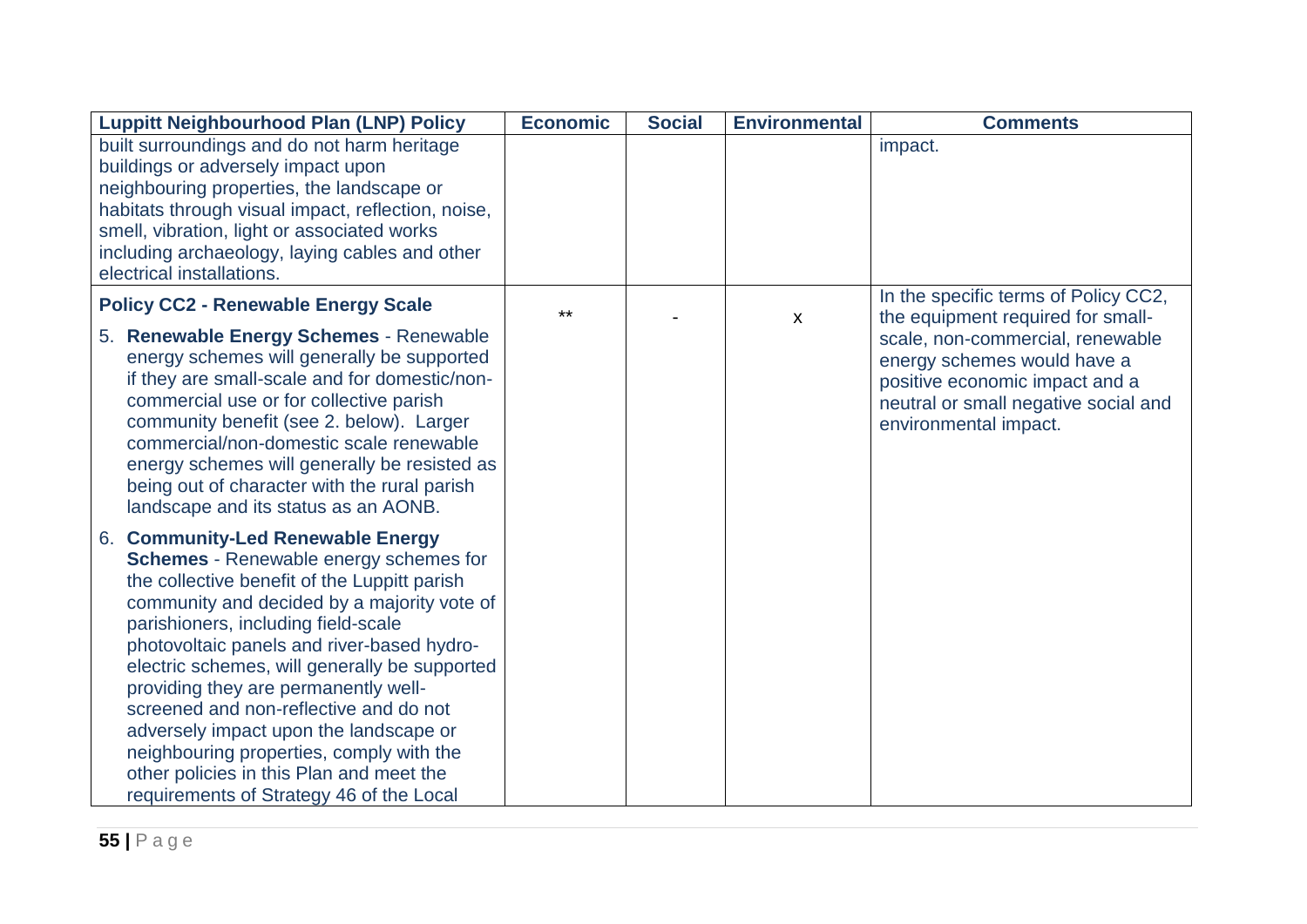| <b>Luppitt Neighbourhood Plan (LNP) Policy</b>                                                                                                                                                                                                                                                                          | <b>Economic</b> | <b>Social</b> | <b>Environmental</b> | <b>Comments</b> |
|-------------------------------------------------------------------------------------------------------------------------------------------------------------------------------------------------------------------------------------------------------------------------------------------------------------------------|-----------------|---------------|----------------------|-----------------|
| Plan (Landscape Conservation and<br><b>Enhancement and AONBs).</b>                                                                                                                                                                                                                                                      |                 |               |                      |                 |
| <b>Wind Turbines - Wind turbines (except</b><br>7.<br>small-scale pole or building mounted<br>domestic/non-commercial turbines) and wind<br>farms will be resisted as being out of<br>character with the rural parish landscape<br>and its status as an AONB.                                                           |                 |               |                      |                 |
| 8. Solar Photovoltaic Panels                                                                                                                                                                                                                                                                                            |                 |               |                      |                 |
| c. Solar photovoltaic panels installed<br>on domestic or agricultural<br>buildings will generally be<br>supported providing they are non-<br>reflective and do not adversely<br>impact upon the landscape or<br>neighbouring properties.                                                                                |                 |               |                      |                 |
| d. Field-based photovoltaic panels<br>will generally be resisted unless<br>they are of domestic/non-<br>commercial scale, sited in close<br>proximity to existing buildings, are<br>permanently well-screened and<br>non-reflective and do not<br>adversely impact upon the<br>landscape or neighbouring<br>properties. |                 |               |                      |                 |
| e. Field-scale photovoltaic panels for<br>commercial use will be resisted,<br>except as described above in '2.                                                                                                                                                                                                          |                 |               |                      |                 |